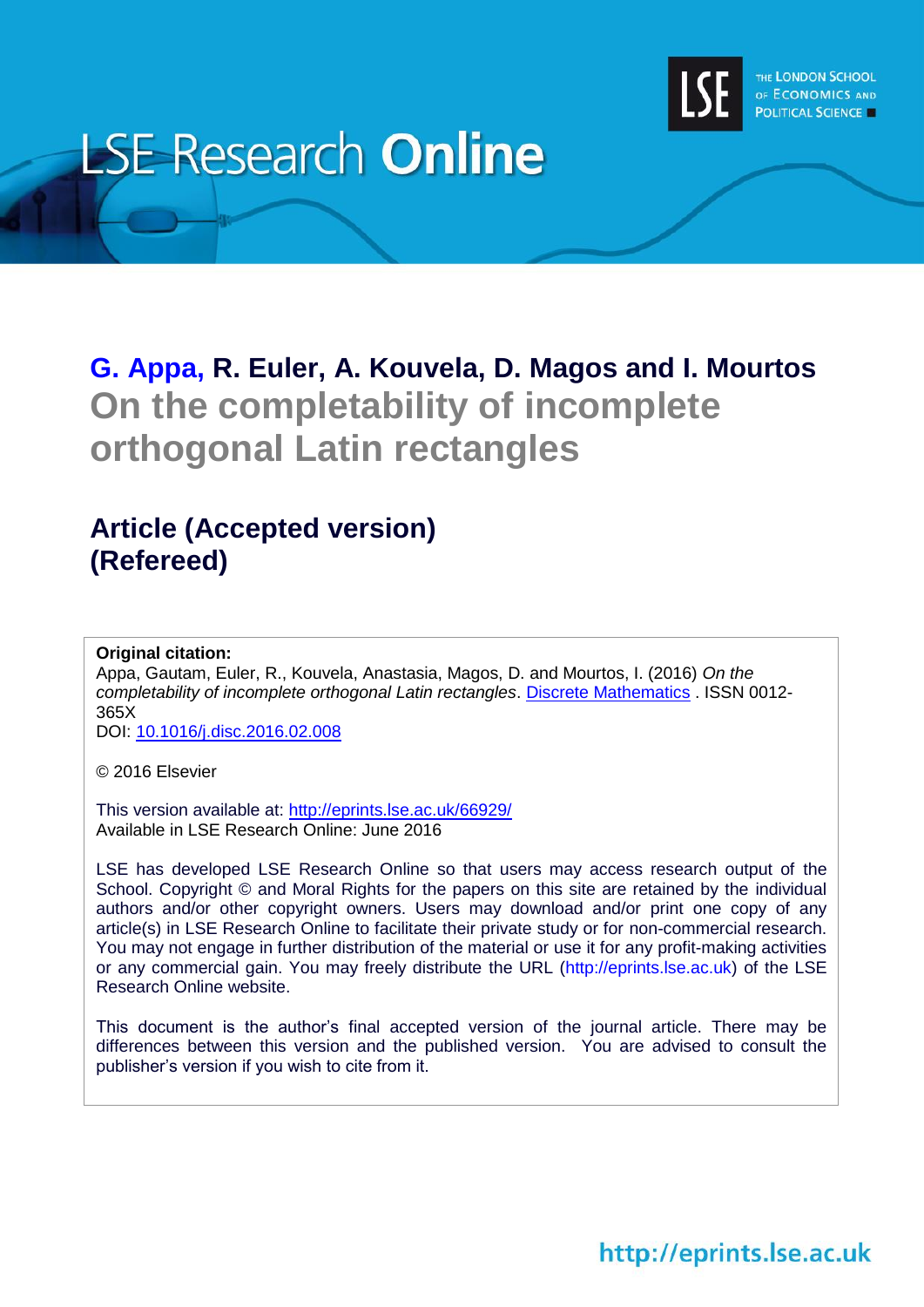# On the completability of incomplete orthogonal Latin rectangles

G. Appa<sup>1</sup>, R. Euler<sup>2</sup>, A. Kouvela<sup>1</sup>, D. Magos<sup>3</sup> and I. Mourtos<sup>4,\*</sup>

<sup>1</sup>Dept. of Management, London School of Economics g.appa@lse.ac.uk

 $^2\mathit{Lab}\text{-}STICC,$ Université de Bretagne Occidentale, Reinhardt.<br>Euler@univ-brest.fr

<sup>3</sup>Dept. of Informatics, Technological Educational Institute of Athens, dmagos@teiath.gr

<sup>4</sup>Dept. of Management Science & Technology Athens Univ. of Economics and Business, mourtos@aueb.gr

#### Abstract

We address the problem of completability for 2-row orthogonal Latin rectangles  $(OLR2)$ . Our approach is to identify all pairs of incomplete 2-row Latin rectangles that are not completable to an OLR2 and are minimal with respect to this property; i.e., we characterize all circuits of the independence system associated with OLR2. Since there can be no polytime algorithm generating the clutter of circuits of an arbitrary independence system, our work adds to the few independence systems for which that clutter is fully described. The result has a direct polyhedral implication; it gives rise to inequalities that are valid for the polytope associated with orthogonal Latin squares and thus planar multi-dimensional assignment. A complexity result is also at hand: completing a set of  $(n-1)$  incomplete MOLR2 is  $N$ P-complete.

# 1 Introduction

An m-row Latin rectangle R of order n is an  $m \times n$  array where  $m < n$ , in which each value 1, ..., *n* appears exactly once in every row and at most once in every column [12]. For  $m = n$ , the above defines a Latin square, where each value  $1, ..., n$  appears exactly once in every row and column. We call a Latin rectangle *normalized* if values  $1, \ldots, n$  occur in the first row in natural order. Counting Latin rectangles is a topic broadly studied in combinatorics; some examples listed in chronological order are [16], [4], [7], [13] and [18].

**Definition 1** Two m-row Latin rectangles of order n, with  $m < n$ , form an orthogonal pair (OLR) if and only if when superimposed each of the  $n^2$  ordered pairs of values  $(1, 1), (1, 2), ..., (n, n)$ appears at most once.

An example of a normalized 2-row OLR (*OLR*2) of order 4 is shown in Table 1. Also note that for  $m = n$  we have the case of *orthogonal Latin squares (OLS)* where each of the  $n^2$  ordered pairs of values  $(1, 1), (1, 2), ..., (n, n)$  appears exactly once when the two squares are superimposed.

<sup>∗</sup>This author has been supported by a research grant of the Athens University of Economics and Business.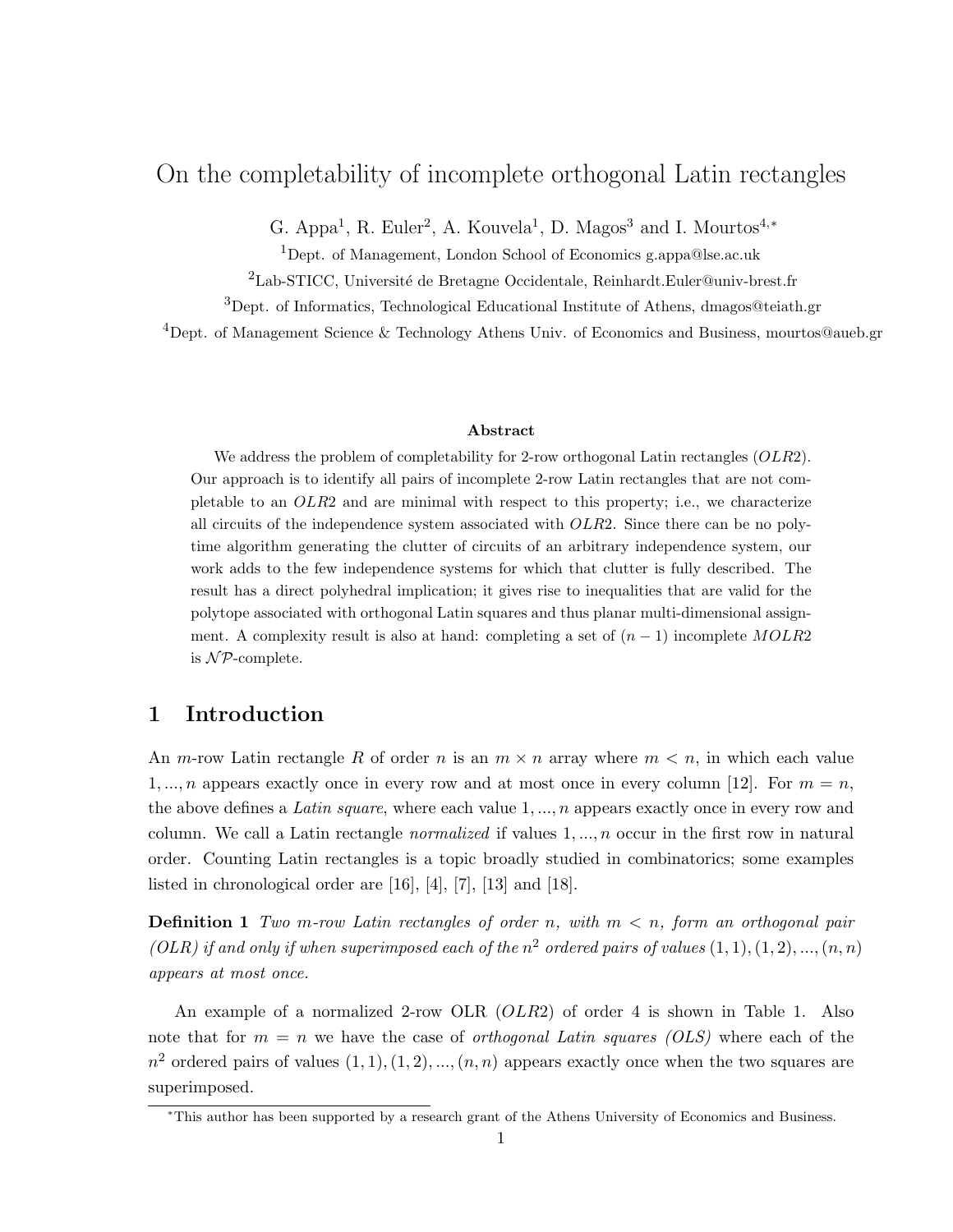Table 1: An OLR2 of order 4

The definition for OLR naturally extends to a set T of m-row Latin rectangles of order  $n$ , which are called *mutually orthogonal Latin rectangles (MOLR)*, if and only if all Latin rectangles are pairwise orthogonal. Note that for  $m = n$  we have the case of of mutually orthogonal Latin squares (MOLS). Here, we are interested only in 2-row Latin rectangles (i.e., MOLR2). Hence, unless otherwise stated, whenever we refer to Latin rectangles we imply that they have two rows.

Latin rectangles and OLRs enjoy a close relationship to several areas of combinatorics like design theory and projective geometry (e.g., see [12] and references therein). Beyond that, they have recently received additional attention because of some quite important applications:

- [15] and [22] introduce the concept of physical layer network coding which has developed in to a sub-field of network coding with new results in the domains of wireless communication, wireless information theory and wireless networking. One branch of this new field works with de-noise-and-forward-protocol in the network coding maps that satisfy a requirement called the 'exclusive law', which reduces the impact of multiple access interference. In [21] it is established that the network coding maps that satisfy the 'exclusive law' are obtainable by the completion of incomplete Latin rectangles. Isotopic and transposed Latin squares are also used to create network coding maps with particular desirable characteristics.
- Fibre-optic signal processing techniques [17] deliver multi-access optical networks for fibreoptic communications. Relevant to that, an Optical Orthogonal Code (OOC) is a family of  $(0, 1)$  sequences with good auto and cross-correlation properties, i.e., fast and low interference transmission properties. In [3] the authors propose two new coding schemes capable of cancelling the multi-user interference for certain systems based on MOLR and MOLS to accomplish large flexibility in choosing number of users, simplicity of construction and suitability to all important transmission technologies.
- LDPC codes are the lead technology used in hard disk drive read channels, wireless 10-GB, DVB-S2 and more recently in flash SSD as well as in communicating with space probes. Pseudo-random approaches and combinatorial approaches are the two main techniques for the construction of a specific LDPC code, based on finite geometries and first studied in [9]. In [20] and [10] a different construction is devised, based on balanced incomplete block designs constructed from MOLR and MOLS.

In this paper, after establishing that  $MOLR$  completion is  $N\mathcal{P}$ -complete, we address the problem of completability for OLR2. To achieve this, it suffices to characterize all pairs of incomplete 2-row Latin rectangles that are not completable to an OLR2. Minimal such pairs define circuits of the independence system  $(IS)$  associated with  $OLR2$  of order n (formal definitions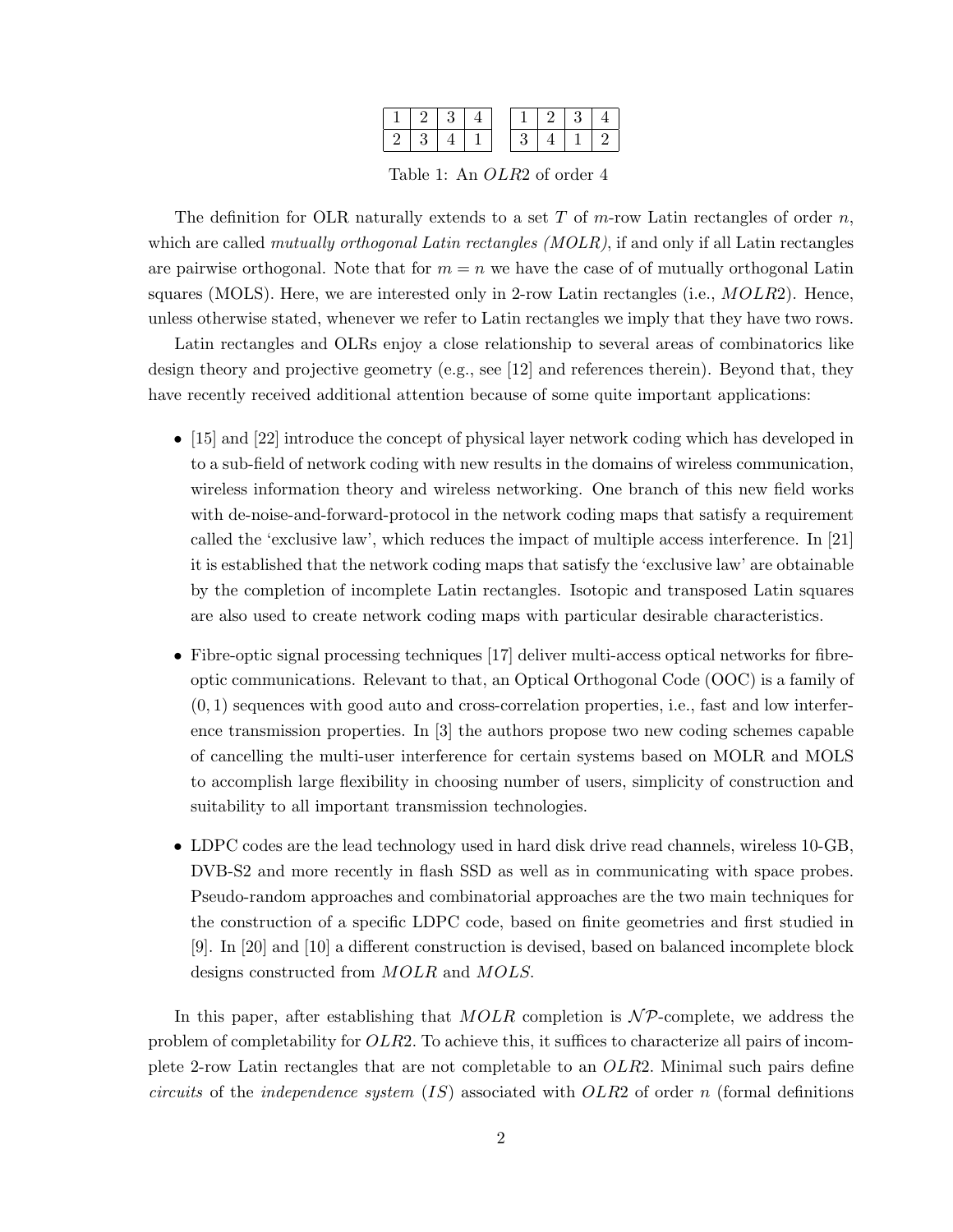|     |         | .12                           | $\jmath_3$ |         |         | .12                                | 13      |         |
|-----|---------|-------------------------------|------------|---------|---------|------------------------------------|---------|---------|
|     |         | $k_1^1 \mid k_2^1 \mid k_3^1$ |            | $k_4^1$ |         | $k_1^2 \mid k_2^2 \mid k_3^2 \mid$ |         | $k_4^2$ |
| U9. | $k_2^1$ | $k_3^1$                       | $k_4^1$    | $k_1^1$ | $k_3^2$ | $k_4^2$                            | $k_1^2$ | $k_2^2$ |
|     |         |                               |            |         |         |                                    |         |         |

Table 2: The OLR2 of Table 1

appear in the next section). In this system, a pair of incomplete 2-row Latin rectangles is independent if and only if it is completable to an OLR2 or, equivalently, it contains no circuits. Notably, the circuits for the IS associated with 2-row Latin rectangles have been described in [6]; this description has been based on the notion of an availability matrix, which is also employed here to provide a concise proof, despite the enumerative nature of our exposition.

Since there can be no polytime algorithm (unless  $\mathcal{P} = \mathcal{NP}$ ) generating the clutter of either bases or circuits of an arbitrary IS [19], our work adds to the (few) independence systems in the literature for which the clutter of circuits is fully characterized (see [5], [19] and [11]). The results presented here have some polyhedral implications that are also discussed, namely they directly give rise to *lifted circuit inequalities* for the polytope associated with both OLR and OLS. Finally, our approach could be useful for the characterization of both circuits and associated inequalities for MOLR, MOLS and possibly other highly symmetric combinatorial problems.

The remainder of this paper is organized as follows. In Section 2, we introduce our notation and present some initial results, including the complexity of  $MOLR$  completion. After reviewing the results of [6], along with counting the circuits associated with the completion of 2-row (single) Latin rectangles in Section 3, we present our main contribution in Section 4. In Section 5, we discuss the implications of our work regarding the polytope associated with orthogonal Latin squares and thus planar multi-dimensional assignment [1]. We conclude in Section 6 with ideas for future work. The proofs of some intermediate results appear in the Appendix.

# 2 Notation and basic results

Let us introduce our notation. For a given order n, let  $T = \{1, ..., |T|\}$ , where  $|T| \leq (n-1)$ is the number of MOLR2. The two sets  $I = \{i_1, i_2\}$  and  $J = \{j_1, \ldots, j_n\}$  correspond to the rows and columns of each Latin rectangle, while the |T| disjoint sets  $K_t = \{k_1^t, \ldots, k_n^t\}$   $(t \in T)$ define the *n* elements appearing in the  $t^{th}$  MOLR2. Define  $G_t = I \times J \times K_t$ ,  $t \in T$ , i.e., each  $G_t$  contains  $2n^2$  triples and  $\bigcup_{t\in T} G_t$  contains  $2|T|n^2$  triples. Based on this notation, Table 1 is revised in Table 2, while a Latin rectangle can be represented as an  $R_t \subseteq G_t$ , e.g.,  $R_1$  in Table 2 can be written as

$$
R_1 = \{(i_1, j_1, k_1^1), (i_1, j_2, k_2^1), (i_1, j_3, k_3^1), (i_1, j_4, k_4^1), (i_2, j_1, k_2^1), (i_2, j_2, k_3^1), (i_2, j_3, k_4^1), (i_2, j_4, k_1^1)\}
$$

Similarly, an OLR2 is represented as  $R_t \cup R_{t'}$ , where  $R_t \subseteq G_t, R_{t'} \subseteq G_{t'}$  and  $\{t, t'\} \subseteq T$ ; for example the OLR2 of Table 2 is represented as  $R_1 \cup R_2$ .

We call two *MOLR2 equivalent*, if one is obtainable from the other by permuting the sets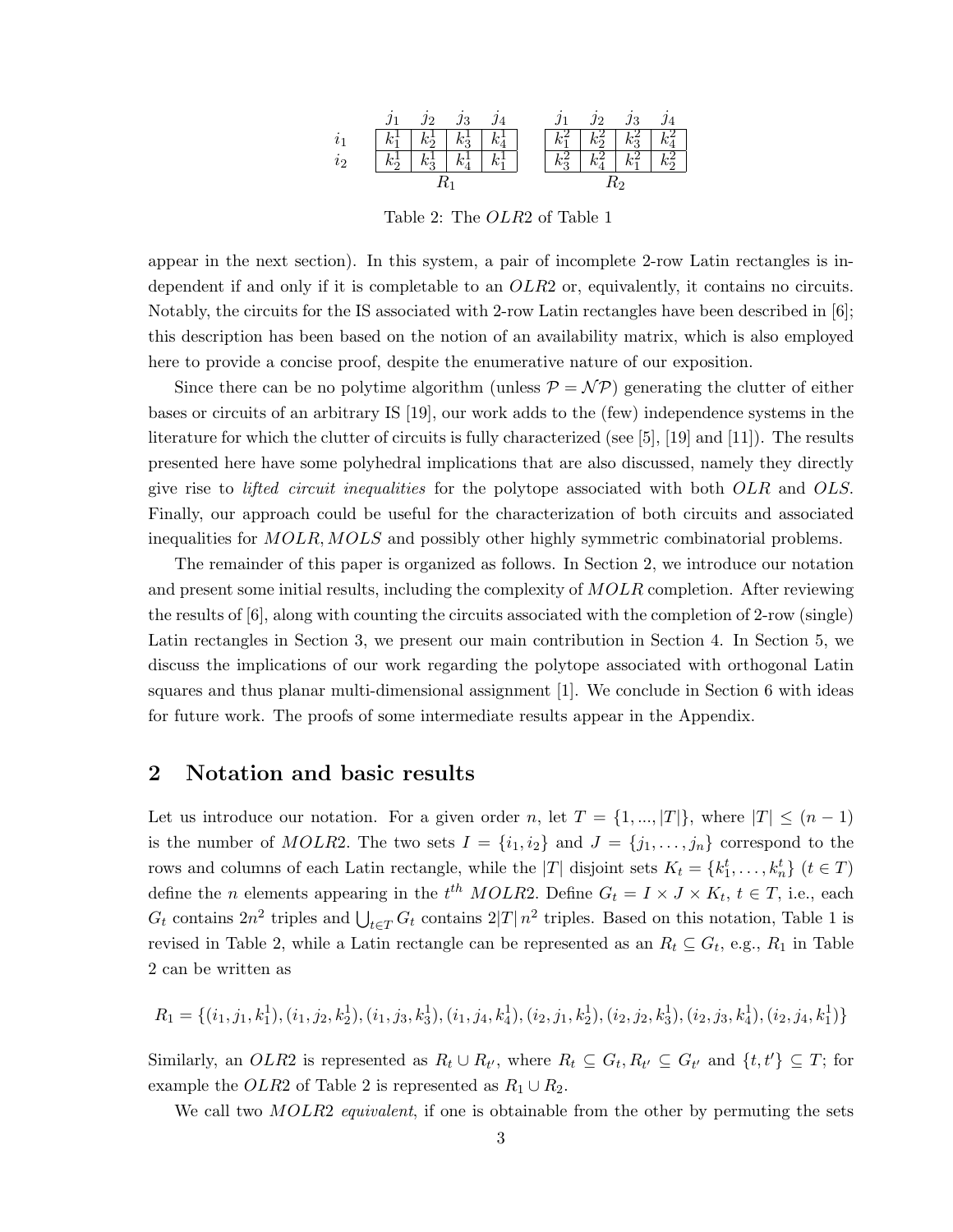

Table 3: A pair of incomplete Latin rectangles

 $I, J, K_1, ..., K_{|T|}$  and T. Note that directly interchanging the roles of sets I and J is not allowed since we stipulate the existence of only 2 rows but  $n$  columns; the same applies to the interchange of I or J with a set  $K_t, t \in T$ . In contrast, interchanging two elements  $t, t' \in T$  swaps the roles of sets  $K_t$  and  $K_{t'}$ .

Let us now define the independence systems (IS) associated with  $MOLR2$ . For  $|T| = 1$ , every  $B \subseteq G_1$  that forms a 2-row Latin rectangle is called a basis. Hence the clutter of bases  $\mathcal{B}_1 = \{B \subseteq G_1 : B \text{ is a 2-row Latin rectangle}\};\, \text{i.e., } |B| = 2n \text{ for all } B \in \mathcal{B}_1.$  Accordingly, the 2-row Latin rectangle IS is  $S_1 = (G_1, \mathcal{J}_1)$  where  $\mathcal{J}_1 = \{X \subseteq G_1 : X \subseteq B, B \in \mathcal{B}_1\}$ . As usual,  $S_1$  induces the unique clutter of circuits defined as

$$
\mathcal{C}_1 = \{ C \subseteq G_1 : C \notin \mathcal{J}_1, C \setminus \{c\} \in \mathcal{J}_1 \text{ for all } c \in C \}.
$$

The IS associated with  $MOLR2$ , denoted as  $\mathcal{S}_{|T|}$ , is again defined in terms of the clutter of bases  $\mathcal{B}_{|T|}$  (each basis corresponding to an *MOLR*2) and induces the clutter of circuits  $\mathcal{C}_{|T|}$ , i.e., the set of all C that are not contained in any  $B \in \mathcal{B}_{|T|}$  (exclusion property) but all their subsets are (minimality property);  $C_{|T|}$  is also known as the set of minimal dependent subsets of the ground set  $\bigcup_{t\in T} G_t$ .

An *incomplete* Latin rectangle (also called *partial* Latin rectangle) is an  $m \times n$  array (with  $m < n$ ) whose cells receive values 1 to n but may also be empty; in our notation, such a rectangle is represented by an  $R_$  ⊂  $G_1$ . An incomplete Latin rectangle is called *completable* if there exists  $R'_-\subset G_1$  such that  $(R_-\cup R'_-) \in \mathcal{B}_1$  and *incompletable* otherwise. The incomplete Latin rectangle  $R_{1-}$  in Table 3 is incompletable since the only value allowed for the empty cell  $(i_1, j_1)$  is  $k_2^1$ , which violates the Latin rectangle structure as it appears twice in column  $j_1$ . In contrast, the incomplete Latin rectangle  $R_{2-}$  is completable since for  $R'_{2-} = \{(i_1, j_1, k_4^1), (i_2, j_3, k_2^1)\}\$ it holds that  $R_{2-} \cup R'_{2-} \in \mathcal{B}_1$ .

In a similar fashion, a set of |T| incomplete Latin rectangles  $\{R_{t-}, t \in T\}$  is completable if and only if there are  $\{R'_{t-}, t \in T\}$  such that  $\bigcup_{t \in T} (R_{t-} \cup R'_{t-}) \in \mathcal{B}_{|T|}$ , i.e., if these rectangles can be completed to an MOLR2. Equivalence applies to (sets of) incomplete rectangles exactly as for MOLR2.

Clearly,  $\{R_{t-}, t \in T\}$  being completable implies that it is a subset of some  $B \in \mathcal{B}_{|T|}$  thus containing no circuits. Equivalently, if incompletable and therefore contained in no  $B \in \mathcal{B}_{|T|}$ , it contains some circuit  $C \in \mathcal{C}_{|T|}$ . Hence the following.

**Proposition 2** An set of incomplete Latin rectangles  $\{R_{t-}, t \in T\}$  is completable to an MOLR2 if and only if  $C \setminus (\bigcup_{t \in T} R_{t-}) \neq \emptyset$  for all  $C \in C_{|T|}$ .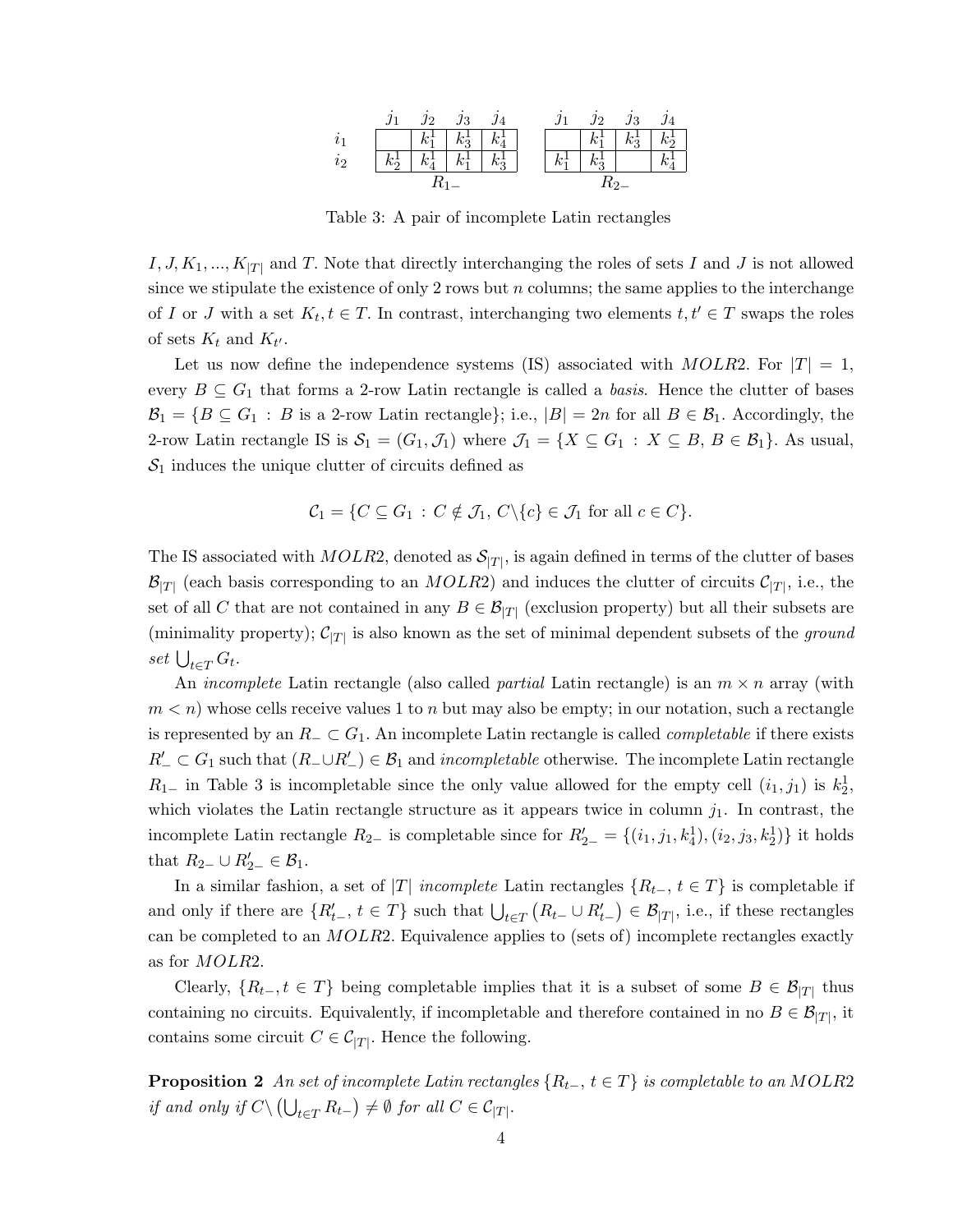

Table 4: An incomplete Latin rectangle

Notice, that any  $C \in \mathcal{C}_{|T|}$  is itself a set of incomplete rectangles that is also not completable. In fact, sets of incomplete Latin rectangles that are incompletable are exactly the dependent subsets of  $\bigcup_{t \in T} G_t$ .

Let us introduce ways of presenting *available* values. The values available for filling the empty cell  $(i_1, j_1)$  in the rectangle of Table 4 are  $k_1^t$  and  $k_3^t$ ; any of them can be used without violating the Latin rectangle structure. In general, the set of all available values for a row i are

 $V_i(R_{t-}) = \{a \in G_t : a \cup R_{t-} \text{ does not violate the Latin rectangle structure}\}\$ 

We illustrate  $V_i(R_{t-})$  by the *availability matrix* of row i as first described in [6].

**Definition 3** Let  $R_{t-}$  ( $t \in T$ ) denote an incomplete Latin rectangle with n columns,  $K(i)$  denote the set of symbols appearing in row i and  $J(i)$  the set of column indices of the v empty cells in that row, where  $v < n$ . The availability matrix  $A(R_{t-}, i)$  is the  $v \times v$  matrix obtained from the  $n \times n$ -matrix

$$
A = \begin{pmatrix} k_1^t & \dots & k_1^t \\ k_2^t & \dots & k_2^t \\ & \ddots & \\ k_n^t & \dots & k_n^t \end{pmatrix}
$$

after deleting from A all rows of elements of  $K(i)$  and all columns that are not members of  $J(i)$ . We mark an element of  $A(R_{t-}, i)$  in column j with the symbol '\*' to indicate that the value is not available if and only if that element appears in column j of  $R_{t-}$ .

We use curved () and square  $\parallel$  brackets for the availability matrix of the first and the second row respectively, i.e., we write  $A(R_{t-}, i_1)$  and  $A[R_{t-}, i_2]$ . Notice that there is a one-to-one correspondence between  $V_i(R_t)$  and  $A(R_{t-}, i)$ . Therefore, in terms of set notation for a particular row *i*, every combination of column *j* and value  $k<sup>t</sup>$  of the availability matrix represents a member  $(i, j, k^t)$  of  $V_i(R_{t-})$ . Therefore, both  $A(R_{t-}, i_1)$  and  $A[R_{t-}, i_2]$ , denoted simply by  $A_t$ , are hereafter considered as a subset of  $G_t$ ; that is (with a slight abuse of notation)  $A_t$  is used to refer both to the set  $V_{i_1}(R_{t-}) \cup V_{i_2}(R_{t-})$  and to its matrix representation.

To complete any  $R_{t-}$  to a 2-row Latin rectangle (having the same rows), a single value must be selected from every row and column in  $A(R_{t-}, i_1)$  and  $A[R_{t-}, i_2]$  such that the value selected in column j of  $A(R_{t-}, i_1)$  is different from the one selected in column j of  $A[R_{t-}, i_2]$ ; values with an '∗' cannot be selected. To ease our illustrations, we merge the availability matrices of the two rows into one figure (see Table 5 for an example).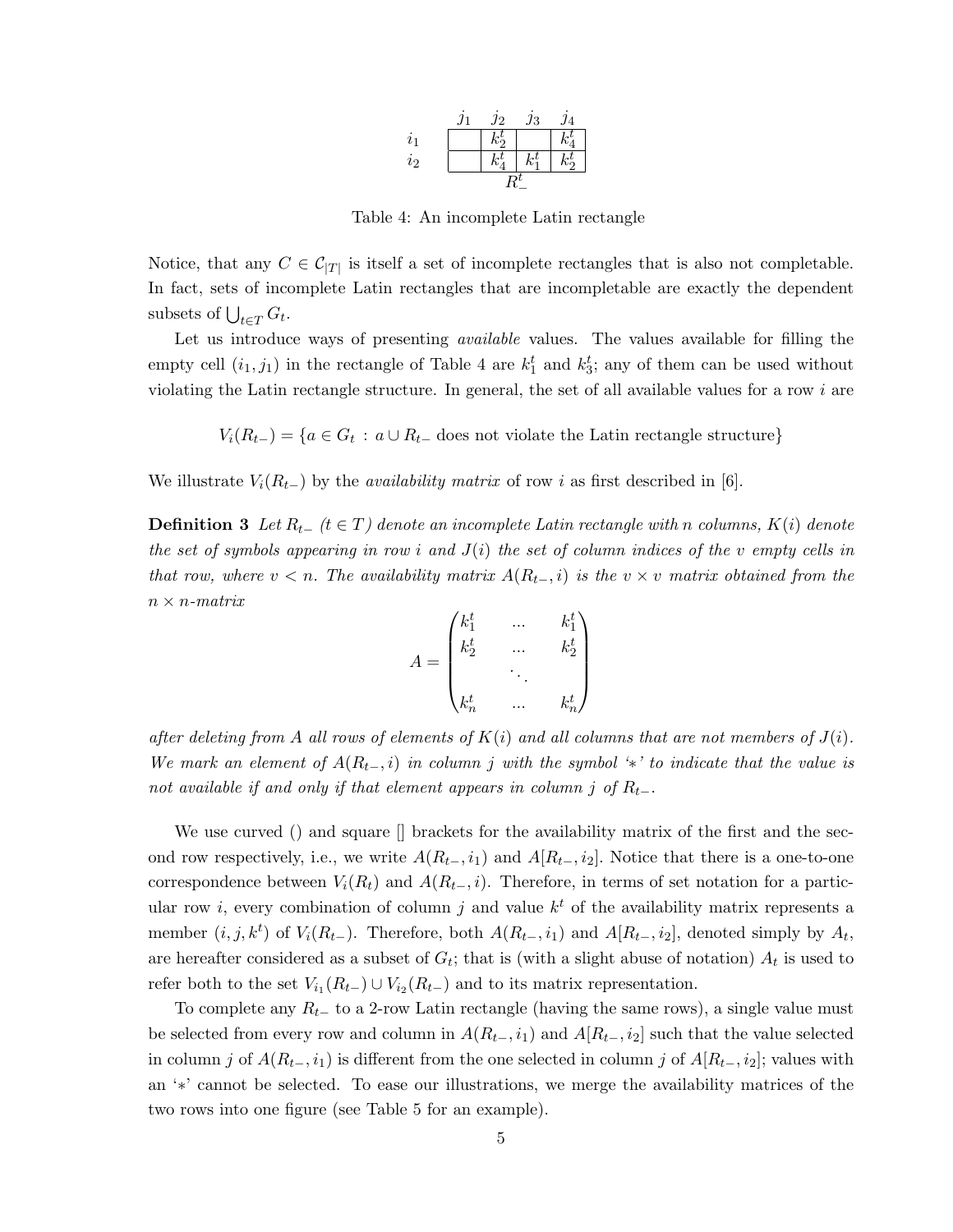$$
\begin{pmatrix}j_1&j_3\\k_1^t&k_1^{t*}\\[k_3^t]&k_3^t\end{pmatrix}
$$

Table 5: The availability matrix for the rectangle of Table 4

|                    | J1                           | $\jmath_2$        | ЈЗ        | 14 |
|--------------------|------------------------------|-------------------|-----------|----|
| $\scriptstyle i_1$ |                              | $\mathcal{L}_{2}$ | $\vec{v}$ |    |
| $\it i_2$          | $\mathcal{L}^{\pm}_{\Omega}$ |                   |           |    |
| $i_3$              |                              |                   |           |    |
|                    |                              |                   | R         |    |

Table 6: The rectangle R obtained from the OLR2 of Table 2

**Example 1** For the first row of Table 4,  $K(i_1) = \{k_2^t, k_4^t\}$  and  $J(i_1) = \{j_1, j_3\}$ , therefore

$$
A(R_{t-}, i_1) = \begin{pmatrix} j_1 & j_3 \\ k_1^t & k_1^{t*} \\ k_3^t & k_3^t \end{pmatrix} .
$$

For the second row,  $K(i_2) = \{k_1^t, k_2^t, k_4^t\}$  and  $J(i_2) = \{j_1\}$ , thus

$$
A[R_{t-}, i_2] = \begin{bmatrix} j_1 \\ k_3^t \end{bmatrix}
$$

Also,  $A_t = \{(i_1, j_1, k_1^t), (i_1, j_1, k_3^t), (i_1, j_3, k_3^t), (i_2, j_1, k_3^t)\}$ . Element  $(i_1, j_3, k_1^t)$  is not included in  $A_t$  as it has an '\*' indicating it is not available. It is easy to complete  $R_{t-}$ , since  $k_3^t$  is the single value available for cells  $(i_2, j_1), (i_1, j_3)$  and then  $k_1^t$  becomes the single value available for  $(i_1, j_1)$ .

Let us now present some initial results, which motivate on their own the study of the aforementioned independence systems.

**Proposition 4** Any set T of normalized MOLR2 of order n is representable as a normalized  $(|T|+1)$ -row Latin rectangle of order n and vice versa.

**Proof.** The  $(|T|+1)$ -row Latin rectangle of order n, denoted as R, is obtained from the  $|T|$ normalized rectangles MOLR2 by placing the entries of the second row of  $R_t$  ( $t \in T$ ) at the  $(t+1)$  row of R; that is, if the value of cell  $(2, j)$  of  $R_t$  is  $k_l^t$  then cell  $(t+1, j)$  receives value  $k_l^1$  (Table 6 shows an example). It follows that every value appears once in each row of R, since appearing once in every row of  $R_t$  ( $t \in T$ ). It remains to show that every value occurs at most once in each column of R.

Since all rectangles in T are normalized, for any two of them, say t and  $t'$ , the n pairs of values  $(k_1^t, k_1^{t'}$  $t'_{1}$ ,...,  $(k'_{n}, k'_{n})$  appear at the first row. Then, to avoid repeating a pair, value  $k'_{l}$  $(l = 1, \ldots, n)$  occurrence at the second row of each  $R_t$   $(t \in T)$  is bound to be at a different column per  $R_t$ . But then, value  $k_l^1$   $(l = 1, ..., n)$  appears at most once per column of R.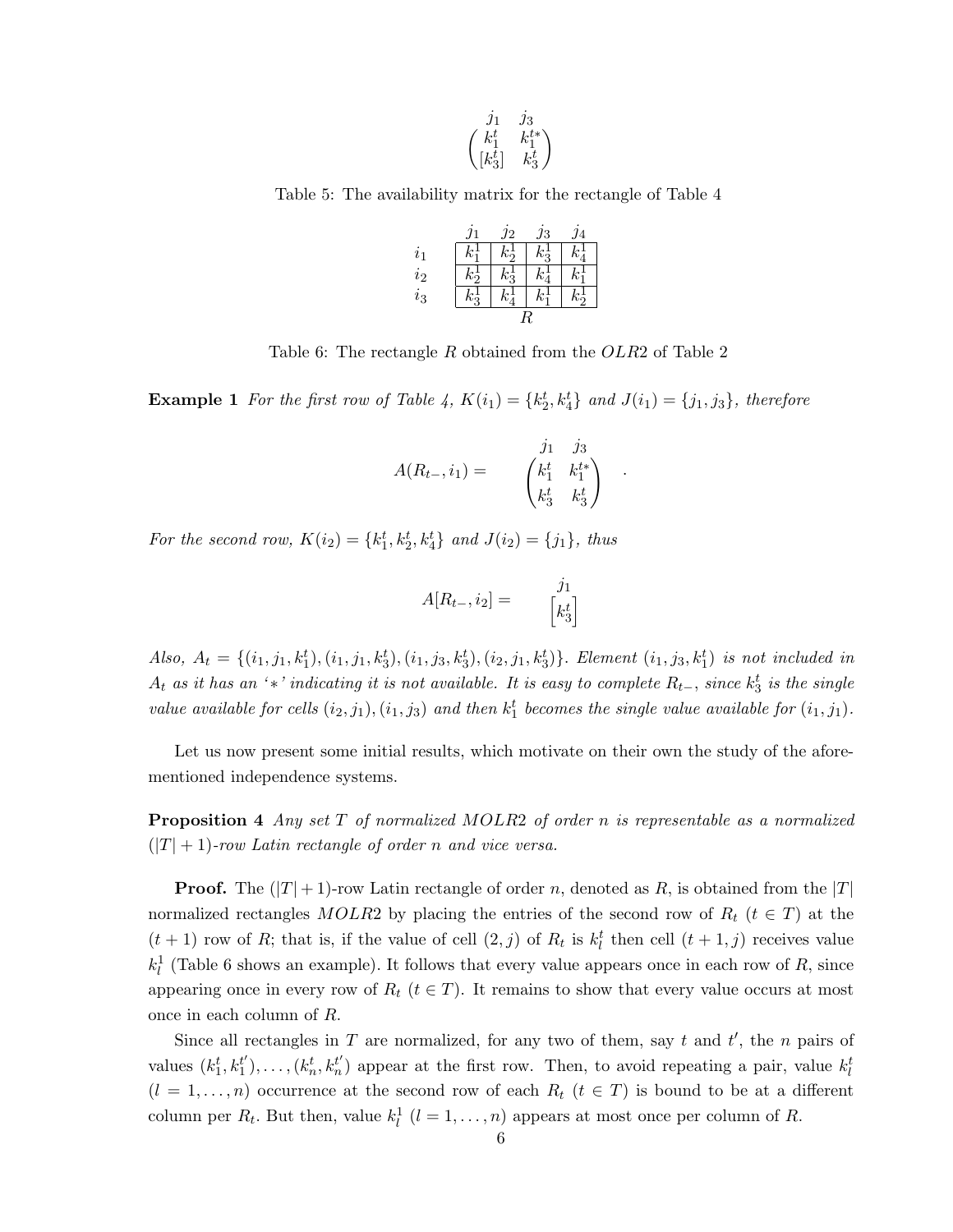It is easy to see that the construction is applicable in the reverse direction, i.e., given a normalized  $(|T|+1)$ -row Latin rectangle of order n, one can obtain  $|T|$  normalized MOLR2 of the same order.

Proposition 4 has some interesting implications. The first one follows from Hall's theorem  $[8]$ , i.e., from the fact that every m-row Latin rectangle of order n is completable to a Latin square of order *n*.

Corollary 5 Any set T of MOLR2  $(1 \leq |T| \leq n-1)$  of order n can be completed to a set of  $n-1$  MOLR2 of order n.

Moreover, a Latin rectangle of order n can have at most n rows, in which case it would be a Latin square. Hence, Proposition 4 implies that there exist  $(n-1)$  MOLR2 of order n; the latter directly yields that there can be at most  $(n-1)$  MOLS [12, Theorem 2.1].

Now consider the following decision problem: Is a given set of  $n-1$  incomplete Latin rectangles of order n completable to a set of |T| MOLR2? Clearly this problems is in  $\mathcal{NP}$ , since given a solution we can easily verify its correctness by simply listing all pairs of values obtained form the superimposed rectangles, and checking whether there appears a repetition of a pair. Now the problem of completing an incomplete Latin square of order  $n$  to a Latin square, known to be  $\mathcal{NP}$ -complete [2], reduces to the problem of completing a set of incomplete Latin rectangles (as in the proof of Proposition 4). Hence the following.

**Corollary 6** Deciding whether a set of  $n-1$  incomplete 2-row Latin rectangles of order n is completable to an MOLR2 is also  $\mathcal{NP}$ -complete.

It becomes apparent by Proposition 4 that any set of  $|T| < n-2 MOLR2$  is included into a set of  $(|T|+1)$  MOLR2 of the same order; it easily follows that  $\mathcal{J}_t \subseteq \mathcal{J}_{t+1}, t = 1, ..., |T|-1$ . But then, any set of  $|T|$  incomplete Latin rectangles that is not completable to a set of  $|T|$  MOLR2, is not completable to a set of  $(|T| + 1)$  MOLR2 either. Hence our last implication.

Corollary 7  $C_t \subseteq C_{t+1}, t = 1, ..., n - 1.$ 

Since the clutter  $C_1$ , presented next, has been described in [6], it remains to characterize  $C_2 \backslash C_1$ .

# 3 Circuits in  $C_1$

There are five equivalence classes in  $C_1$ , denoted as  $C_{1,d}$  with  $d = 1, ..., 5$ . Let us present a representative from each equivalence class and count  $|\mathcal{C}_1|$ , assuming without loss of generality that  $K_1 = \{1, ..., n\}$ . The representative of  $C_{1,1}$  is shown in Table 7, where  $C = \{(1, j_1, 1), (2, j_1, 1)\}.$ To see that C is a circuit, notice first that C is a dependent set of  $S_1$ , since 1 appears twice in column  $j_1$  thus violating the Latin rectangle structure (i.e., C is not contained in any  $B \in \mathcal{B}_1$ ); it becomes easy to see that the removal of any  $c \in C$  makes  $C \setminus \{c\}$  completable to a 2-row Latin rectangle hence C is minimal.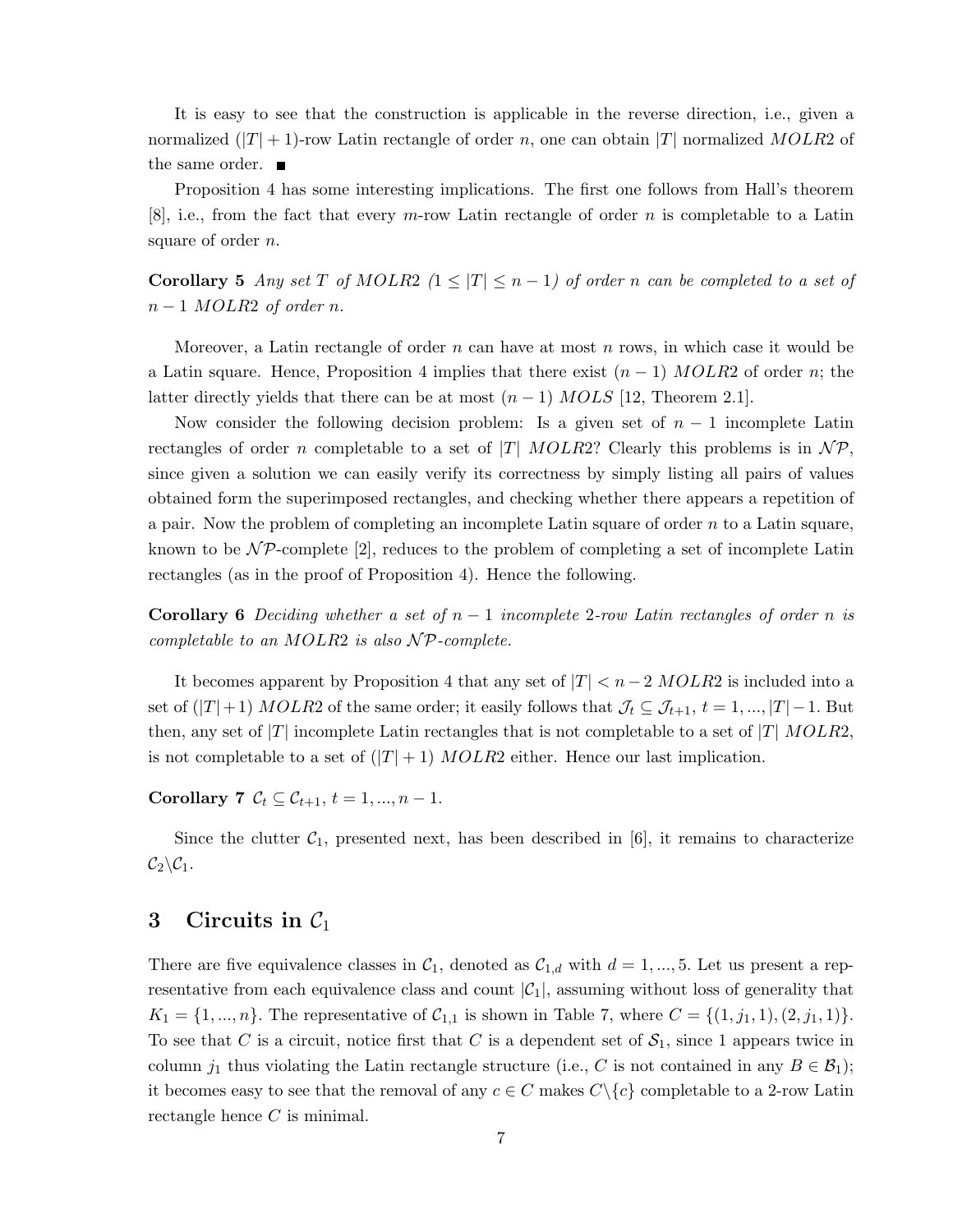| Ј2 | $\overline{\phantom{a}}$ | $Jn-$ | Jn |
|----|--------------------------|-------|----|
|    |                          |       |    |
|    |                          |       |    |

Table 7: A circuit of  $C_{1,1}$ 



Table 8: Circuits of  $C_{1,2} - C_{1,5}$ 

Table 8 illustrates a representative from each of the remaining four classes. For the last two circuits presented, the notation  $K_1 \setminus \{1\}$  means that all values of set  $K_1$  except for 1, appear in columns  $j_2$  to  $j_n$ .

#### Lemma 8

$$
|\mathcal{C}_1| = n^2 \left( 1 + 2(n-1) + ((n-1)!)^2 \sum_{q=0}^{n-1} (-1)^q \frac{1}{q!} + 2(n-1)! \right)
$$

**Proof.** Family  $C_{1,1}$  includes  $n^2$  circuits, since there is one such circuit per column and value, i.e., per member of J and  $K_1$ . To obtain a circuit in  $C_{1,2}$  (notice its representative in Table 8), there are 2 options for the row, n options for the value in  $K_1$  and  $\binom{n}{2}$  $\binom{n}{2}$  options for the two columns in which the value appears, i.e., a total of  $n^2(n-1)$  options. An analogous reasoning yields the same size for the class  $C_{1,3}$ .

Regarding  $C_{1,4}$ , notice that there are *n* options for the value and *n* options for the column left empty. Notice also that, for columns in  $J\setminus\{j_1\}$ , the second row must be a *derangement* of the first (i.e., a permutation without a fixed point) in order to comply with the Latin rectangle structure; since (as shown in [16]) the number of derangements of n symbols is

$$
r_2[n] = n! \sum_{q=0}^{n} (-1)^q \frac{1}{q!},
$$

there are  $r_2[n-1]$  options for filling the second row per each of the  $(n-1)!$  options of filling the first one. Overall,  $C_{1,4}$  contains  $n^2 \cdot r_2[n-1] \cdot (n-1)!$  circuits. Last,  $|C_{1,5}| = 2n^2(n-1)!$ since there are two options for the row where a single value appears,  $n$  options for the value,  $n$ for the column and  $(n - 1)!$  options for filling the remaining row. The result follows from the fact that the five classes in  $C_1$  are disjoint.  $\blacksquare$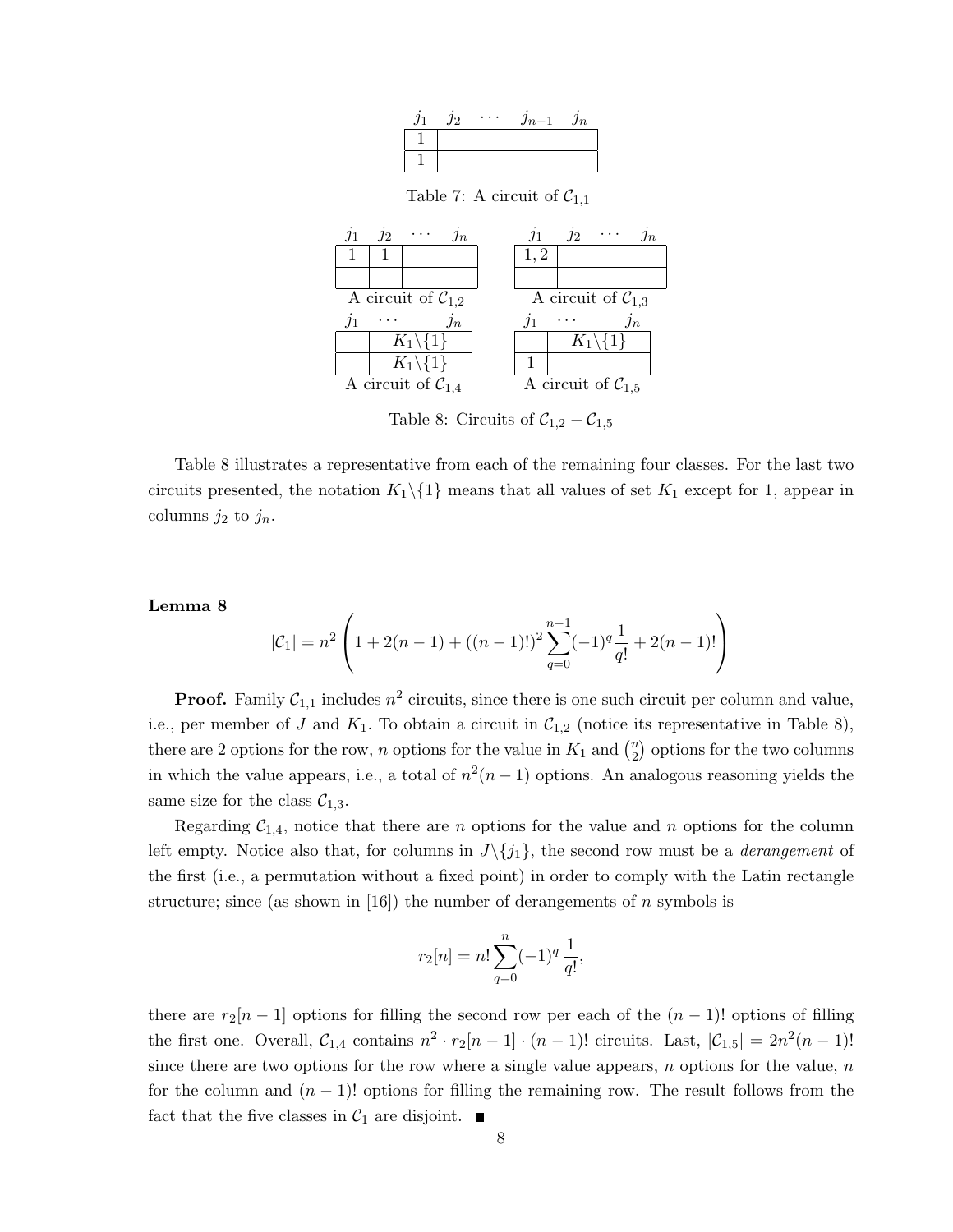|  | $\cdots$ |  |  | $\cdots$ |  |
|--|----------|--|--|----------|--|
|  |          |  |  |          |  |
|  |          |  |  |          |  |

Table 9: A circuit of  $C_2 \setminus C_1$  (set E)

|  | $\cdots$ |        |                           |  | $\cdots$ |  |
|--|----------|--------|---------------------------|--|----------|--|
|  | $\cdots$ | $\sim$ |                           |  | $\cdots$ |  |
|  | $\cdots$ |        | $\sim$<br>$\cdot$ $\cdot$ |  | $\cdots$ |  |

Table 10: Completion of  $E \setminus c$  to an  $OLR2$ 

Lemma 8 yields that  $|\mathcal{C}_1|$  is of  $O(n^2 \cdot ((n-1)!)^2 \cdot r_2[n-1])$ .

# 4 Circuits in  $C_2 \backslash C_1$

Recall that two Latin rectangles  $R_1, R_2$  are orthogonal if and only if, once superimposed, no pair of values is repeated, i.e., if  $R_1 \cup R_2 \in \mathcal{B}_2$ . Two incomplete Latin rectangles  $R_{1-}, R_{2-}$  are completable if and only if  $R_{1-} \cup R_{2-} \subseteq B \in \mathcal{B}_2$  (i.e., if  $R_{1-} \cup R_{2-}$  is in  $\mathcal{J}_2$ ) or, equivalently,  $R_1$ – ∪  $R_2$ – does not contain a member of  $C_2$ . Specifically,  $R_1$ – ∪  $R_2$ – does not contain a member of  $C_2\setminus C_1$  if and only if each of  $R_{1-}$ ,  $R_{2-}$  is individually completable i.e., if  $R_{t-} \subseteq B \in \mathcal{B}_1$ ,  $t = 1, 2$ . Therefore, notice that each of  $R_{1-}$ ,  $R_{2-}$  neither violates the Latin rectangle structure (i.e., does not contain a circuit of  $C_{1,1} - C_{1,3}$  nor its completion can be done in a manner that violates this structure (i.e., does not contain a circuit in  $C_{1,4}$  or  $C_{1,5}$ ).

It follows that  $R_1$ – ∪  $R_2$ – containing a member of  $C_2 \setminus C_1$  implies that the completion of  $R_1$ – and R2<sup>−</sup> forces a pair of values to be repeated. Also, equivalence yields that we may assume that pair  $(k_1^1, k_1^2)$  appears twice in columns  $j_1$  and  $j_2$ . That is, we assume that any completion of  $R_{1-} \cup R_{2-}$  is bound to include the set  $E = \{(1, j_1, k_1^1), (2, j_2, k_1^1), (1, j_1, k_1^2), (2, j_2, k_1^2)\}$ . Table 9 shows this by assuming  $k_1^1 = k_1^2$ ; in fact, to simplify our exposition, let us hereafter assume that  $K_1 = K_2 = \{1, \ldots, n\}.$ 

**Lemma 9** E belongs to  $C_2 \backslash C_1$ .

Proof. It becomes easy to see that each incomplete Latin rectangle in Table 9 is completable to a Latin rectangle, i.e., E does not contain a member of  $C_1$ , while the pair is not completable to an OLR2. Also, it holds that E is minimal, since  $E \setminus \{c\} \subset B$  for some  $B \in \mathcal{B}_2$ , for any  $c \in E$ . By symmetry, it suffices to show that for element  $(2, j_2, 1)$  of the left rectangle and this is exactly illustrated in Table 10.  $\blacksquare$ 

Most importantly, up to equivalence, any member of  $C_2\setminus C_1$ , may contain elements of E. Hence, define  $C_{2,d} \subset C_2 \backslash C_1$ ,  $d = 0, \ldots, 4$  as  $C_{2,d} = \{ C \in C_2 \backslash C_1 : C$  is equivalent to some C' such that  $|C' \cap E| = d$ ; evidently, classes  $\{\mathcal{C}_{2,d}, d = 0, \ldots, 4\}$  form a partition of  $\mathcal{C}_2 \backslash \mathcal{C}_1$ . Also, it is direct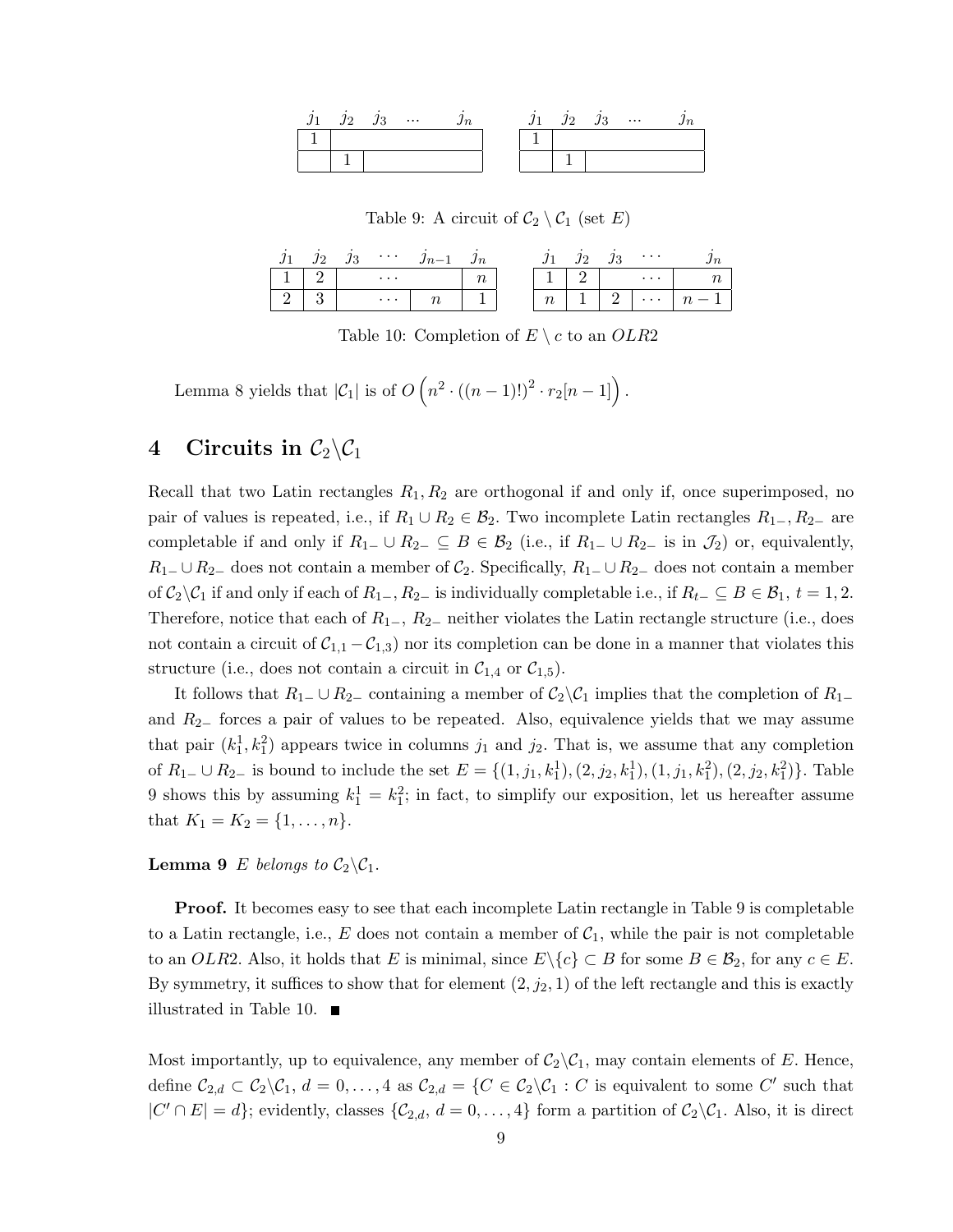that E is, up to equivalence, the single circuit in class  $C_{2,4}$ . For any other class we provide a list of all non-equivalent circuits (i.e., we consider that it splits into more than one sub-classes and list one representative per sub-class).

Theorem 10 The pairs of incomplete Latin rectangles of Table 11 comprise, up to equivalence, the complete list of circuit members of  $C_{2,0}$ .



Table 11: Circuits in  $\mathcal{C}_{2,0}$ 

To prove Theorem 10, we need some intermediate results and definitions, which are to be employed for revealing also the non-equivalent circuits per class  $C_{2,d}$ ,  $d = 0, \ldots, 4$ .

To obtain a circuit of class  $C_{2,0}$ , we start with an arbitrary pair of 2-row Latin rectangles, say  $R_1$  and  $R_2$ , that do not form an  $OLR2$  due to the repetition of exactly one pair of values in the first two columns. That is,  $R_1 \cup R_2$  is dependent containing a circuit of class  $\mathcal{C}_{2,4}$ , i.e., containing E. Notice that the set  $(R_1 \cup R_2) \setminus E$  remains dependent, since completing each of the rectangles corresponding to  $R_1 \backslash E$  and  $R_2 \backslash E$  forces the repetition of pair  $(1, 1)$  in cells  $(1, j_1)$ and  $(2, j_2)$  (see Table 12). But then,  $(R_1 \cup R_2) \setminus E$  still contains a circuit (since dependent) but no element of E. This yields that  $(R_1 \cup R_2) \setminus E$  contains a circuit of class  $C_{2,0}$ . It follows that, starting with an arbitrary  $(R_1 \cup R_2) \setminus E$  and after removing elements we are bound to end up with such a circuit.

For our search to be more concise, we observe first that any of  $R_1 \backslash E$  or  $R_2 \backslash E$  (after removing some of its elements) must always be completable in a way that forces some value to appear twice in the first two columns, i.e., in cells  $(1, j_1), (1, j_2), (2, j_1)$  and  $(2, j_2)$ . For convenience, let us introduce the following.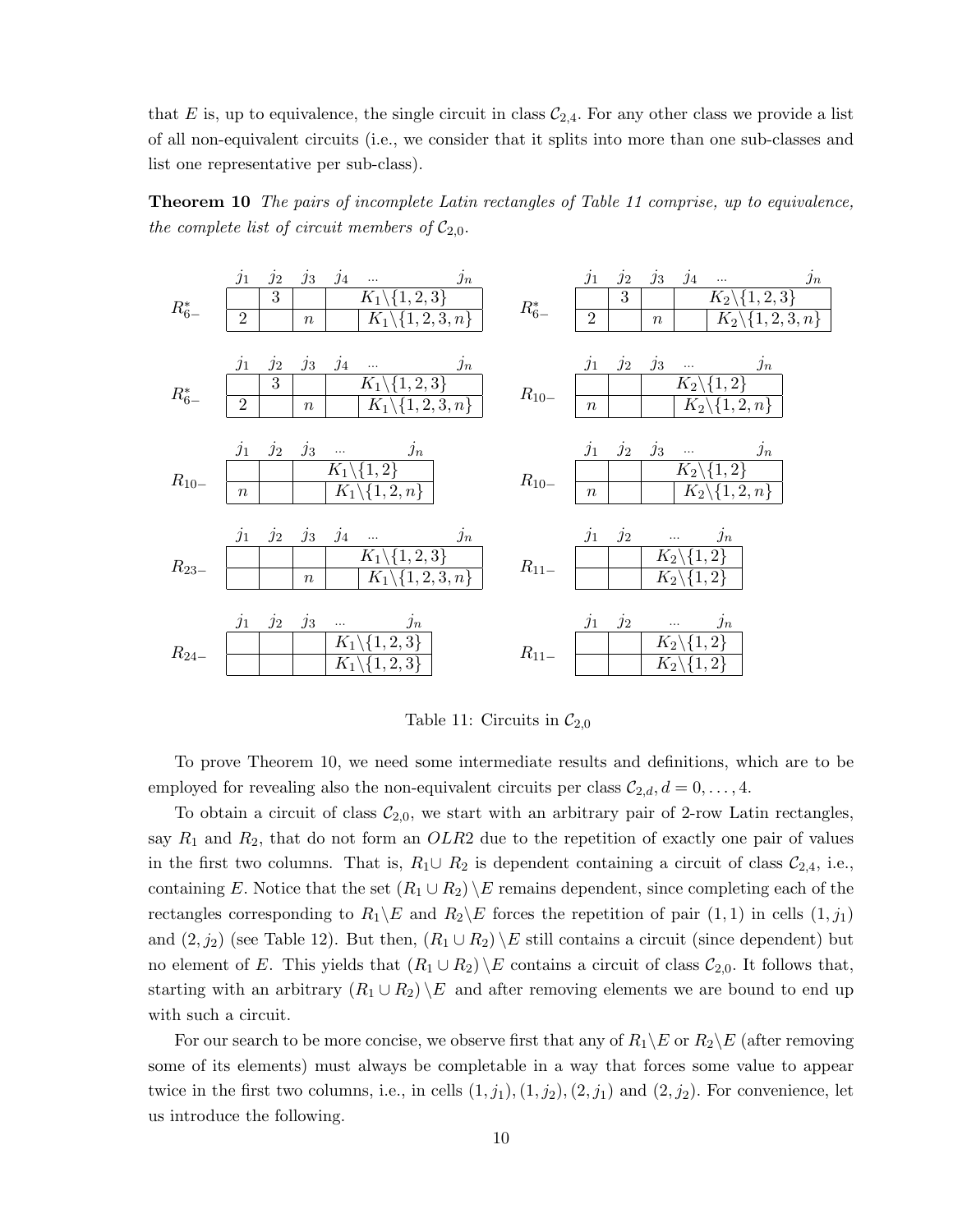|                | $\cdots$                    | Jn |       | $\cdots$                 |  |
|----------------|-----------------------------|----|-------|--------------------------|--|
|                | $K_1 \backslash \{1\}$      |    |       | $K_2\backslash\{1\}$     |  |
| k <sub>1</sub> | $K_1 \backslash \{1, k_1\}$ |    | $k_2$ | $K_2\backslash\{1,k_2\}$ |  |
|                |                             |    |       | $R_2$                    |  |

Table 12: A pair of incomplete Latin rectangles containing a circuit of class  $\mathcal{C}_{2,0}$ 

| $\beta_2$ $\beta_3$ |                     | $\cdots$ |                                          |  | 72 | $\jmath_3$ |                 | $\cdots$                   |
|---------------------|---------------------|----------|------------------------------------------|--|----|------------|-----------------|----------------------------|
| $-3$                | $2\perp$            |          | $K_1 \backslash \{1,2,3\}$               |  | 3  | $2 \mid$   |                 | $K_2 \backslash \{1,2,3\}$ |
|                     | $\lfloor n \rfloor$ |          | $\mid 3 \mid K_1 \backslash \{1,2,3,n\}$ |  |    |            | $n \mid 1 \mid$ | $K_2\backslash\{1,2,3,n\}$ |
|                     |                     |          |                                          |  |    |            |                 |                            |

Table 13: Completing the pair of pink rectangles  $R_{6-}^*$  and  $R_{23-}$ 

**Definition 11** An incomplete Latin rectangle R<sub>−</sub> is called **pink** if  $R_$  ⊂  $R_1$  (where  $R_1$  is an arbitrary rectangle that includes elements  $(1, j_1, 1), (2, j_2, 1)$  and any completion of R<sub>−</sub> forces some value to appear twice in the first two columns.

In the proof that follows, to demonstrate that a particular  $R_-\text{ is not pink, we draw a circle }\bigcirc$ (for the first row) and square  $\Box$  (for the second row) around selected values of the corresponding availability matrix. Such a selection shows that  $R_-\text{ can be completed without repeating a value}$ in the first two columns.

In summary our exhaustive, yet concise procedure, to reveal all non-equivalent circuits in  $C_{2,0}$ is the following: first we identify all pairwise non-equivalent pink (incomplete) Latin rectangles, then combine them to obtain pairs of incomplete orthogonal Latin rectangles in all possible ways and finally, omit any incomplete OLR2 that are not minimal. Since we start this expedition with a single rectangle, for convenience we will enumerate these using notation  $R_{z-}$  for the incomplete Latin rectangles and  $A<sub>z</sub>$  for the corresponding availability matrices, with z simply denoting the sequence in which rectangles are examined. However, not all combinations of pink rectangles give rise to a dependent (i.e., not completable) pair. For example, incomplete Latin rectangles  $R_{6-}^*$  and  $R_{23-}$  (Table 11) are pink but well completable to an  $OLR2$  as shown in Table 13 (i.e.,  $R_{6-}^* \cup R_{23-}$  contains no circuit).

Before proceeding, let us note that all circuits listed in our enumeration show up for  $n \geq 5$ . For the sake of completeness, we list all (non-equivalent) circuits that arise for  $n = 3$  and  $n = 4$ in the Appendix (see Tables 29-36).

**Definition 12** A pink Latin rectangle  $R_$  is of type I, II or III, if its completion forces the same value to appear

type I: *only in cells*  $\{(1, j_1), (2, j_2)\};$ 

type II: in cells  $\{(1, j_1), (2, j_2)\}$  or in cells  $\{(1, j_2), (2, j_1)\}$ ;

type III: in cells  $\{(1, j_1), (2, j_2)\}$  and in cells  $\{(1, j_2), (2, j_1)\}.$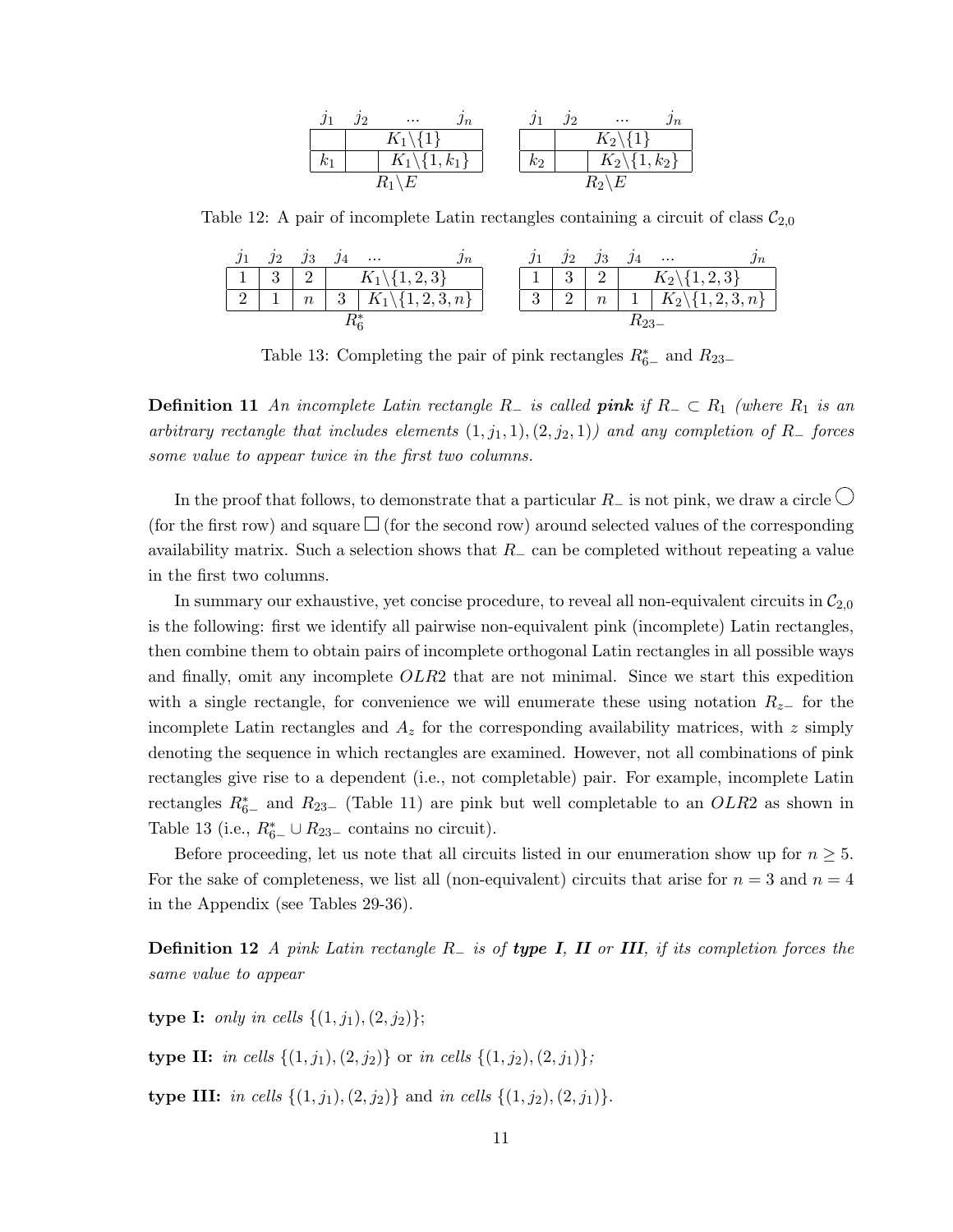For example (see Table 11),  $R^*_{6-}$  is of type I,  $R_{23-}$  is of type II and  $R_{11-}$  is of type III.

Let us emphasize that there exist alternative ways of completing a pink Latin rectangle of type II, one in which the same value appears in cells  $\{(1, j_1), (2, j_2)\}\$ , a second in which the same value appears in cells  $\{(1, j_2), (2, j_1)\}\$  and, possibly, a third in which both pairs  $\{(1, j_1), (2, j_2)\}\$ and  $\{(1, j_2), (2, j_1)\}\$ contain equal values (see  $R_{23-}$ , for instance). Definition 12 means that, whenever the third way is available, the first two ways also are, thus completing such a rectangle forces (i.e., makes unavoidable) the same value to appear in only one pair of cells (and not necessarily in both). This is in contrast to pink Latin rectangles of Type III, for which only one way of completing is possible, forcing both pairs  $\{(1, j_1), (2, j_2)\}\$  and  $\{(1, j_2), (2, j_1)\}\$  to contain equal values. The following is now easy to show.

Lemma 13 Two pink rectangles form a pair whose completion forces a repetition of a pair of values in the first two columns if and only if both are of type I or one is of type III.

Thus, two pink rectangles  $R_-\$  and  $R'_-\$  comply with Lemma 13 if (i) both  $R_-\$  and  $R'_-\$  are of type I or (ii)  $R_$  is of type I and  $R'_$  is of type III or (iii)  $R_$  is of type II and  $R'_$  is of type III or (iv) both  $R_-\$  and  $R'_-\$  are of type III. But then, a necessary condition for a dependent set  $R_-\cup R'_-$  to be minimal is direct: there must exist no  $R''_-$  such that  $R''_-\subseteq R_-$  (resp.  $R''_-\subseteq R'_-$ ) and  $R_-, R''_-$  (resp.  $R'_-, R''_-$ ) are of the same type.

**Definition 14** A pink Latin rectangle  $R_$  is called **dominated** if there is some pink rectangle  $R'_- \subset R_-$  such that  $R_-$  and  $R'_-$  are both of the same type (i.e., I, II, III).

Let us list one last observation, to be utilized in the proof listed next.

**Remark 15** For any two  $R_{1-}$  and  $R_{2-}$ ,  $R_{1-} \subset R_{2-}$  if and only if  $A_2 \subset A_1$ .

**Proposition 16** The non-dominated pink rectangles, which share no element with E, are  $R_{6-}^*$ ,  $R_{10-}$ ,  $R_{11-}$ ,  $R_{23-}$  and  $R_{24-}$ .

**Proof.** The proof proceeds by progressively emptying cells from the left rectangle of Table 12. To avoid enumerating equivalent (i.e., symmetric) cases, we assume that the number of cells emptied from the first row are less than or equal to the number of cells emptied from the second row. For each case, we illustrate the availability matrix  $A_z$  of the rectangle  $R_{z-}$  obtained after emptying cells. An '\*' besides a value in  $A_z$  denotes that this value is not available (e.g., due to its occurrence in a non-empty cell in the same column); we emphasize the occurrence of some <sup>'\*'</sup> in  $A_z$  by writing, instead,  $A_z^*$  and  $R_z^*$ .

#### Case 16.1 Emptying 1 cell in row 2

Without loss of generality we assume that the cell emptied is either  $(2, j_3)$  or  $(2, j_1)$  and that the two values missing from row 2 are  $\{1, 2\}$ . Emptying cell  $(2, j_3)$  gives rise to  $R_{1-}$  or  $R_{1-}^*$  (see Table 14) depending on whether value 2 appears in cell  $(1, j_2)$ ; emptying cell  $(2, j_1)$  results, in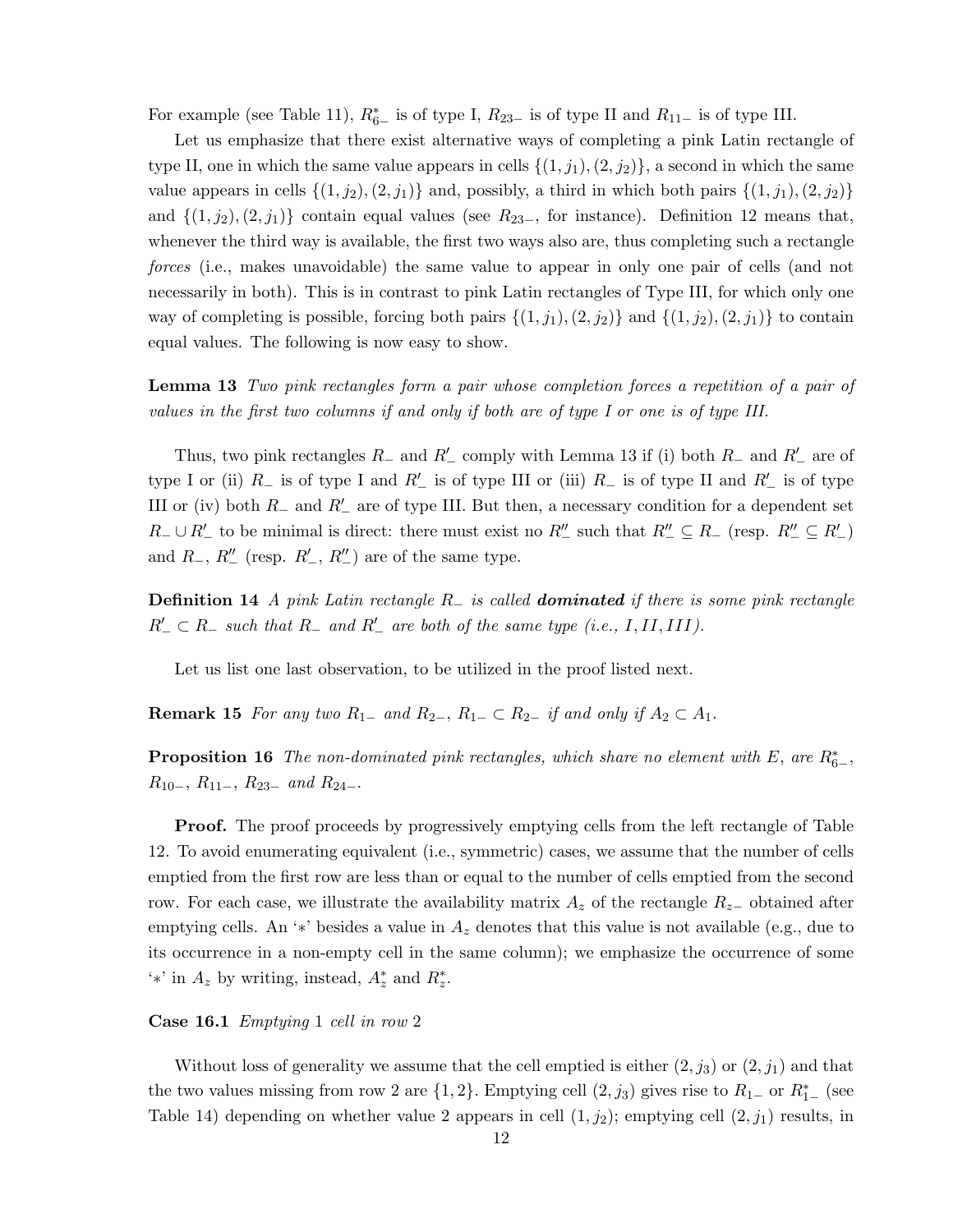|            | $j_2$      | $j_3$    | $\cdots$                                   | $\jmath_n$ | $\jmath_1$ | $\jmath_2$     | $j_3$    | $\cdots$                     | $\jmath_n$ |
|------------|------------|----------|--------------------------------------------|------------|------------|----------------|----------|------------------------------|------------|
|            | $k_2$      | $k_3$    | $\mid K_1 \backslash \{1, k_2, k_3\} \mid$ |            |            | 2              | $k_3$    | $K_1 \backslash \{1,2,k_3\}$ |            |
| $k_{1}$    |            |          | $K_1 \backslash \{1,2,k_1\}$               |            | $k_{1}$    |                |          | $K_1 \backslash \{1,2,k_1\}$ |            |
|            |            |          | $R_{1-}$                                   |            |            |                |          | $R_{1-}^*$                   |            |
| $\jmath_1$ | $\jmath_2$ | $\cdots$ | $j_n$                                      |            | $\eta_1$   | $\jmath_2$     | $\cdots$ | $\jmath_n$                   |            |
|            | $k_2$      |          | $K_1 \backslash \{1, k_2\}$                |            |            | $\overline{2}$ |          | $K_1 \backslash \{1,2\}$     |            |
|            |            |          |                                            |            |            |                |          |                              |            |
|            |            |          | $K_1 \backslash \{1,2\}$                   |            |            |                |          | $K_1 \backslash \{1,2\}$     |            |

Table 14: Incomplete Latin rectangles for Case 16.1



Figure 1: Availability matrices for the rectangles of Table 14 (Case 16.1)

a similar manner, to  $R_{2-}$  or  $R_{2-}^{*}$  (also depicted at Table 14). Please notice the corresponding availability matrices in Figure 1 and the '\*' in matrix  $A_1^*$  regarding value 2 for the second row and column  $j_2$  (and similarly in  $A_2^*$ ); notice also that the caption below each matrix presents the number of rows and columns that are common to the availability matrix of both rows (at least one row is common since value 1 is missing from both rows). From these four matrices, only the last three are pink, since  $A_1$  implies the completability of  $R_1$  without repeating a value in the first two columns; that is,  $R_1$  is completable by placing 1 in cells  $(1, j_1)$  and  $(2, j_3)$  and 2 in cell  $(2, j_2)$  and this is illustrated (for convenience) by its circled and squared entries in Figure 1.

#### Case 16.2 Emptying 2 cells in row 2

We assume the cells emptied are  $(2, j_3)$  and either  $(2, j_4)$  or  $(2, j_1)$  and that the three values missing from row 2 are  $\{1, 2, 3\}$ . Emptying cells  $(2, j_3)$  and  $(2, j_4)$  gives rise to  $R_{3-}$  or  $R_{3-}^*$  (see Table 15) depending on whether values 2 and 3 appear in cells  $(1, j_2)$  and  $(1, j_3)$ ; emptying cells  $(2, j_1)$  and  $(2, j_3)$  results, in a similar manner, to  $R_{4-}$  or  $R_{4-}^*$  (also at Table 15). It becomes easy to see that  $R_{3-}$  is not pink since completable by placing 1 in cells  $(1, j_1)$  and  $(2, j_4)$ , 2 in cell  $(2, j_3)$  and 3 in cell  $(2, j_2)$ ; in fact,  $R_{3-}^*$  (that is more 'restricted' than  $R_{3-}$  since  $A_3^* \subset A_3$ ) is not pink either, since completable in exactly the same manner (see the circled entries of  $A_{3-}$ and  $A_3^*$  at Figure 2). This fact gives us a useful rule to avoid examining some rectangles: if  $R_{z-}^*$ is non-pink so is  $R_{z-}$ .

The opposite does not hold. For example,  $R_{4-}$  is not pink since completable by placing 1 in cells  $(1, j_1)$  and  $(2, j_3)$ , 3 in cell  $(2, j_1)$  and 2 in cell  $(2, j_2)$ ; to the contrary  $R_{4-}^*$  is completable only by placing either 1 in cells  $(1, j_1)$  and  $(2, j_2)$  or 2 in cells  $(1, j_2)$  and  $(2, j_1)$  thus being pink (see the circled entries of  $A_4$  at Figure 2).

Case 16.3 Emptying at least 3 cells in row 2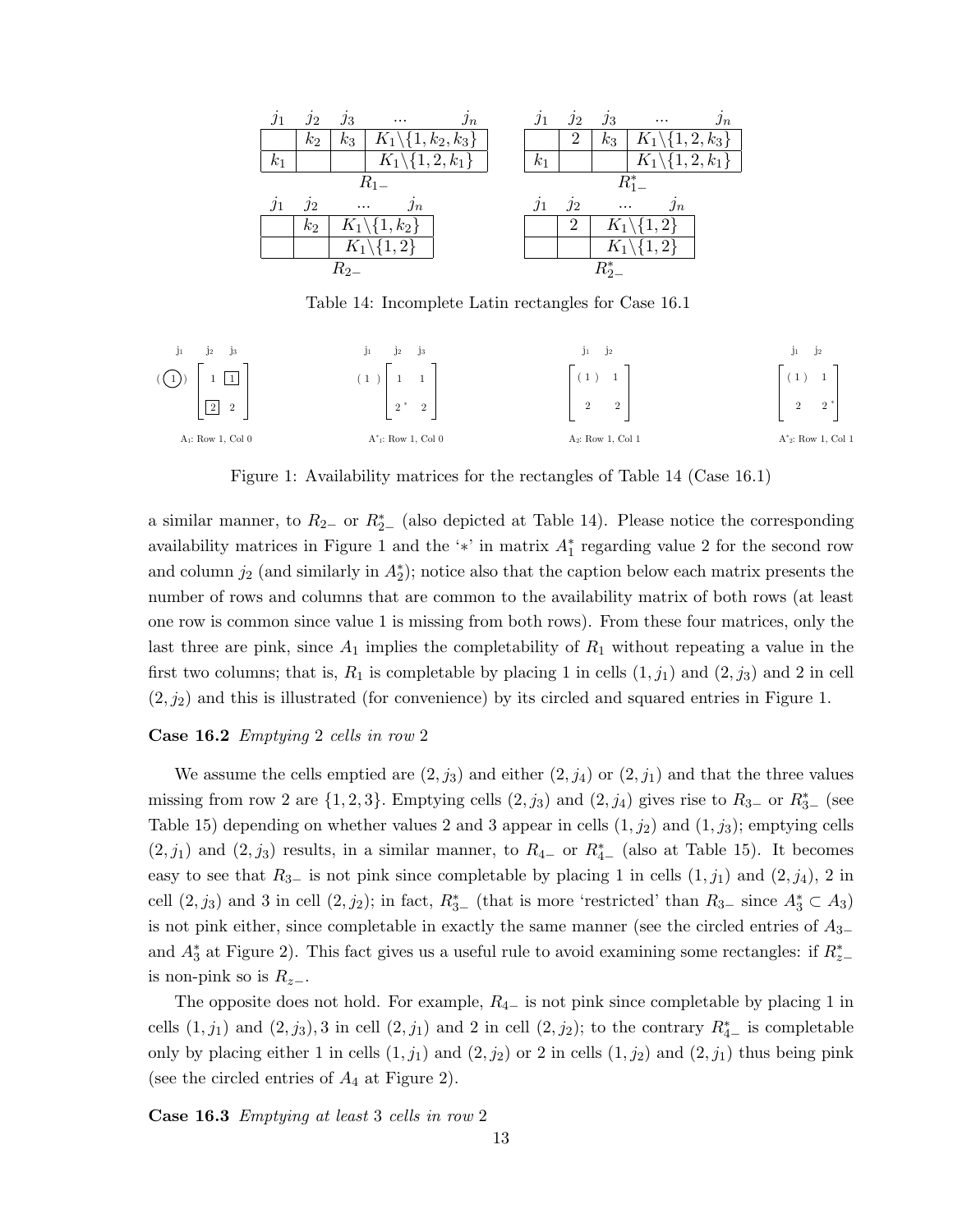| .11        | $\overline{J2}$ | $\jmath_3$ | $\jmath_4$ | $\jmath_n$                                      | $\jmath_1$ | $\jmath_2$ | $\jmath_3$ | $j_4$      | $\jmath_n$                     |
|------------|-----------------|------------|------------|-------------------------------------------------|------------|------------|------------|------------|--------------------------------|
|            | $k_2$           | $k_3$      | $k_4$      | $\mid K_1 \backslash \{1, k_2, k_3, k_4\} \mid$ |            | 2          | 3          | $k_4$      | $K_1 \backslash \{1,2,3,k_4\}$ |
| $k_1$      |                 |            |            | $\overline{K}_1 \backslash \{1,2,3,k_1\}$       | $k_1$      |            |            |            | $K_1 \backslash \{1,2,3,k_1\}$ |
|            |                 |            |            | $R_{3-}$                                        |            |            |            | $R_{3-}^*$ |                                |
|            |                 |            |            |                                                 |            |            |            |            |                                |
| $\jmath_1$ | $j_2$           | $\jmath_3$ |            | $\jmath_n$                                      | $\jmath_1$ | $\jmath_2$ | $\jmath_3$ |            | $\jmath_n$                     |
|            | $k_2$           | $k_3$      |            | $K_1\backslash\{1,k_2,k_3\}$                    |            | 2          | 3          |            | $K_1 \backslash \{1,2,3\}$     |
|            |                 |            |            | $K_1 \backslash \{1,2,3\}$                      |            |            |            |            | $K_1 \backslash \{1,2,3\}$     |

Table 15: Incomplete Latin rectangles for Case 16.2



Figure 2: Availability matrices for the rectangles of Table 15 (Case 16.2)

Let us hereafter illustrate just the availability matrices, since the corresponding rectangles can be derived unambiguously. The list of all incomplete Latin rectangles examined hereafter (pink or not) appears in the Appendix (Tables 22-24). In addition, Tables 25-28, also in the Appendix, illustrate the completion of pink rectangles, grouped by their type.

Now, Case 16.3 yields only non-pink rectangles. To see this, observe that the most restricted rectangle is the one arising after emptying exactly 3 cells in row 2, namely  $(2, j_1), (2, j_3)$  and  $(2, j_4)$ , and in addition, having values 2, 3 and 4 in cells  $(1, j_2)$ ,  $(1, j_3)$  and  $(1, j_4)$ , respectively. The availability matrix shown in Figure 3 (see also Table 22 in the Appendix) illustrates that this rectangle, namely  $R_{5-}^*$  is non-pink, i.e., its circled entries show how  $R_{5-}^*$  is completable without any value appearing twice in the first two columns (in fact, its completion is made similarly to  $R_{3-}$  and  $R_{3-}^*$  in Case 16.2).

Case 16.4 Emptying 1 cell in row 1 and 1 cell in row 2

```
A*
5: Row 1, Col 1
  j_1 j_2 j_3 j_41 \vert 1 \vert 1 \vert 1 \vert 1
 2 2^* 2 2
 3 \mid 3 \mid 3^* \mid 3| 4| 4 4 4<sup>*</sup>
((1))
```
Figure 3: Availability matrix for the rectangle of Case 16.3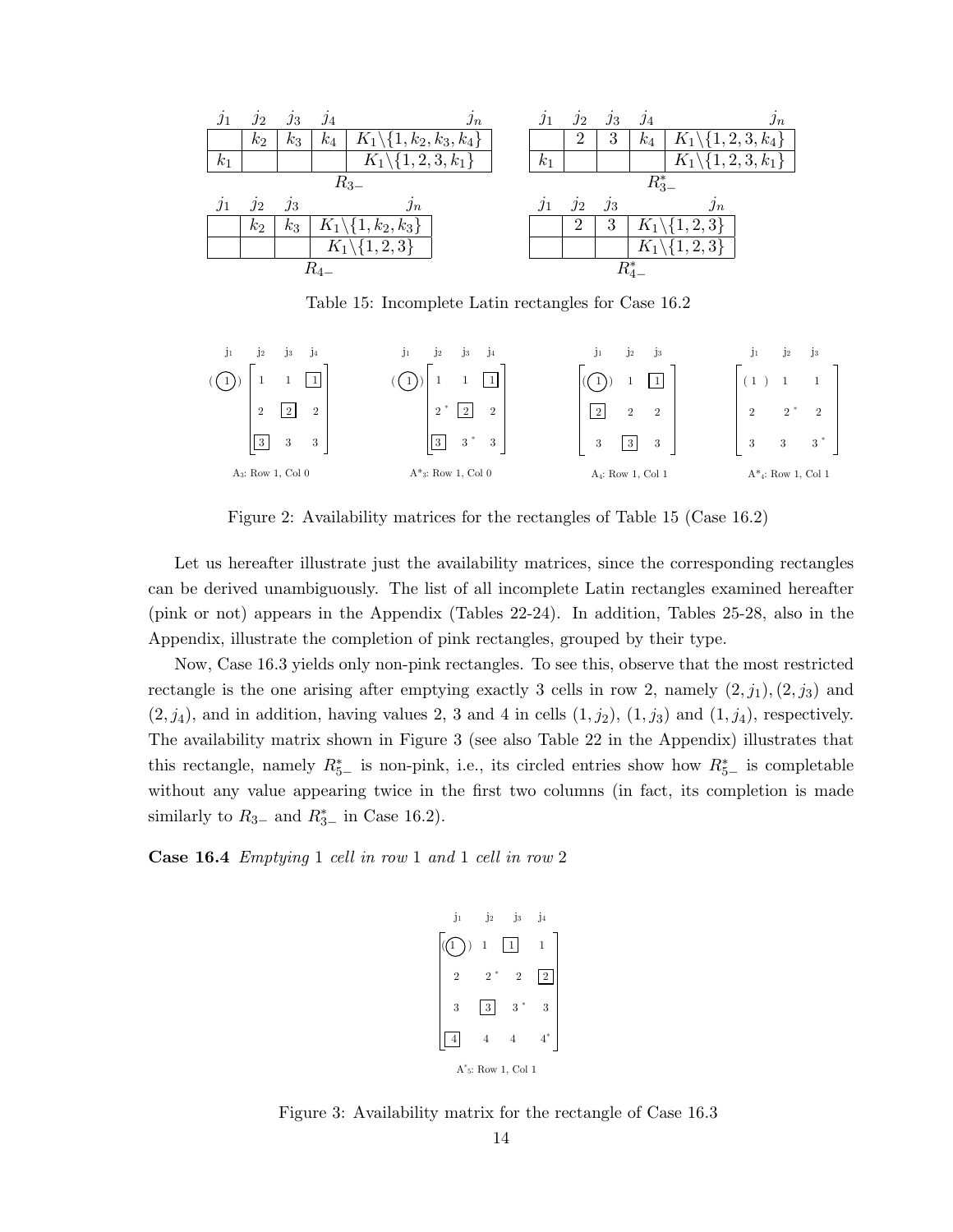

Figure 4: Availability matrices for the rectangles of Case 16.4

For all rectangles in this case, notice that row 1 has two empty cells hence two missing values  $\{1, 2\}$ ; the same applies to row 2, apart from the fact that the second missing value may be 2 or not, i.e., the values missing from row 2 can be either  $\{1, 2\}$  or  $\{1, 3\}$ . Thus, there is a  $2 \times 2$ availability matrix per row and these two matrices share 1 or 2 rows (if the second value missing from row 2 is 2 or 3, respectively) and 0, 1 or 2 columns (depending on which cells are empty at each row). In total, the possible availability matrices (and hence rectangles) to be examined are shown at Figure 4.

Notice that  $A_6$  (i.e.,  $A_6^*$  without any '\*') is not listed because  $R_{6-}$  is easily completable without a value appearing twice in the first two columns; in contrast,  $R_{6-}^*$  is pink (see Table 11). Based on the circled entries of  $A_7$  we observe that  $R_{7-}$  is not pink, whereas  $R_{7-}^*$  is. There is no  $R_{z-}^*$  for  $t = 8, 9, 10, 11$  : observe that columns  $j_1$  and  $j_2$  are empty at both rows regarding  $R_{8-}$ and  $R_{11-}$  (thus no value is forbidden at some row because of its occurrence in the other row), while values 1 and 2 are missing from both rows regarding  $R_{9-}$  and  $R_{10-}$ . The circled entries of A<sub>9</sub> show that  $R_{9-}$  is not pink. Thus this case includes the pink rectangles  $R_{6-}^*, R_{7-}^*, R_{8-}, R_{10-}$ and  $R_{11-}$ .

#### Case 16.5 Emptying 1 cell in row 1 and 2 cells in row 2

Here, row 1 has 2 empty cells hence two missing values  $\{1, 2\}$ , whereas row 2 has 3 empty cells thus its missing values are either  $\{1,3,4\}$  or  $\{1,2,3\}$ ; hence there is a  $2 \times 2$  availability matrix for row 1 and a  $3 \times 3$  such matrix for row 2. These two matrices share 1 or 2 rows (depending on whether value 2 is missing from row 2) and 1 or 2 columns (depending on which cells are empty at each row); notice that should these matrices share 0 columns, any corresponding rectangle would not be pink.

The possible availability matrices (and hence rectangles) to be examined are shown at Figure 5, with the circled and squared entries showing that  $R_{12-}^*$  (and hence  $R_{12-}$ ) is not pink, the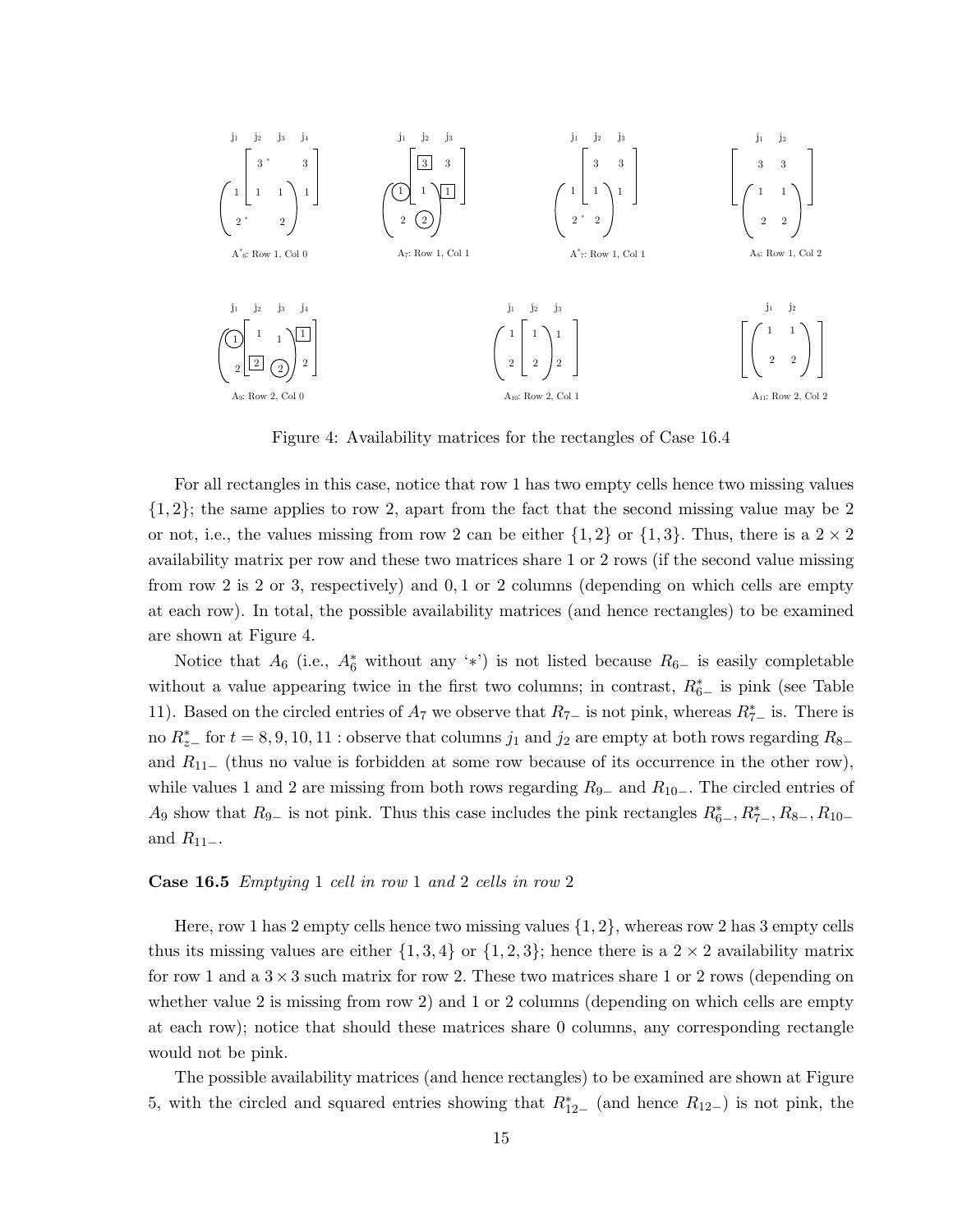

Figure 5: Availability matrices for the rectangles of Case 16.5

same applying to  $R_{13-}$ ,  $R_{13-}^*$  and to  $R_{14-}$ ,  $R_{14-}^*$ . Hence this case yields the pink rectangles  $R_{15-}$ and  $R_{15-}^*$ .

#### Case 16.6 Emptying 2 cells in row 1 and 2 cells in row 2

In this case, row 1 has 3 empty cells thus its missing values are  $\{1, 2, 3\}$ , whereas row 2 has also 3 empty cells but its missing values can be  $\{1,4,5\}$  or  $\{1,3,4\}$  or  $\{1,2,3\}$ ; hence there is a  $3 \times 3$  availability matrix per row and the two matrices share 1 up to 3 rows and 0 up to 3 columns; notice that should these matrices share 0 columns, any corresponding rectangle would not be pink.

The possible availability matrices (and hence rectangles) to be examined are shown at Figure 5, with the circled and squared entries showing that all rectangles except for  $R_{23-}$  and  $R_{24-}$  are not pink. Notice also the non-applicability of an '\*' in all matrices except for  $A_{18}$ , since columns  $j_1, j_2, j_3$  are all empty at both rows regarding  $R_{18-}$ ,  $R_{21-}$  and  $R_{24-}$  (thus no value is forbidden at some row because of its occurrence in the other row), while values 1, 2, 3 are all missing from both rows regarding  $R_{22-}$  and  $R_{23-}$ .

Having enumerated all pink rectangles in Cases 16.1-16.6 (see Table 16), it remains to exclude dominated ones (recall Definition 14), by utilizing Remark 15. Since  $A_1^* \subset A_{10}$  and  $A_2 \subset A_{10}$ , Remark 15 yields that  $R_{1-}^*, R_{2-}$  are dominated. Also,  $A_4^*, A_7^*$  and  $A_8$  being subsets of  $A_{24}$  yields  $R_{4-}^*, R_{7-}^*, R_{8-}$  as dominated; the same applies to  $R_{15-}, R_{15-}^*$  since  $A_{15}^* \subset A_{15} \subset A_{24}$ . Last,  $R_{2-}^*$ is dominated since  $A_2^* \subset A_{11}$ . The remaining rectangles establish the result.

The proof of Theorem 10 is now easy to complete.

**Proof (Theorem 10).** Since, by definition, a pair of rectangles  $R_1$  – ∪  $R_2$  is a circuit of  $C_{2,0}$  only if  $|R_{1-} \cap E| = |R_{2-} \cap E| = 0$ , to obtain all non-equivalent circuits of  $C_{2,0}$  one must examine only pink rectangles sharing no element with  $E$ . In fact, it suffices to examine only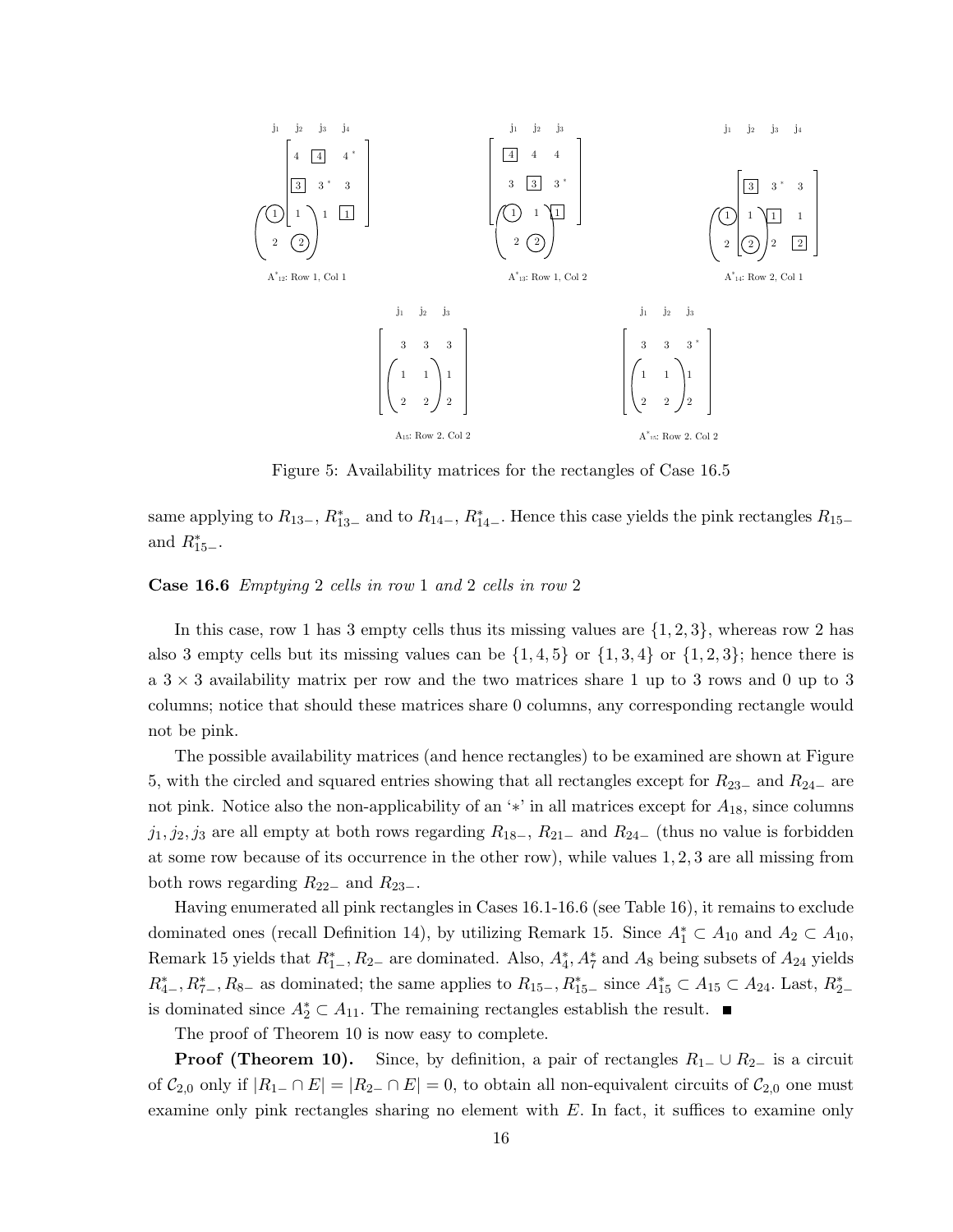

Figure 6: Availability matrices for the rectangles of Case 16.6

| Two | Rectangles                                                         |
|-----|--------------------------------------------------------------------|
|     | $R_{1-}^*, R_{2-}, R_{6-}^*, R_{10-}$                              |
|     | $R_{4-}^*, R_{7-}^*, R_{8-}, R_{15-}, R_{15-}^*, R_{23-}, R_{24-}$ |
| HН  | $R_{2-}^*, R_{11-}$                                                |

Table 16: All pink rectangles that share no element with  $E$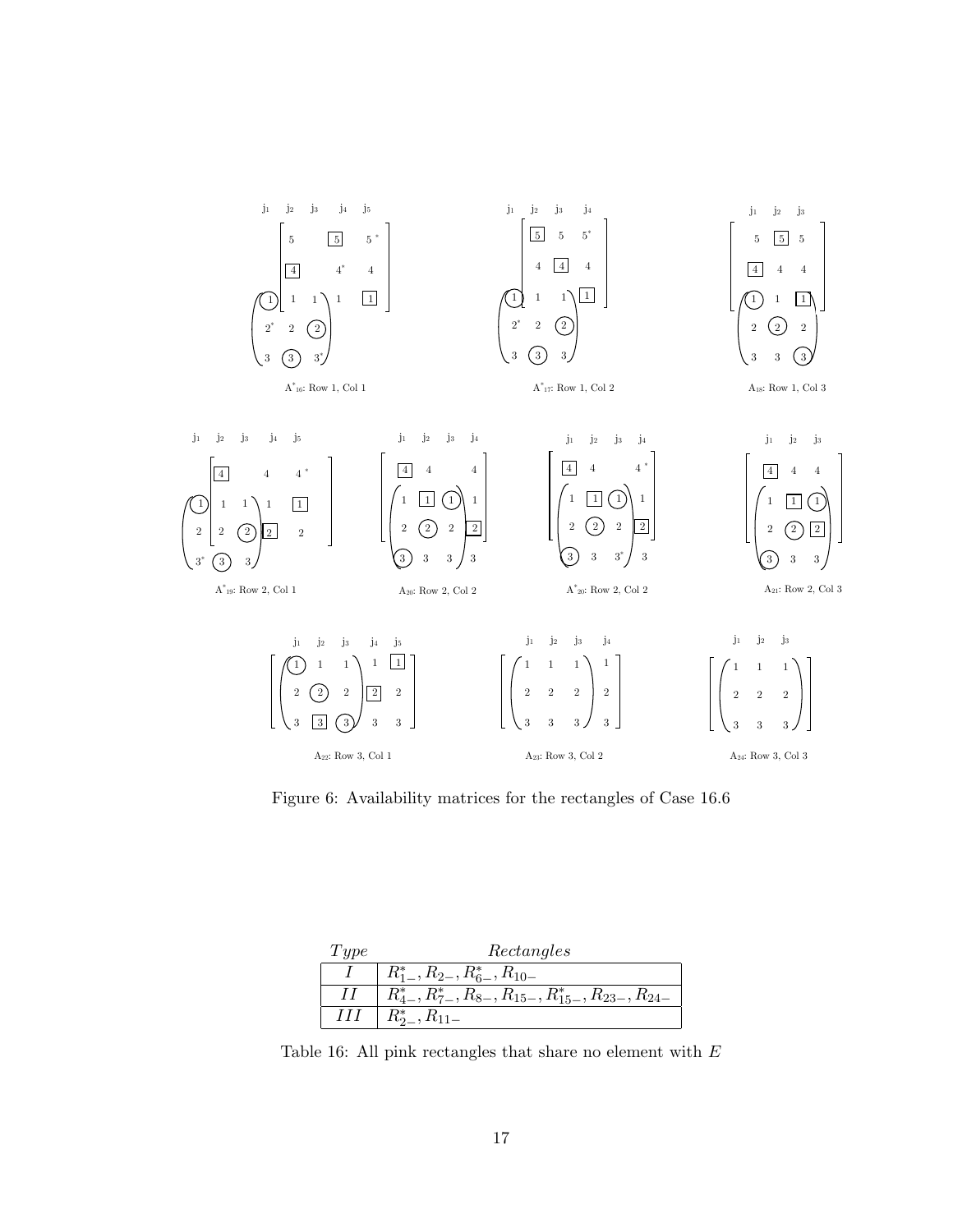non-dominated such rectangles, i.e., the five rectangles stipulated by Proposition 16, since a circuit is by definition inclusion-wise minimal. Recall from Table 16 that  $R_{6-}^*$  and  $R_{10-}$  are of type I,  $R_{23-}$  and  $R_{24-}$  are of type II and  $R_{11-}$  is of type III.

By Lemma 13,  $R_{6-}^*$  can be paired by itself or with  $R_{10-}$ , the same applying for  $R_{10-}$ ; hence the first three circuits of Table 11. The same lemma yields that  $R_{23-}$  and  $R_{24-}$  can be paired neither with one another nor with any of  $R_{6-}^*$  and  $R_{10-}$ . The last implication of Lemma 13 is that any of  $R_{6-}^*, R_{10-}, R_{23-}, R_{24-}$  can be paired with the single type III pink rectangle  $R_{11-}$ . However notice that  $R_{23-} \subset R_{6-}^*$  and  $R_{24-} \subset R_{10-}$ , i.e.,  $R_{23-} \cup R_{11-} \subset R_{6-}^* \cup R_{11-}$  and  $R_{24-} \cup R_{11-} \subset R_{10-} \cup R_{11-}$ . It follows that the only remaining pairs, which are inclusion-wise minimal, are exactly the ones defining the last two circuits of Table 11.  $\blacksquare$ 

Let us now proceed to examine classes  $C_{2,1} - C_{2,3}$ ; to avoid distracting the reader, the proof of some intermediate results appear at the Appendix.

Theorem 17 The pairs of incomplete Latin rectangles of Table 17 comprise, up to equivalence, the complete list of members of  $C_{2,1}$ .



Table 17: Circuits in  $\mathcal{C}_{2,1}$ 

To prove Theorem 17 we need the following result, whose proof we illustrate at the Appendix.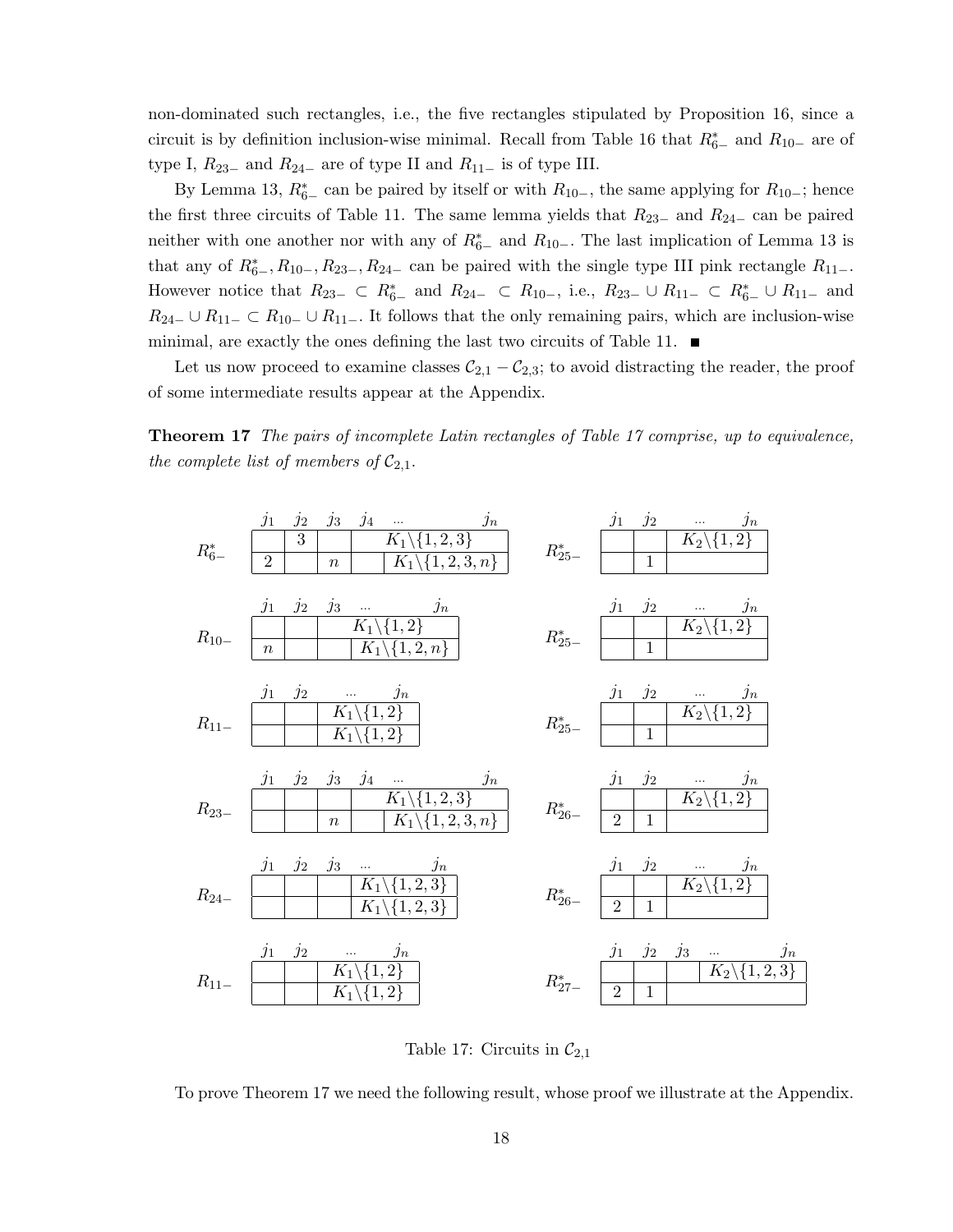**Proposition 18** The non-dominated pink rectangles, which share one element with E, are  $R_{25-}^*$ (type I),  $R_{26-}^{*}$  (type III) and  $R_{27-}^{*}$  (type II).

**Proof (Theorem 17).** By definition, a pair of rectangles  $R_{1-} \cup R_{2-}$  is a circuit of  $\mathcal{C}_{2,1}$  only if  $|(R_1 \_ \cup R_2 \_) \cap E| = 1$ , thus assume without loss of generality that  $|R_{1-} \cap E| = 0$ and  $|R_{2-} \cap E| = 1$ . To maintain inclusion-wise minimality, we restrict ourselves to the five rectangles listed in Proposition 16 (that can play the role of  $R_{1-}$ ) and the three rectangles listed in Proposition 18 (that can play the role of  $R_{2-}$ ). However, not all 15 combinations give rise to minimal incompletable *pairs* of rectangles, as explained next.

Recall from Table 16 that  $R_{6-}^*$  and  $R_{10-}$  are of type I,  $R_{23-}$  and  $R_{24-}$  are of type II and  $R_{11-}$  is of type III. By Lemma 13,  $R_{6-}^*$  or  $R_{10-}$  can be paired with  $R_{25-}^*$  (since all are of type I), hence the first two circuits of Table 17. By the same Lemma,  $R_{11-}$  can be paired with  $R_{25-}^*$ since the former is of type III, hence the third circuit of Table 17.

All five rectangles of Proposition 16 can be paired with  $R_{26-}^{*}$  since the latter is of type III. Notice, however, that  $R_{25-}^* \subset R_{26-}^*$  hence the pairs  $R_{6-}^* \cup R_{25-}^*$ ,  $R_{10-} \cup R_{25-}^*$  and  $R_{11-} \cup R_{25-}^*$ dominate, respectively, the pairs  $R_{6-}^* \cup R_{26-}^*$ ,  $R_{10-} \cup R_{26-}^*$  and  $R_{11-} \cup R_{26-}^*$ , which are therefore omitted. It follows that the only remaining pairs containing  $R_{26-}^*$  are  $R_{23-} \cup R_{26-}^*$  and  $R_{24-} \cup$  $R_{26-}^*$ , i.e., the fourth and the fifth circuit, respectively, of Table 17.

Last,  $R_{11-}$  (being of type III) can be paired with all rectangles of Proposition 18; as above,  $R_{25-}^*$   $\subset R_{26-}^*$  yields that the  $R_{11-} \cup R_{26-}^*$  is not a circuit, hence the remaining two pairs containing  $R_{11-}$  are the third and the last circuits of Table 17. ■

Theorem 19 The pairs of incomplete Latin rectangles of Table 18 comprise, up to equivalence, the complete list of members of  $\mathcal{C}_{2,2}$ .

The proof of the following appears in the Appendix.

**Proposition 20** The non-dominated pink rectangles, which share two elements with E, are  $R_{28-}$  (type I) and  $R_{29-}$  (type III).

**Proof (Theorem 19).** By definition, a pair of rectangles  $R_1 \cup R_2$  is a circuit of  $C_{2,2}$  only if  $|(R_1 \_ \cup R_2 \_ ) \cap E| = 2$ , thus we may consider that either  $|R_1 \_ \cap E| = 0$  and  $|R_2 \_ \cap E| = 2$  or  $|R_{1-} \cap E| = |R_{2-} \cap E| = 1.$ 

For the former case  $(|R_{1-} \cap E| = 0, |R_{2-} \cap E| = 2)$  we restrict ourselves to the five rectangles listed in Proposition 16 (in the role of  $R_{1-}$ ) and the two rectangles listed in Proposition 20 (in the role of  $R_{2-}$ ). By Lemma 13,  $R_{6-}^*$  or  $R_{10-}$  can be paired with  $R_{28-}$  (since all are of type I), hence the first two circuits of Table 18. By the same Lemma 13,  $R_{11-}$  can be paired with  $R_{28-}$  since the former is of type III, hence the third circuit of Table 18. All five rectangles of Proposition 16 can be paired with  $R_{29-}$  since the latter is of type III; however, since  $R_{28-} \subset R_{29-}$ , the pairs  $R_{6-}^* \cup R_{29-}, R_{10-} \cup R_{29-}$  and  $R_{11-} \cup R_{29-}$  are dominated, respectively, by the first three pairs of Table 18. The only remaining pairs containing  $R_{29-}$  are  $R_{23-} \cup R_{29-}$  and  $R_{24-} \cup R_{29-}$ , i.e., the fourth and the fifth circuit, respectively, of Table 18.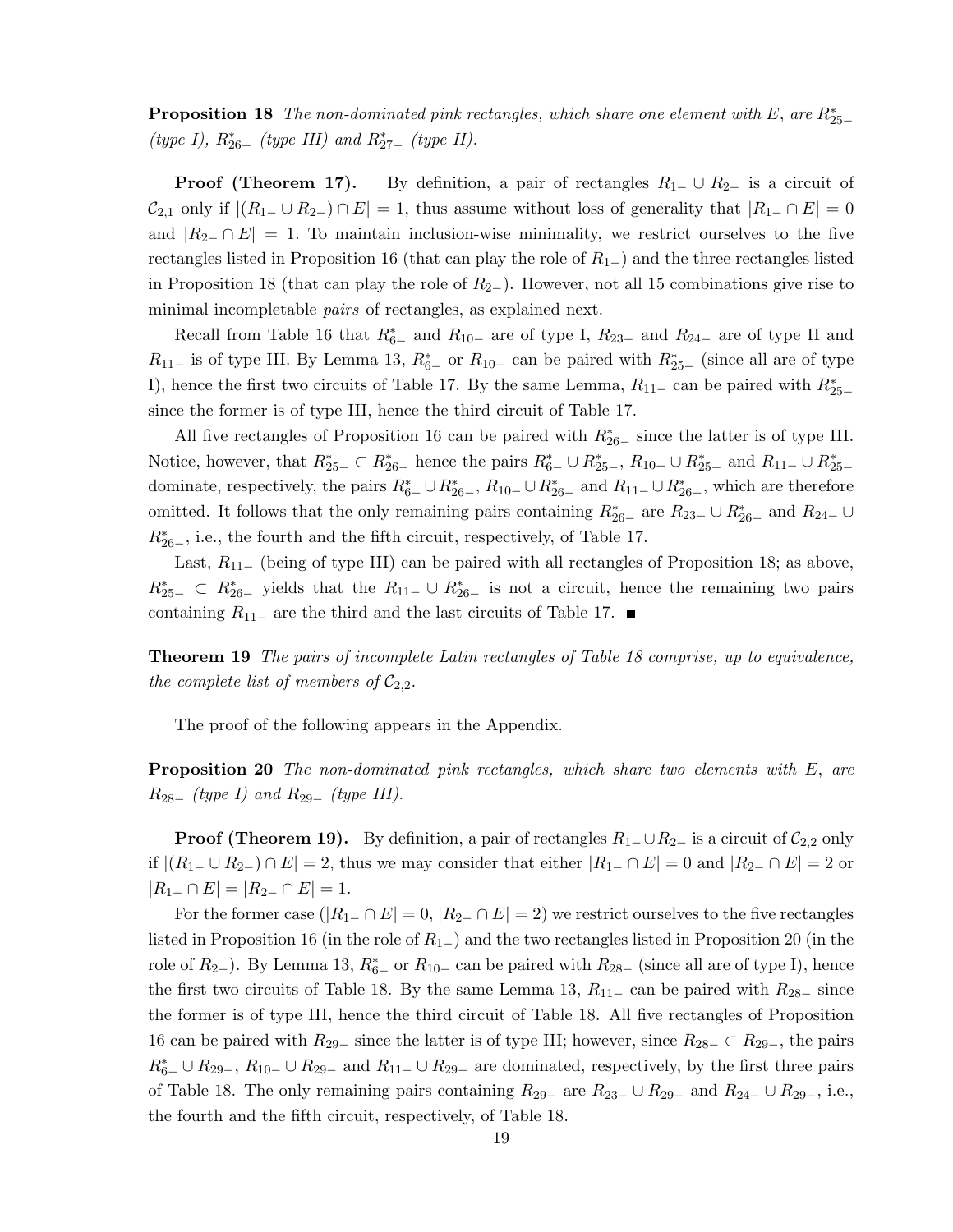

Table 18: Circuits in  $\mathcal{C}_{2,2}$ 

For the latter case  $(|R_{1-} \cap E| = |R_{2-} \cap E| = 1)$ , it suffices to examine the three rectangles of Proposition 18. By Lemma 13,  $R_{25-}^{*}$  (of type I) can be paired with itself and with  $R_{27-}^{*}$  (of type III); however,  $R_{25-}^* \cup R_{27-}^* \subset R_{25-}^* \cup R_{25-}^*$  since  $R_{27-}^* \subset R_{25-}^*$ ; for the same reason  $R_{27-}^* \cup R_{27-}^*$ (plausible by Lemma 13 since  $R_{27-}^*$  is of type III) is omitted since it is a subset of  $R_{25-}^* \cup R_{25-}^*$ . Last,  $R_{26-}^*$  can be paired with  $R_{27-}^*$ . Overall, the case of  $|R_{1-} \cap E| = |R_{2-} \cap E| = 1$  leads to the last two circuits of Table 18.  $\blacksquare$ 

**Theorem 21** The rectangles of Table 19 comprise, up to equivalence, the complete list of members of  $C_{2,3}$ .

**Proof.** By definition, a pair of rectangles  $R_1 \_ \cup R_2 \_$  is a circuit of  $C_{2,3}$  only if  $|(R_1 \_ \cup R_2 \_) \cap E|$ 3, thus we may consider without loss of generality that  $|R_{1-} \cap E| = 1$  and  $|R_{2-} \cap E| = 2$ . That is, we may restrict ourselves to the three rectangles of Proposition 18 and the two rectangles of Proposition 20 for the roles of  $R_{1-}$  and  $R_{2-}$ , respectively.

By Lemma 13,  $R_{25-}^*$  can be paired with  $R_{28-}$  (since both are of type I), hence the first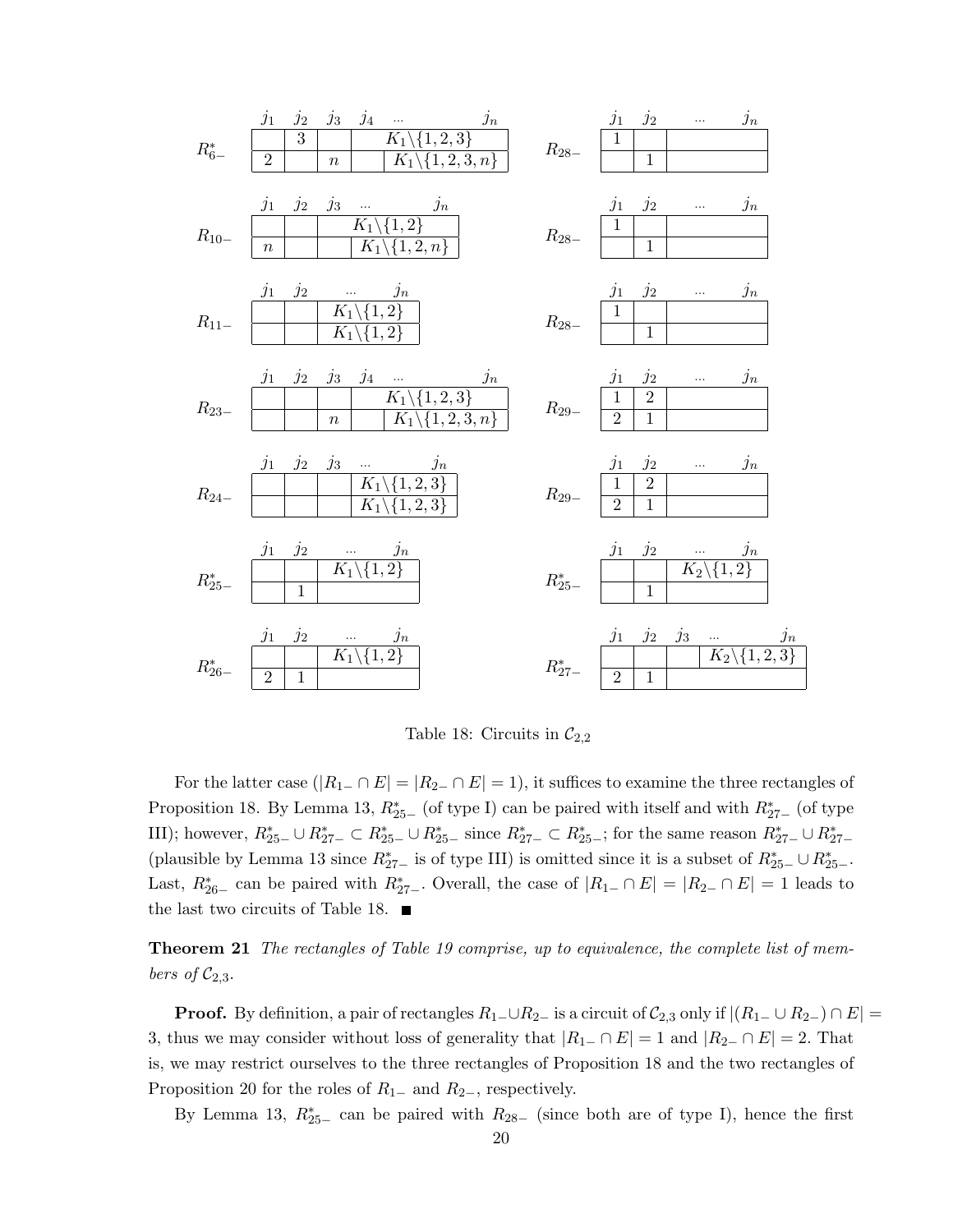circuit of Table 19. By the same Lemma, all three rectangles of Proposition 18 can be paired with  $R_{29-}$  since the latter is of type III; observe, however, that  $R_{28-} \subset R_{29-}$  yields  $R_{25-}^* \cup R_{28-} \subset$  $R_{25-}^* \cup R_{29-}$  and  $R_{27-}^* \subset R_{26-}^*$  yields  $R_{27-}^* \cup R_{29-} \subset R_{26-}^* \cup R_{29-}$ , the only non-omitted such pair is the second circuit in Table 19. Last, although  $R_{26-}^*$  (since of type III) can also be paired with  $R_{28-}$ ,  $R_{26-}^* \cup R_{28-}$  includes  $R_{25-}^* \cup R_{28-}$  since  $R_{25-}^* \subset R_{26-}^*$ .



Table 19: Circuits in  $\mathcal{C}_{2,3}$ 

Overall, Tables 11, 17, 18, 19 and 9 list, up to equivalence, all circuits in  $C_2\backslash C_1$ .

# 5 Implications

The results of the previous section, the sole such results in related literature except for [6] and [5], essentially address the question on whether a given pair of 2-row rectangles is completable to an OLR2. To answer that, it suffices to examine all non-equivalent circuits listed above. Checking whether a given pair of incomplete 2-row Latin rectangles contains a circuit of a specific class can be done in time polynomial with respect to  $n$ , hence the completability problem for pairs of rectangles is polytime solvable (although  $N\mathcal{P}$ -hard in general).

Beyond that, these results could also be fruitful in terms of optimization, i.e., regarding the design of an algorithm finding whether a specific pair of incomplete Latin rectangles is completable to an OLS. To show that, let us first illustrate how to formulate the OLR completion problem as an Integer Program (IP). Considering that the two rectangles are  $R$  and  $R'$ , let variable  $x_{ijk}$  (resp.  $y_{ijk}$ ) be 1 if value k appears in cell  $(i, j)$  of R (resp. R').

$$
\max \sum \{ x_{ijk} : i \in I, j \in J, k \in K_1 \} + \sum \{ y_{ijk} : i \in I, j \in J, k \in K_2 \}
$$

$$
\sum \{x_{ijk} : i \in I\} \le 1, j \in J, k \in K_1,\tag{1}
$$

$$
\sum \{x_{ijk} : j \in J\} \le 1, i \in I, k \in K_1,\tag{2}
$$

$$
\sum \{x_{ijk} : k \in K_1\} \le 1, \, i \in I, \, j \in J,\tag{3}
$$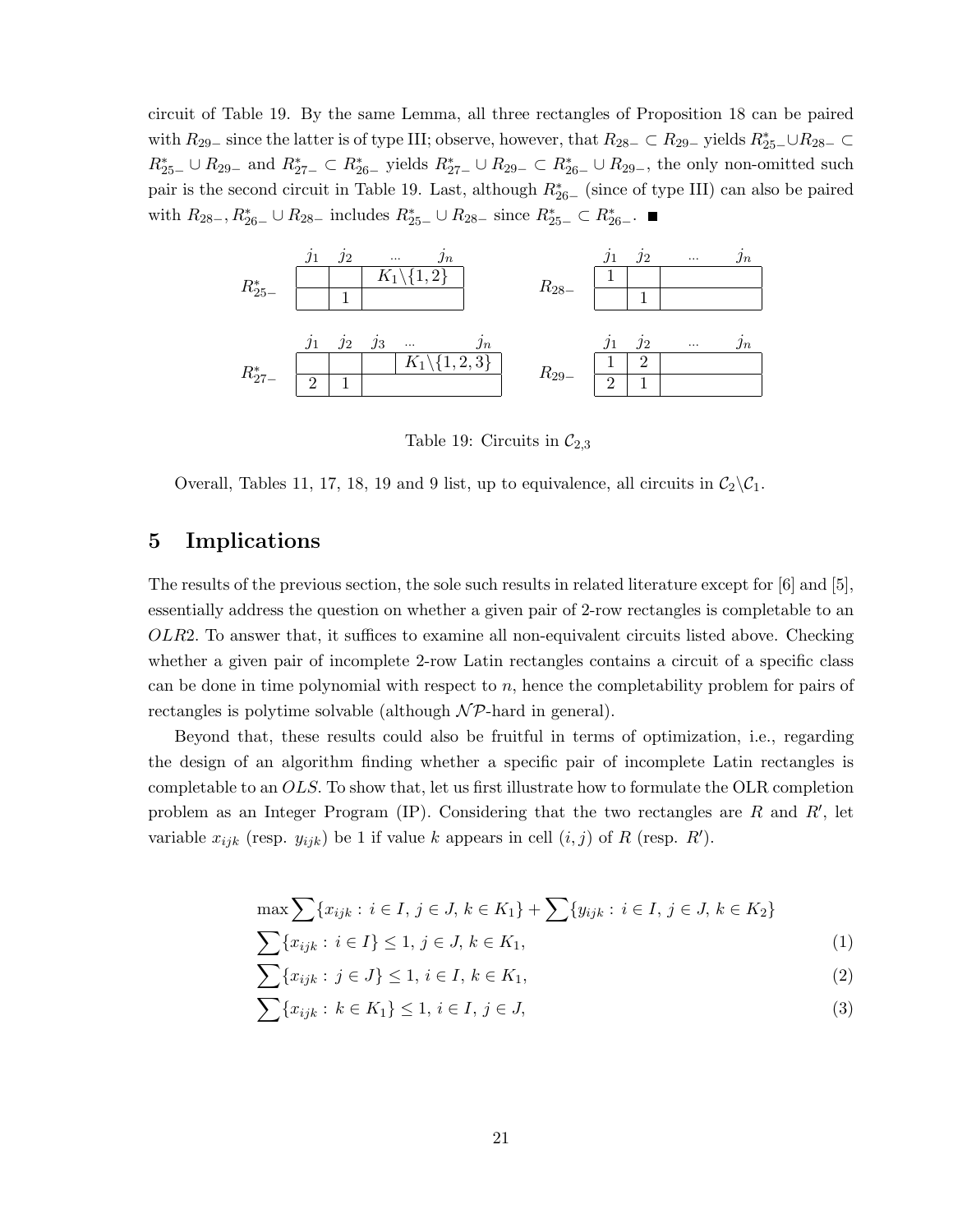$$
\sum \{y_{ijk} : i \in I\} \le 1, j \in J, k \in K_2,\tag{4}
$$

$$
\sum \{y_{ijk} : j \in J\} \le 1, i \in I, k \in K_2,\tag{5}
$$

$$
\sum \{y_{ijk} : k \in K_2\} \le 1, \, i \in I, \, j \in J,\tag{6}
$$

$$
x_{i_1j_1k_1} + x_{i_2j_2k_1} + y_{i_1j_1k_2} + y_{i_2j_2k_2} \le 3, \ \{i_1, i_2\} \subseteq I, \ \{j_1, j_2\} \subset J, \ k_1 \in K_1, \ k_2 \in K_2 \tag{7}
$$
  

$$
x_{ijk} \in \{0, 1\}, \ i \in I, \ j \in J, \ k \in K_1
$$

$$
y_{ijk} \in \{0,1\}, \, i \in I, \, j \in J, \, k \in K_2
$$

Constraints (1) and (4) ensure that no value is repeated per column of R and  $R'$ , constraints (2) and (5) ensure the same per each row and constraints (3) and (6) ensure that every cell of R and R' contains at most one value; constraints  $(7)$  ensure that R and R' are orthogonal, i.e., it forbids a pair of values to occur twice. Therefore, integer vectors  $(x, y)$  that are feasible with respect to  $(1)-(7)$  are in  $1-1$  correspondence with pairs of (possibly incomplete) Latin rectangles, each not violating the Latin rectangle structure; clearly these vectors include also OLS for all orders other than 6. Also, a pair of incomplete Latin rectangles can be modelled via the above IP simply by setting to 1 one variable per non-empty cell; then, the pair is completable to an OLS if and only if there is a solution having exactly  $2n^2$  variables at value 1 (i.e., if the optimum value for the IP is  $2n^2$ .

Any  $C \in \mathcal{C}_2 \backslash \mathcal{C}_1$  induces a circuit inequality, stating that not all variables indexed by C should receive value 1. That inequality is

$$
\sum \{x_c : c \in C \cap G_1\} + \sum \{y_c : c \in C \cap G_2\} \le |C| - 1, C \in C_2 \setminus C_1
$$
\n
$$
(8)
$$

or, if C is denoted as  $R \cup R'$ ,

$$
\sum \{x_c : c \in R\} + \sum \{y_c : c \in R'\} \le |R \cup R'| - 1, (R \cup R') \in C_2 \backslash C_1.
$$

For example, (7) is the set of all inequalities arising from  $C_{2,4}$ . Clearly, adding all circuit inequalities restricts the set of feasible integer vectors  $(x, y)$  to those corresponding to pairs of rectangles in which any two rows are completable in a way that no pair of values occurs more than once (in these two rows only); hence our interest in actually obtaining these inequalities. Since, however, the number of circuit inequalities is prohibitively large, it would be far more useful to employ such inequalities in a cutting-plane algorithm, i.e., generating them only if violated by the current LP-solution.

Even better, one would be interested in generating *lifted* circuit-inequalities, i.e., circuit inequalities in which further variables are included one-by-one in their left-hand side with the largest (positive) coefficient such that the augmented inequality remains valid. In our setting, an inequality is valid if not excluding integer feasible vectors, i.e., vectors associated with completable pairs of rectangles. This process is known as sequential lifting [14]. A lifted circuit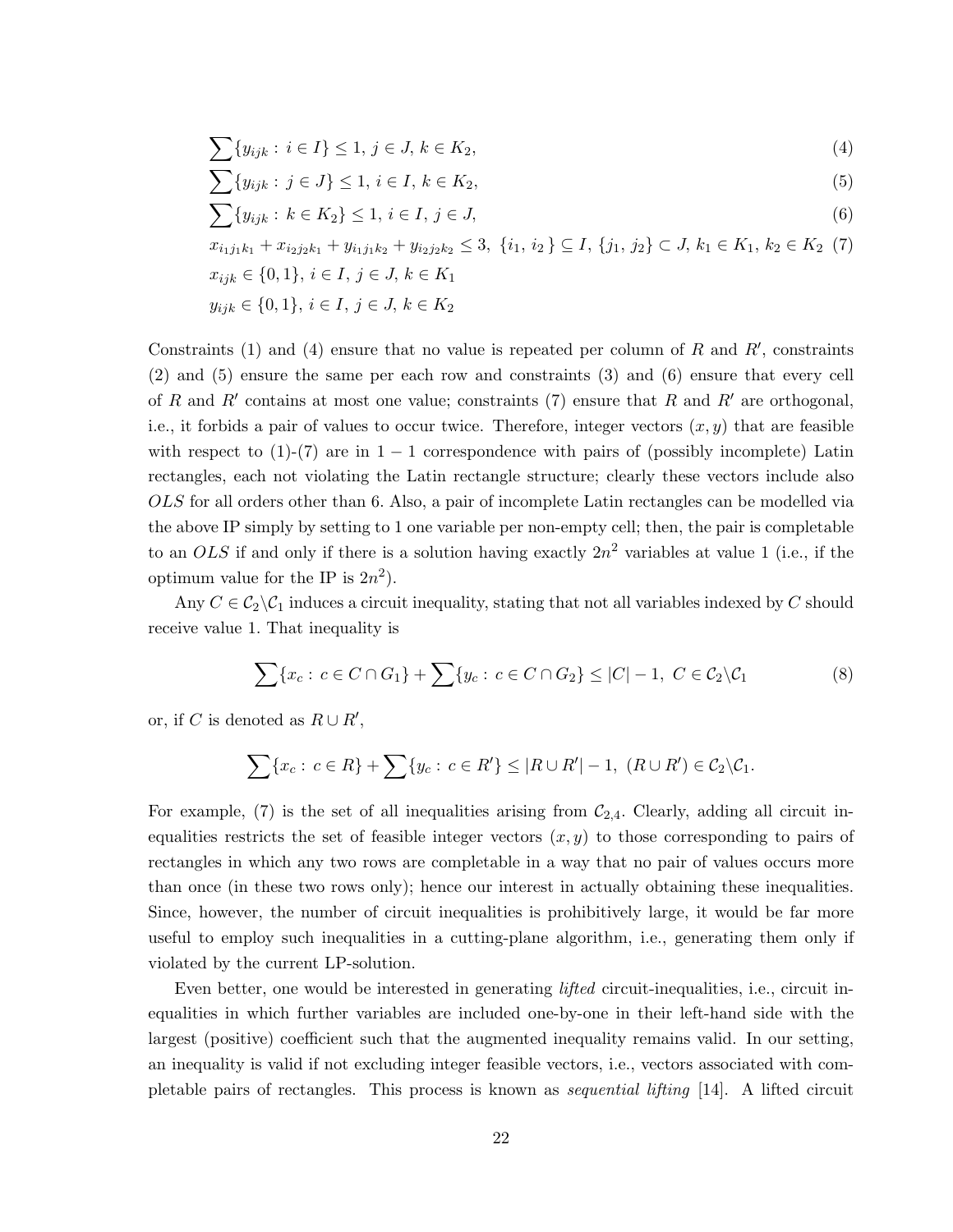inequality has the form

$$
\sum \{a_s x_s : s \in S \cap G_1\} + \sum \{a_s y_s : s \in S \cap G_2\} +
$$
  
+
$$
\sum \{x_c : c \in C \cap G_1\} + \sum \{y_c : c \in C \cap G_2\} \le |C| - 1, C \in C_2 \setminus C_1,
$$
 (9)

where  $S \subseteq (G_1 \cup G_2) \backslash C$  and  $a_s > 0, s \in S$ . To avoid a lengthy presentation, we only list here some general properties of these inequalities, along with the inequalities arising from  $C_{2,3}$  and  $\mathcal{C}_{2,4}$ . Our aim is to indicatively show that the results of the previous section have some interesting consequences, along with presenting the diversity of inequalities arising from 2-row circuits.

#### **Proposition 22** No lifted circuit inequality can have a left-hand side coefficient greater than 2.

**Proof.** Consider that the inequality  $(8)$  is augmented by introducing variable  $x_s$  with coefficient  $a_s$  where  $s \in G_1 \backslash C$ , i.e.,

$$
a_s x_s + \sum \{x_c : c \in C \cap G_1\} + \sum \{y_c : c \in C \cap G_2\} \le |C| - 1.
$$
 (10)

Define  $C(s) = \{c \in C \cap G_1 : |s \cap c| = 2\}$  and let us show that  $|C(s)| \leq 3$ . For  $s = (i_s, j_s, k_s), c \in$  $C(s)$  implies  $c \in \{(i_c, j_s, k_s), (i_s, j_c, k_s), (i_s, j_s, k_c)\}\$  where  $i_c \in I \setminus \{i_s\}, j_c \in J \setminus \{j_s\}\$  and  $k_c \in I \setminus \{i_s\}$  $K\backslash\{k_s\}$ . Clearly,  $|C(s)| > 3$  only if there are two elements c, d in  $C(s)$  sharing the same two indices with s, e.g.,  $(i_c, j_s, k_s)$  and  $(i_d, j_s, k_s)$ ; but then, circuit C including both  $(i_c, j_s, k_s)$  and  $(i_d, j_s, k_s)$  implies that value  $k_s$  appears twice in column  $j_s$ , a contradiction to the fact that no  $C \in C_2 \backslash C_1$  violates the Latin rectangle structure.

Next, notice that constraints (1)-(3) yield that any  $s \in G_1$  appears in the same constraint with some  $c \in G_1 \setminus \{s\}$  if and only if c and s share two among the indices  $i, j, k$ . It follows that setting  $x_s = 1$  implies  $x_c = 0$  for all  $c \in C(s)$ , in which case (10) becomes,

$$
a_s + \sum \{x_c : c \in (C \cap G_1) \setminus C(s)\} + \sum \{y_c : c \in C \cap G_2\} \leq |C| - 1
$$

or, using that  $|C(s)| \leq 3$ ,

$$
a_s \leq |C| - 1 - \left(\sum \{x_c : c \in (C \cap G_1) \setminus C(s)\} + \sum \{y_c : c \in C \cap G_2\}\right) \leq
$$
  
 
$$
\leq |C| - 1 - (|C| - |C(s)|) \leq |C| - 1 - (|C| - 3) = 2.
$$

The following is shown in a pretty similar fashion.

Corollary 23  $a_s \geq 1$  only if  $|C_s| \geq 2$ .

Let us now examine the inequalities arising from class  $\mathcal{C}_{2,4}$ . Recall that  $\mathcal{C}_{2,4}$  has a single circuit, up to equivalence (recall Table 9) hence (7) represents the circuit inequalities in this class. By Corollary 23, it is easy to see that  $a_s \ge 1$  only if s is one of  $(i_1, j_2, k_1), (i_2, j_1, k_1)$  in  $G_1$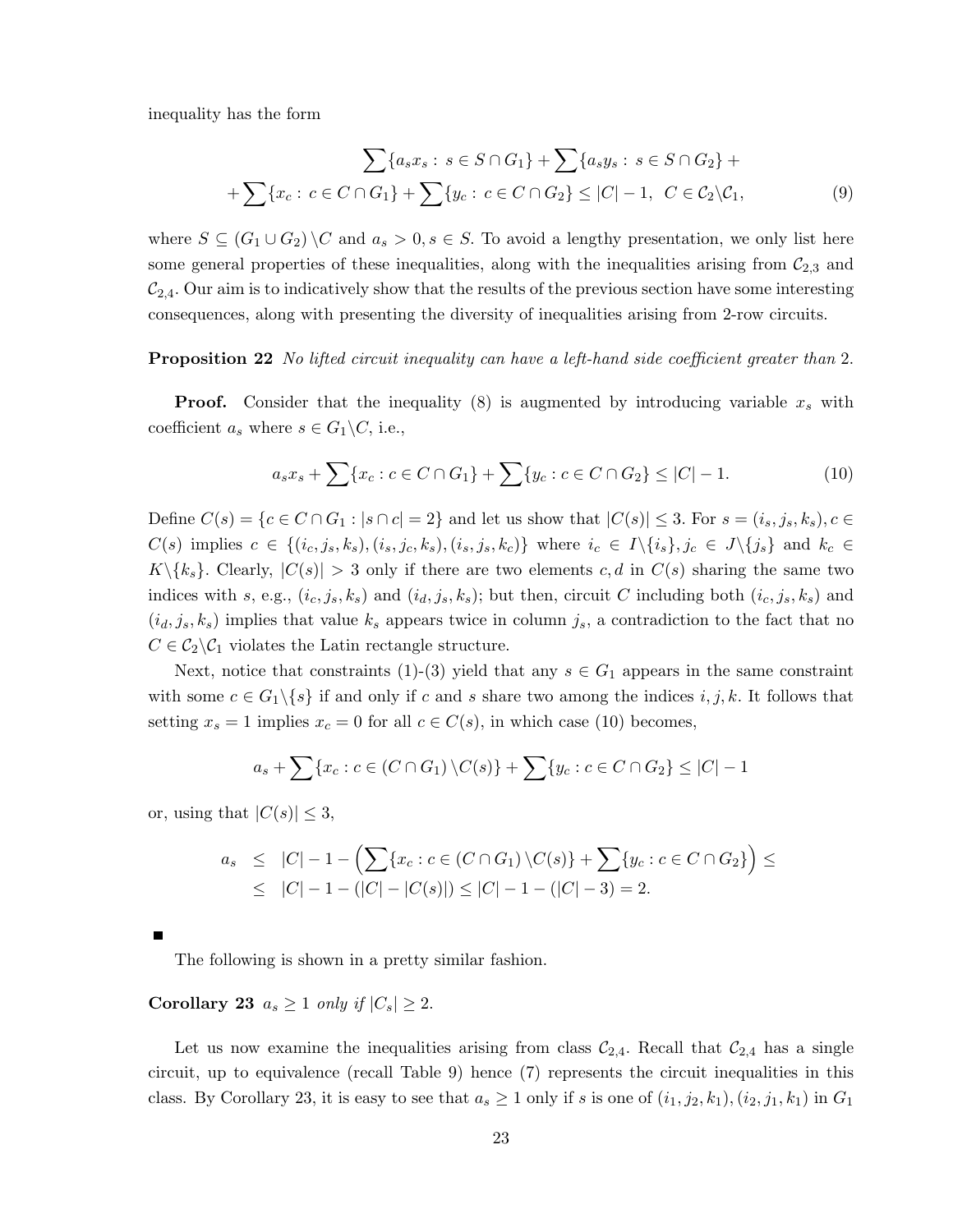|  | $\cdots$ |  |                   | $\cdots$ |  |
|--|----------|--|-------------------|----------|--|
|  | $\cdots$ |  |                   | .        |  |
|  | $\cdots$ |  | $\mathcal{K}_{2}$ | $\cdots$ |  |

Table 20: A pair of rectangles containing no circuit

or one of  $(i_1, j_2, k_2), (i_2, j_1, k_2)$  in  $G_2$ . Notice however that including both  $(i_1, j_2, k_1), (i_2, j_1, k_1)$ yields the inequality

$$
x_{i_1j_1k_1} + x_{i_2j_2k_1} + y_{i_1j_1k_2} + y_{i_2j_2k_2} + x_{i_1j_2k_1} + x_{i_2j_1k_1} \le 3
$$

which is invalid since setting the last four variables to value 1 is not allowed (because of the left-hand side becoming 4), although the corresponding pair of rectangles (see Table 20) contains no circuit; it follows that only one of  $(i_1, j_2, k_1), (i_2, j_1, k_1)$  can be included, the same applying to  $(i_1, j_2, k_2), (i_2, j_1, k_2)$  of  $G_2$ . Hence the lifted circuit inequalities arising from class  $C_{2,4}$  are

$$
x_{i_1j_1k_1} + x_{i_2j_2k_1} + y_{i_1j_1k_2} + y_{i_2j_2k_2} + x_{i_1j_2k_1} + y_{i_1j_2k_2} \leq 3,
$$
  
\n
$$
x_{i_1j_1k_1} + x_{i_2j_2k_1} + y_{i_1j_1k_2} + y_{i_2j_2k_2} + x_{i_1j_2k_1} + y_{i_2j_1k_2} \leq 3,
$$
  
\n
$$
x_{i_1j_1k_1} + x_{i_2j_2k_1} + y_{i_1j_1k_2} + y_{i_2j_2k_2} + x_{i_2j_1k_1} + y_{i_1j_2k_2} \leq 3,
$$
 and  
\n
$$
x_{i_1j_1k_1} + x_{i_2j_2k_1} + y_{i_1j_1k_2} + y_{i_2j_2k_2} + x_{i_2j_1k_1} + y_{i_2j_1k_2} \leq 3,
$$

where  $\{i_1, i_2\} \subseteq I, \{j_1, j_2\} \subseteq J, k_1 \in K_1$  and  $k_2 \in K_2$ .

To provide one more example, recall that class  $\mathcal{C}_{2,3}$  contains two non-equivalent circuits listed in Table 19. The first one gives rise to the circuit inequality

$$
\sum_{j \in J \setminus \{j_1, j_2\}} x_{i_1 j \pi(j)} + x_{i_2 j_2 k_1} + y_{i_1 j_1 k_3} + y_{i_2 j_2 k_3} \le n,
$$

where  $\{i_1, i_2\} \subseteq I, \{j_1, j_2\} \subseteq J, \{k_1, k_2\} \subseteq K_1, k_3 \in K_2 \text{ and } \pi : J \setminus \{j_1, j_2\} \to K_1 \setminus \{k_1, k_2\} \text{ is }$ bijective. This inequality yields two different families of lifted circuit inequalities, namely:

$$
\sum_{\substack{j \in J \setminus \{j_1, j_2\} \\ k \in K_1 \setminus \{k_1, k_2\}}} x_{i_1 jk} + x_{i_2 j_2 k_1} + y_{i_1 j_1 k_3} + y_{i_2 j_2 k_3} + x_{i_2 j_2 k_2} + y_{i_1 j_2 k_3} \le n, \text{ and}
$$
\n
$$
\sum_{\substack{j \in J \setminus \{j_1, j_2\} \\ k \in K_1 \setminus \{k_1, k_2\}}} x_{i_1 jk} + x_{i_2 j_2 k_1} + y_{i_1 j_1 k_3} + y_{i_2 j_2 k_3} + x_{i_2 j_2 k_2} + y_{i_2 j_1 k_3} \le n.
$$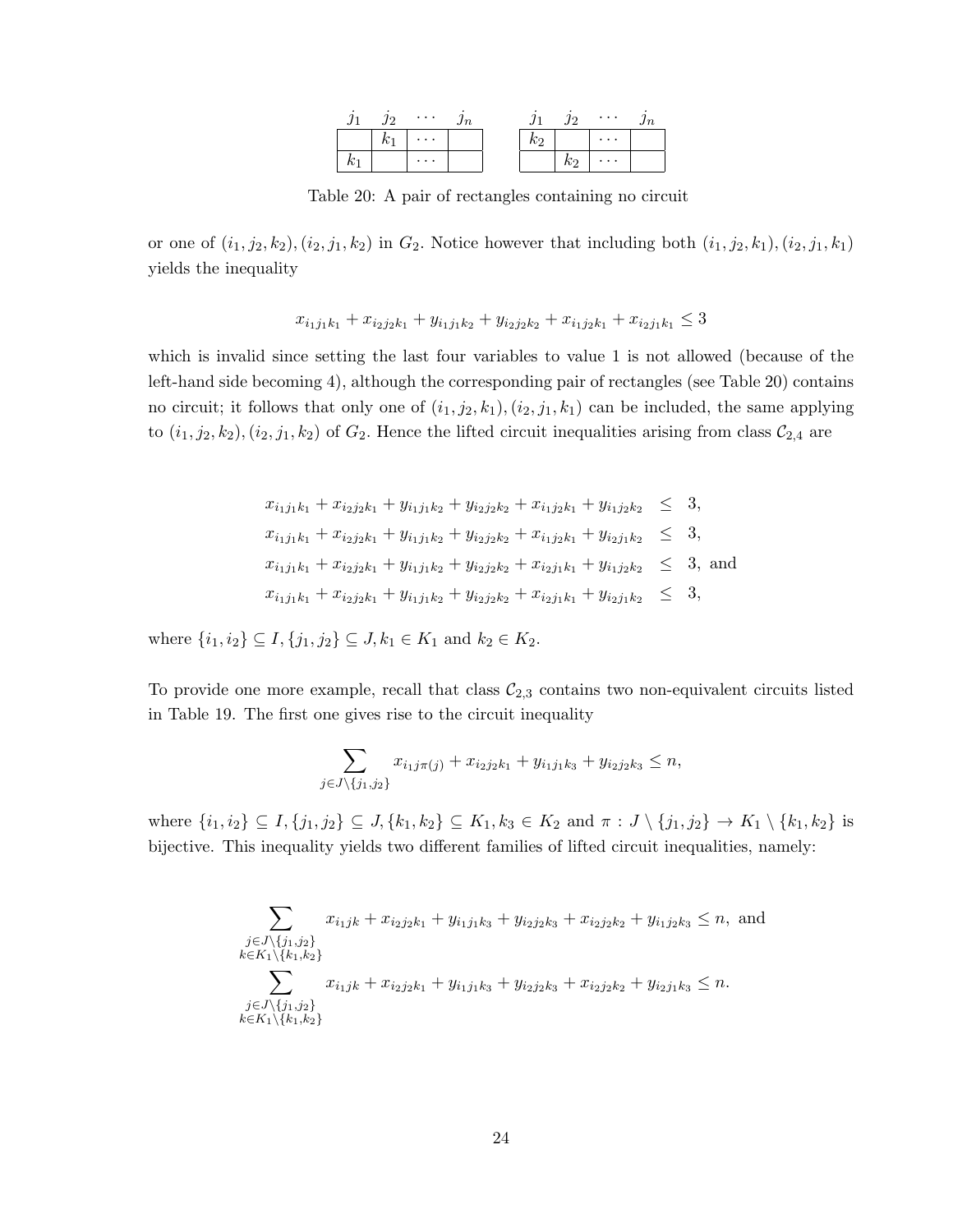# 6 Concluding Remarks

The results presented here could motivate an analogous study for either two Latin rectangles having more than 2 rows (as in [5] for a single 3-row rectangle) or for more than two 2-row Latin rectangles. An exhaustive enumeration of non-equivalent circuits in these cases remains an open question. As a motivating example, Table 21 presents a set of three incomplete Latin rectangles that are not completable to three  $MOLR2$ , although any two are completable to an  $OLR2$ . This is because the completion of  $R_{3-}$  forces the same value to occur in cells  $\{(1, j_1), (2, j_2)\}$  (hence violating the orthogonality condition with  $R_{2-}$ ) or in cells  $\{(1, j_3), (2, j_2)\}$  (hence violating the orthogonality condition with  $R_{1-}$ ); observe that emptying any of the non-empty cells yields a completable set.



Table 21: A circuit in  $C_3 \backslash C_2$ .

Also, the IP listed in the previous section can be solved using an arbitrary linear function, thus addressing the issue of finding the maximum-weight *OLR*2 or the maximum-weight such OLR2 arising from the completion (if any) of a given pair of incomplete 2-row Latin rectangles.

Our last remark is that there are circuits in distinct sets  $C_{2,d}$  that are equivalent, at least for  $n \leq 4$ . For instance,  $R_{10-} \cup R_{10-} \in C_{2,0}$  is equivalent to  $R_{28-} \cup R_{28-} \in C_{2,4}$  when  $n = 3$ , or  $R_{23-} \cup R_{23-} \in C_{2,0}$  is equivalent to  $R_{28-} \cup R_{28-}$  when  $n=4$ . It is indeed interesting to study this aspect for the general case  $n \geq 5$ , because it could be used to determine the corresponding distribution of circuits into equivalence classes.

Acknowledgments. We would like to thank a Reviewer for suggesting the last remark on distributing circuits into equivalence classes and for several comments that have helped considerably in improving this paper.

### References

- [1] G. Appa, D. Magos, I. Mourtos (2006). On multi-index assignment polytopes, Linear Algebra and its Applications 416: 224-241.
- [2] C. J. Colbourn (1984). The complexity of completing partial latin squares. Discrete Applied Mathematics. 8:25-30.
- [3] I. B. Djordjevic, B. Vasic (2004). Combinatorial Constructions of Optical Orthogonal Codes for OCDMA Systems. IEEE Communications Letters. 8(6):391-393.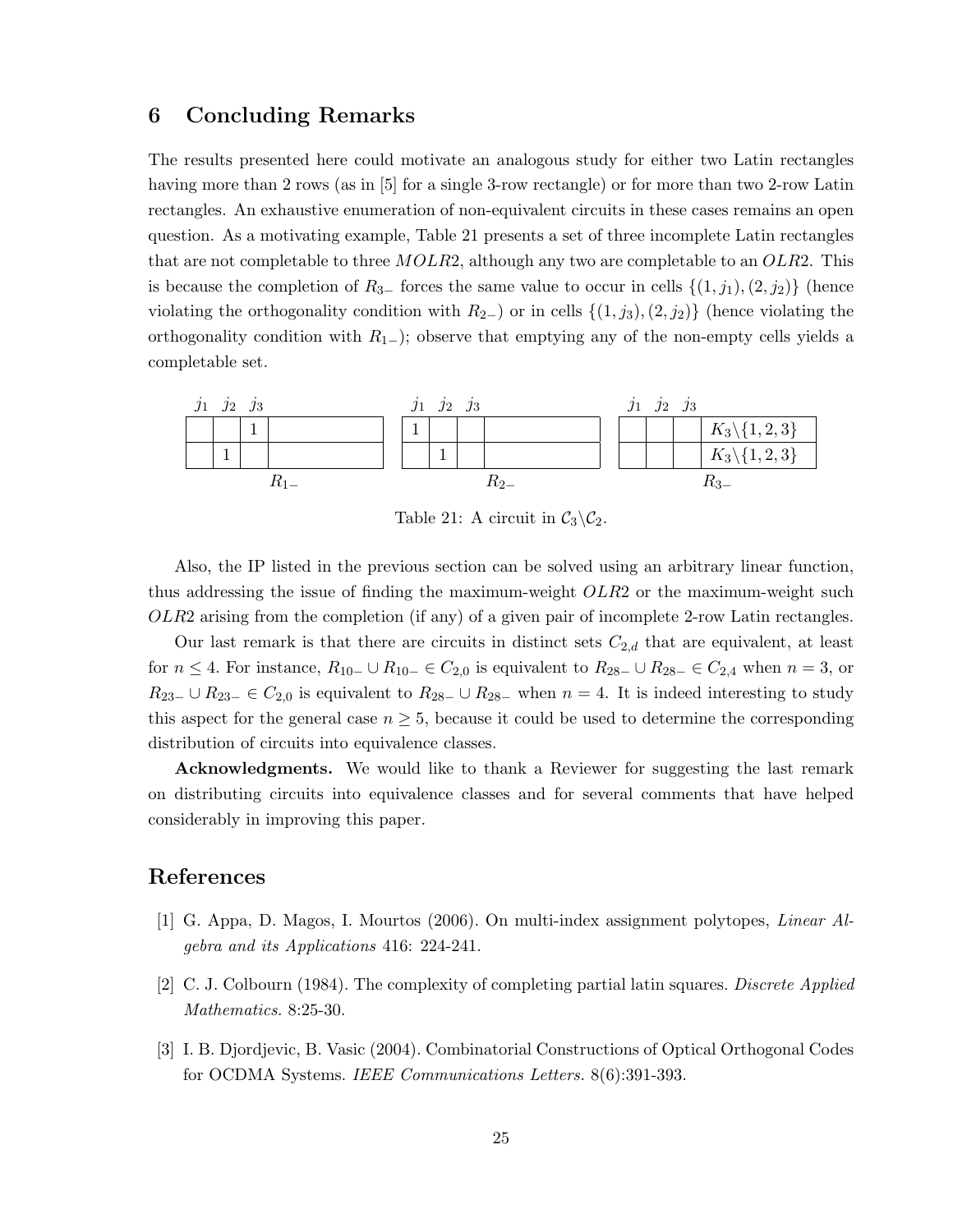- [4] P. G. Doyle (1980). The number of Latin rectangles. GNU FDL, http://www.math.dartmouth.edu/ doyle/docs/latin/latin.pdf.
- [5] R. Euler, P. Oleksik (2013). When is an incomplete 3xn latin rectangle completable? Discussiones Mathematicae Graph Theory 33(1): 57-69.
- [6] R. Euler (2010). On the completability of incomplete Latin squares. European Journal of Combinatorics 31(2):535-552.
- [7] I. M. Gessel (1987). Counting Latin rectangles. Bulletin of the American Mathematical Society 16:79-82.
- [8] M. Hall (1945). An existence theorem for Latin squares. Bulletin of the American Mathematical Society. 51:387-388.
- [9] Y. Kou, S. Lin, M. Fossorier (2001). Low-Density Parity-Check Codes Based on Finite Geometries: A discovery and New Results. IEEE Transactions on Information Theory. 47:2711-2736.
- [10] E. Kurtas, B. Vasic, A. Kuznetsov (2003). Design and Analysis of Low-Density Parity-Check Codes for Applications to Perpendicular Recording Channels. Wiley Encyclopedia of Telecommunications. J. Wiley & Sons, New York.
- [11] E. L. Lawler, J. K. Lenstra, A. H. G. Rinnooy Kan (1980). Generating all maximal independent sets: NP-hardness and polynomial-time algorithms. SIAM Journal on Computing. 9:558-565.
- [12] C. F. Laywine, G. L. Mullen (1998). Discrete Mathematics Using Latin Squares. J. Wiley & Sons, New York.
- [13] B. D. McKay, I. M. Wanless (2005). On the number of Latin squares. Annals of Combinatorics 9:335-326.
- [14] M. W. Padberg (1973). On the facial structure of set packing polyhedra. Mathematical Programming 5:199-215.
- [15] P. Popovski, H. Yomo (2006). The AntiPackets Can Increase the Achievable Throughput of a Wireless MultiHop Network. IEEE International Conference on Communications.
- [16] H. J. Ryser (1963). Combinatorial Mathematics. Mathematical Association of America.
- [17] J. A. Salehi (1989). Code division multiple-access techniques in optical fiber networks. I. Fundamental principles. IEEE Transactions on Communications. 37:824-833.
- [18] D. S. Stones (2010). The many formulae for the number of Latin rectangles. Electronic Journal of Combinatorics. 17(1):46.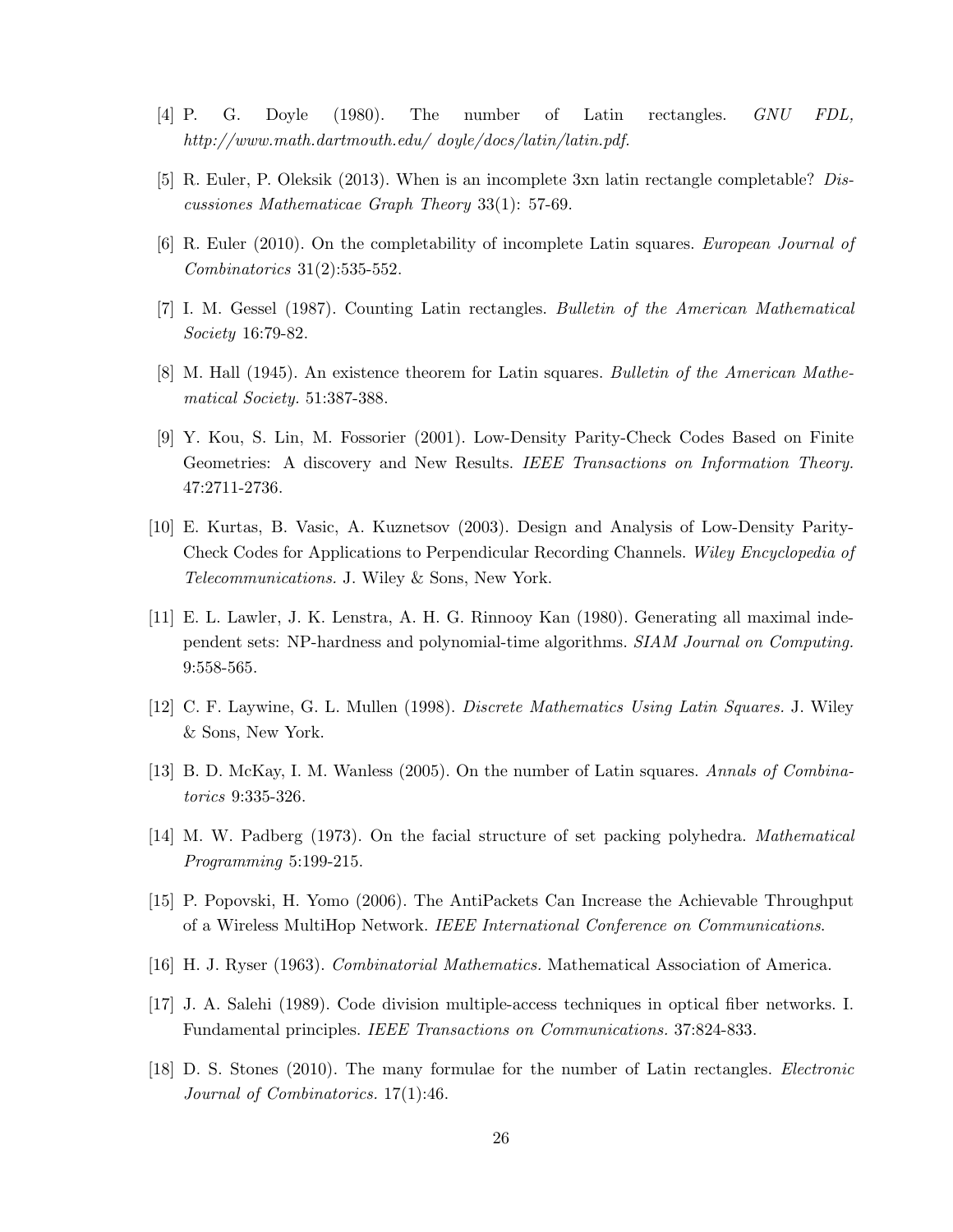- [19] F. Stork, M. Uetz (2005). On the generation of circuits and minimal forbiden sets. Mathematical Programming. 102:185-203.
- [20] B. Vasic, E. M. Kurtas, A. V. Kuznetsov (2002). LDPC Codes Based on Mutually Orthogonal Latin Rectangles and Their Application in Perpendicular Magnetic Recording. IEEE Transactions on Magnetics. 38(5):2346-2348.
- [21] T. M. Vijayvaradharaj, B. S. Rajan (2012). Wireless Network Coding for MIMO Two-way Relaying using Latin Rectangles. Preprint, arXiv:1201.4477.
- [22] S. Zhang, S. C. Liew, P. P. Lam (2006). Hot topic: Physical-layer Network Coding. The Annual International Conference on Mobile Computing and Networking. 358-365.

# Appendix

**Proof (Proposition 18).** Let us assume without loss of generality, that the element shared with E is  $(2, j_2, 1)$ . Our goal is to enforce a repetition of a pair in the first two columns, therefore since value 1 already appears in cell  $(2, j_2)$  we can start by emptying all other cells in row 2.

**Case 18.1** Emptying 1 cell in row 1 and  $n-1$  cells in row 2

Here, by definition cell  $(1, j_1)$  is emptied in the first row resulting in an incomplete Latin rectangle of type I which is clearly dominated by the pink rectangle  $R_{25-}^*$  (type I).

Case 18.2 Emptying 2 cells in row 1 and  $n-1$  cells in row 2

In the second row, all cells but  $(2, j_2)$  are emptied and in the first row we can assume that the cells emptied are  $(1, j_1)$  and  $(1, j_2)$  with missing values  $\{1, 2\}$ . This gives rise to  $R_{25-}^*$  which is pink (type I), since value 1 is forbidden for the cell  $(1, j_2)$  hence appearing with a '\*' in the availability matrix of row 1, leaving value 1 as the only option for cell  $(1, j_1)$ . Emptying any cell other than  $(1, j_2)$ , e.g.,  $(1, j_3)$  will give rise to a non-pink rectangle, since value 1 can then be placed in cell  $(1, j_3)$  and value 2 in cell  $(1, j_1)$ . Emptying additional cells in row 1 will result in a similar non-pink structure, unless an additional cell is filled in row 2 to enforce the selection of value 1 in cell  $(1, j_1)$ , hence Case 18.4.

#### **Case 18.3** Emptying 2 cells in row 1 and  $n-2$  cells in row 2

In the second row, all cells but  $(2, j_1)$  and  $(2, j_2)$  can be emptied and in the first row we can assume that the cells emptied are  $(1, j_1)$  and  $(1, j_2)$  with missing values  $\{1, 2\}$ . Emptying cells  $(1, j_1)$  and  $(1, j_2)$  gives rise to  $R_{26-}^*$  which is pink (type III) since values 1 and 2 are forced to appear in cells  $(1, j_1)$  and  $(1, j_2)$  due to the '\*' appearing in the availability matrices, indicating that cells  $(2, j_1)$  and  $(2, j_2)$  contain values 2 and 1, respectively.

**Case 18.4** Emptying 3 cells in row 1 and  $n-2$  cells in row 2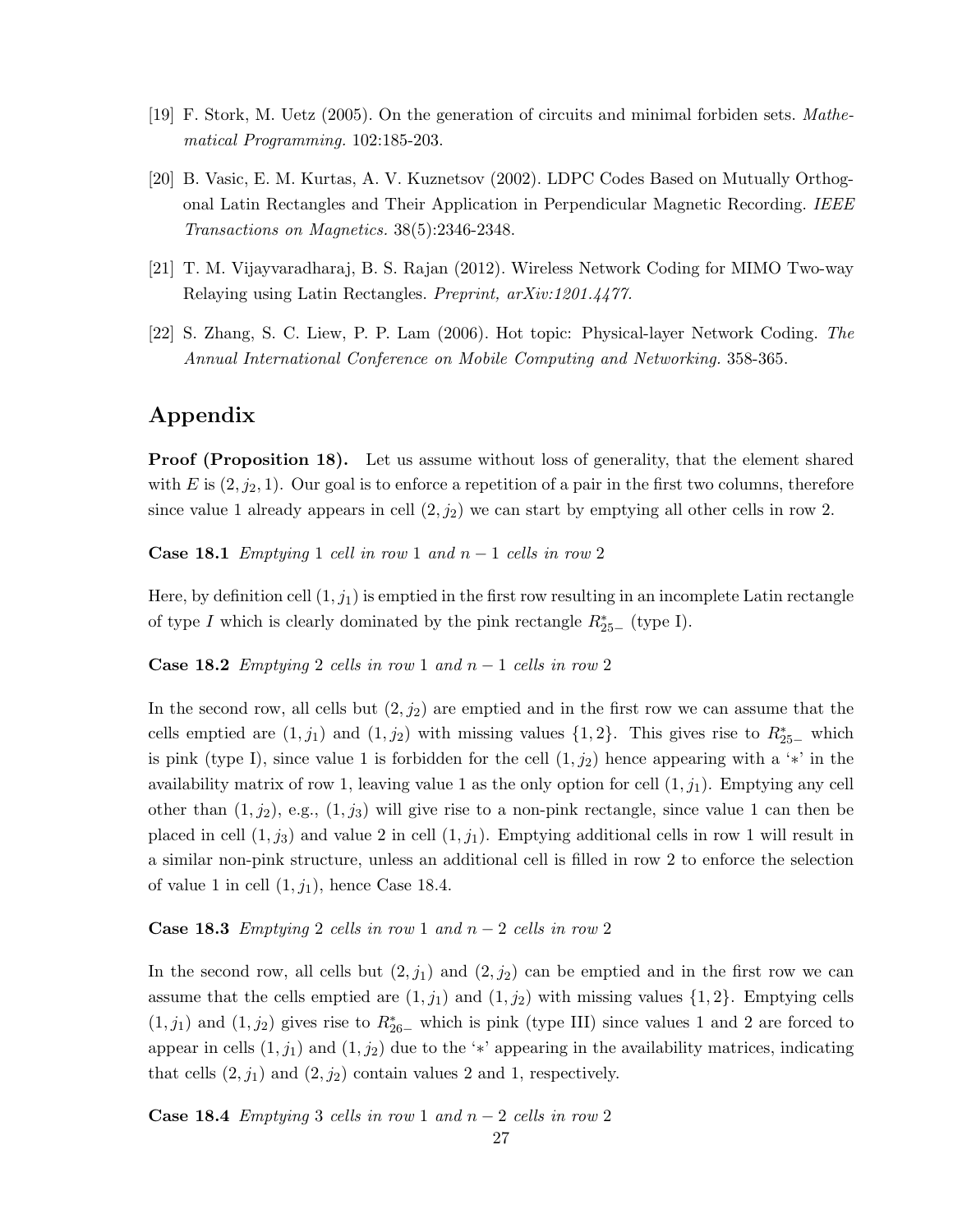

Figure 7: Availability matrices for the rectangles of Proposition 18

| $j_1$<br>Ĵз<br>$j_2$<br>$\ddotsc$                                    |                         | .Jn<br>$_{\rm J3}$<br>$\cdots$     |
|----------------------------------------------------------------------|-------------------------|------------------------------------|
| $\overline{2}$<br>$\overline{2}$<br>$\overline{2}$<br>$\cdots$       | $\overline{2}$          |                                    |
| $3 \mid 3 \mid 3$<br>$\ddotsc$                                       | 3                       | 3<br>3                             |
| $\cdots$<br>$\cdots$                                                 |                         | $\cdots$                           |
| $\mathbf n$<br>$\ddots$<br>$\mathbf{n}$<br>$\mathbf n$               | $\overline{\mathbf{n}}$ | $\bf n$<br>$\cdots$                |
| A <sub>28</sub> : Row n-1, Col n-2<br>(Common columns are $j_3j_n$ ) |                         | A <sub>29</sub> : Row n-2, Col n-2 |

Figure 8: Availability matrices for the rectangles of Proposition 20

Here, emptied cells in the second row remain as per previous case, while in row 1 cells  $(1, j_1)$ ,  $(1, j_2)$  and  $(1, j_3)$  are emptied with missing values  $\{1, 2, 3\}$ . This gives rise to  $R_{27}^*$  which is pink (type II) and which is completable either by placing value 1 in  $(1, j_1)$  or value 2 in  $(1, j_3)$  or both. Notice that emptying any other cell from row 1 leads to a non-pink rectangle.

Incomplete rectangles  $R_{25}^*$ ,  $R_{26}^*$ ,  $R_{27}^*$ , are shown in Table 17, while their availability matrices are shown in Figure 7. Notice that although  $A_{26}^* \subset A_{25}^*$  and  $A_{26}^* \subset A_{27}^*$ , by Remark 15  $R_{26-}^*$  is not dominated (recall Definition 14) since being of type III, whereas  $R_{25-}^*$  is of type I and  $R_{27-}^*$ is of type II.  $\blacksquare$ 

**Proof (Proposition 20).** The two elements shared with E are  $(1, j_1, 1)$  and  $(2, j_2, 1)$ ; keeping only these two elements yields the first availability matrix of Figure 8, i.e.,  $R_{28-}$  which is of type I and clearly dominates any other incomplete rectangle of the same type that shares two elements with E but has fewer empty cells. However, we may also include elements  $(1, j_2, 2)$ and  $(2, j_1, 2)$ , thus yielding the second matrix of Figure 8 that corresponds to  $R_{29-}$ . Although  $R_{28-} \subset R_{29-}, R_{29-}$  is not dominated since it is of type III, whereas  $R_{28-}$  is of type I.  $\blacksquare$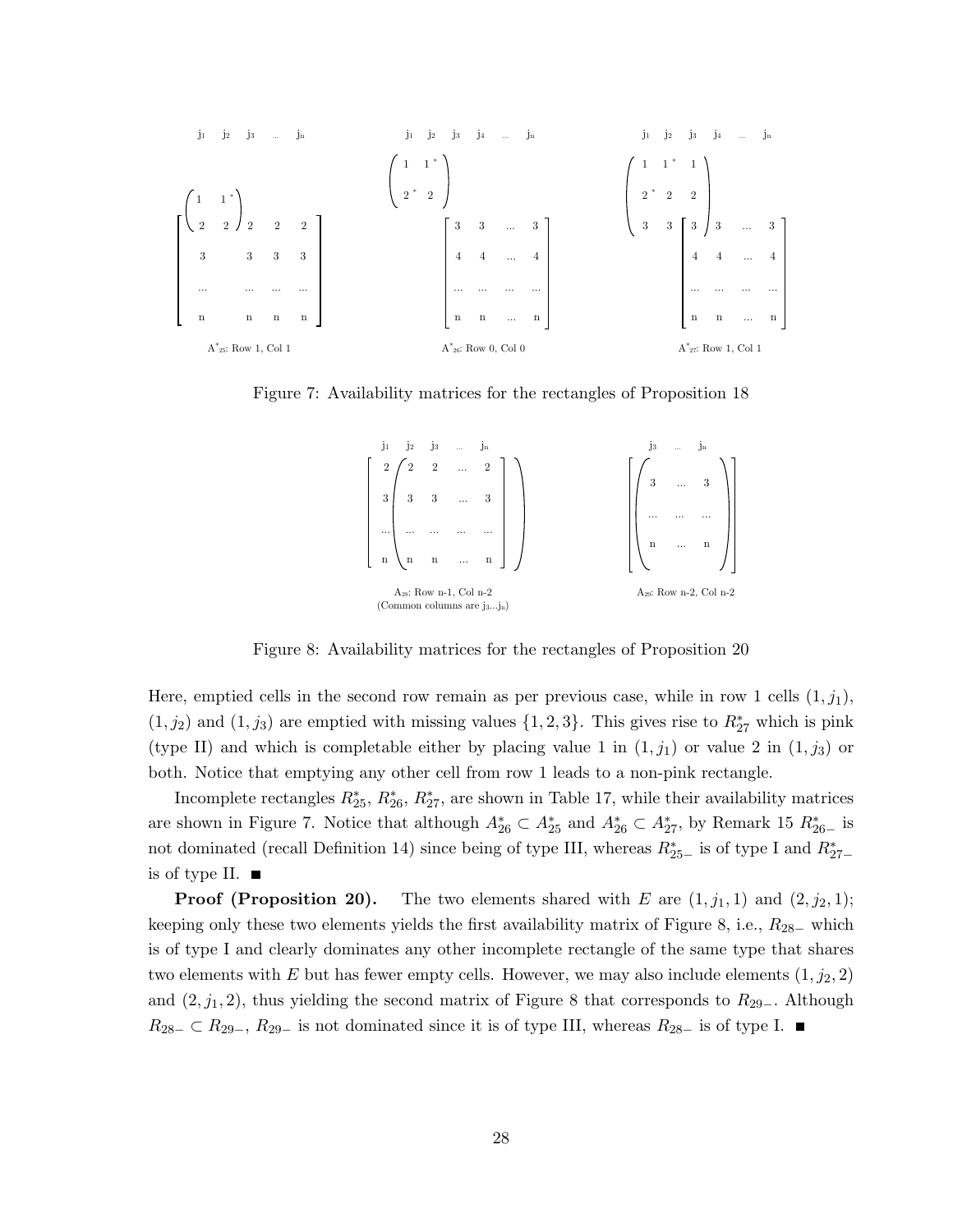| $j_1$<br>$j_2$<br>$j_3 \quad j_4 \quad \dots$<br>$j_n$<br>$\overline{k_3}$<br>$\overline{k_2}$<br>$K_1\backslash\{1,k_2,k_3\}$ | $j_1$<br>$j_{4}$<br>$j_2$<br>$j_3$<br>$j_{\underline{n}}$<br>$\overline{k_4}$<br>$K_1\backslash\{1,k_2,k_3,k_4\}$<br>$\overline{k_2}$<br>$\overline{k_3}$ |
|--------------------------------------------------------------------------------------------------------------------------------|-----------------------------------------------------------------------------------------------------------------------------------------------------------|
|                                                                                                                                | $k_1$                                                                                                                                                     |
| $\overline{K_1} \backslash \{1,2\}$<br>$\bar{k}_1$<br>$R_{1-}$                                                                 | $K_1 \backslash \{1,2,3,k_1\}$                                                                                                                            |
|                                                                                                                                | $\overline{R}_3$                                                                                                                                          |
| $\mathcal{j}_4$<br>$j_1$<br>$j_2$<br>$j_3$<br>$j_n$                                                                            | $j_1$<br>$j_2$<br>$j_3$<br>$j_n$                                                                                                                          |
| $K_1\backslash\{1,2,3,k_4\}$<br>$\overline{2}$<br>$\overline{k_4}$<br>3                                                        | $K_1\backslash\{1,k_2,k_3\}$<br>$k_2$<br>$k_3$                                                                                                            |
| $\overline{K_1} \backslash \{1,2,3,k_1$<br>$k_1$                                                                               | $K_1 \backslash \{1,2,3\}$                                                                                                                                |
| $\overline{R^*_{3-}}$                                                                                                          | $R_{4-}$                                                                                                                                                  |
| $j_1$<br>$j_2$<br>$\frac{j_4}{4}$<br>$\frac{j_3}{3}$<br>$j_n$                                                                  | $j_1$<br>$j_2$<br>$j_3$<br>$\frac{1}{K_1\setminus\{1,2\}}$<br>$j_n$                                                                                       |
| $K_1 \backslash \{1,2,3,4\}$<br>$\overline{2}$                                                                                 |                                                                                                                                                           |
| $K_1 \backslash \{1,2,3,4$                                                                                                     | $K_1\backslash \{1,3,n\}$<br>$\, n$                                                                                                                       |
| $R_{5-}^*$                                                                                                                     | $R_{7-}$                                                                                                                                                  |
| $j_{4}$<br>$j_1$<br>$j_2$<br>$j_3$<br>$j_n$                                                                                    | $j_1$<br>$\frac{j_4}{4}$<br>$j_2$<br>$j_3$<br>$\ensuremath{j_n}\xspace$                                                                                   |
| $\overline{K_1 \backslash \{1,2,k_1\}}$<br>$k_1$                                                                               | $K_1\backslash\{1,2,3,4\}$<br>$\overline{3}$                                                                                                              |
| $K_1\backslash\{1,2,k_2,k_3\}$<br>$\overline{k_2}$<br>$k_3$                                                                    | $K_1 \backslash \{1,3,4,k_1$<br>$\overline{k_1}$                                                                                                          |
| $R_{9-}$                                                                                                                       | $\overline{R^{*}_{12-}}$                                                                                                                                  |
| $j_1$<br>$j_2$<br>$\frac{j_3}{3}$<br>$\frac{j_n}{K_1\setminus\{1,2,3\}}$                                                       | $j_{4}% \rightarrow j_{4}$<br>$j_1$<br>$j_2$<br>$j_3$<br>$j_n$                                                                                            |
|                                                                                                                                | $\overline{3}$<br>$K_1\backslash\{1,2,3\}$                                                                                                                |
| $\overline{K_1 \backslash \{1,3,4\}}$                                                                                          | $\overline{K}_1 \backslash \{1,2,3,k_1\}$<br>$k_1$                                                                                                        |
| $\overline{R^{*}_{13-}}$                                                                                                       | $\overline{R^{*}_{14-}}$                                                                                                                                  |
| $j_4$<br>$j_1$<br>$j_2$<br>$j_3$<br>$j_5$<br>$j_n$                                                                             | $j_3$<br>$\frac{j_4}{5}$<br>$j_1$<br>$j_2$<br>$j_n$                                                                                                       |
| $\overline{4}$<br>$\overline{5}$<br>$K_1 \setminus \{1, 2, 3, 4, 5\}$                                                          | $K_1\backslash\{1,2,3,5\}$                                                                                                                                |
| $\overline{2}$<br>$\overline{3}$<br>$\overline{K_1} \backslash \{1,2,3,4,5\}$                                                  | $\overline{2}$<br>$K_1\backslash\{1,2,4,5\}$                                                                                                              |
| $R_{16-}^*$                                                                                                                    | $\overline{R^{*}_{17-}}$                                                                                                                                  |
| $\ensuremath{j}_n$<br>$j_1$<br>$j_2$<br>$j_3$                                                                                  | $j_4\quad j_5$<br>$j_1$<br>$j_3$<br>$j_2$<br>$j_n$                                                                                                        |
| $\overline{K_1 \backslash \{1,2,3\}}$                                                                                          | $\overline{4}$<br>$K_1 \backslash \{1,2,3,4\}$                                                                                                            |
| $K_1\backslash\{1,4,5\}$                                                                                                       | $\overline{3}$<br>$k_1$<br>$\overline{K_1 \backslash \{1,2},3,4\}$                                                                                        |
| $\overline{R_{18-}}$                                                                                                           | $R_{19-}^*$                                                                                                                                               |
| $j_1$<br>$j_2$<br>$j_4$<br>$j_3$<br>$j_n$                                                                                      | $j_1$<br>$\ensuremath{j}_n$<br>$j_2$<br>$j_3$                                                                                                             |
| $K_1\backslash\{1,2,3,4\}$<br>$\overline{4}$                                                                                   | $K_1 \backslash \{1,2,3\}$                                                                                                                                |
| $K_1 \backslash \{1,2,3,4\}$<br>$\overline{3}$                                                                                 | $K_1\backslash\{1,2,4\}$                                                                                                                                  |
| $R_{20-}^*$                                                                                                                    | $\overline{R_{21-}}$                                                                                                                                      |
| $j_1$<br>$j_{\underline{5}}$<br>$j_2$<br>$j_3$<br>$j_4$<br>$j_n$                                                               |                                                                                                                                                           |
| $K_1\backslash\{1,2,3\}$                                                                                                       |                                                                                                                                                           |
| $\overline{K}_1 \backslash \{1,2,3\}$<br>$k_1$<br>$k_2$                                                                        |                                                                                                                                                           |
| $R_{22-}$                                                                                                                      |                                                                                                                                                           |

Table 22: Non-pink rectangles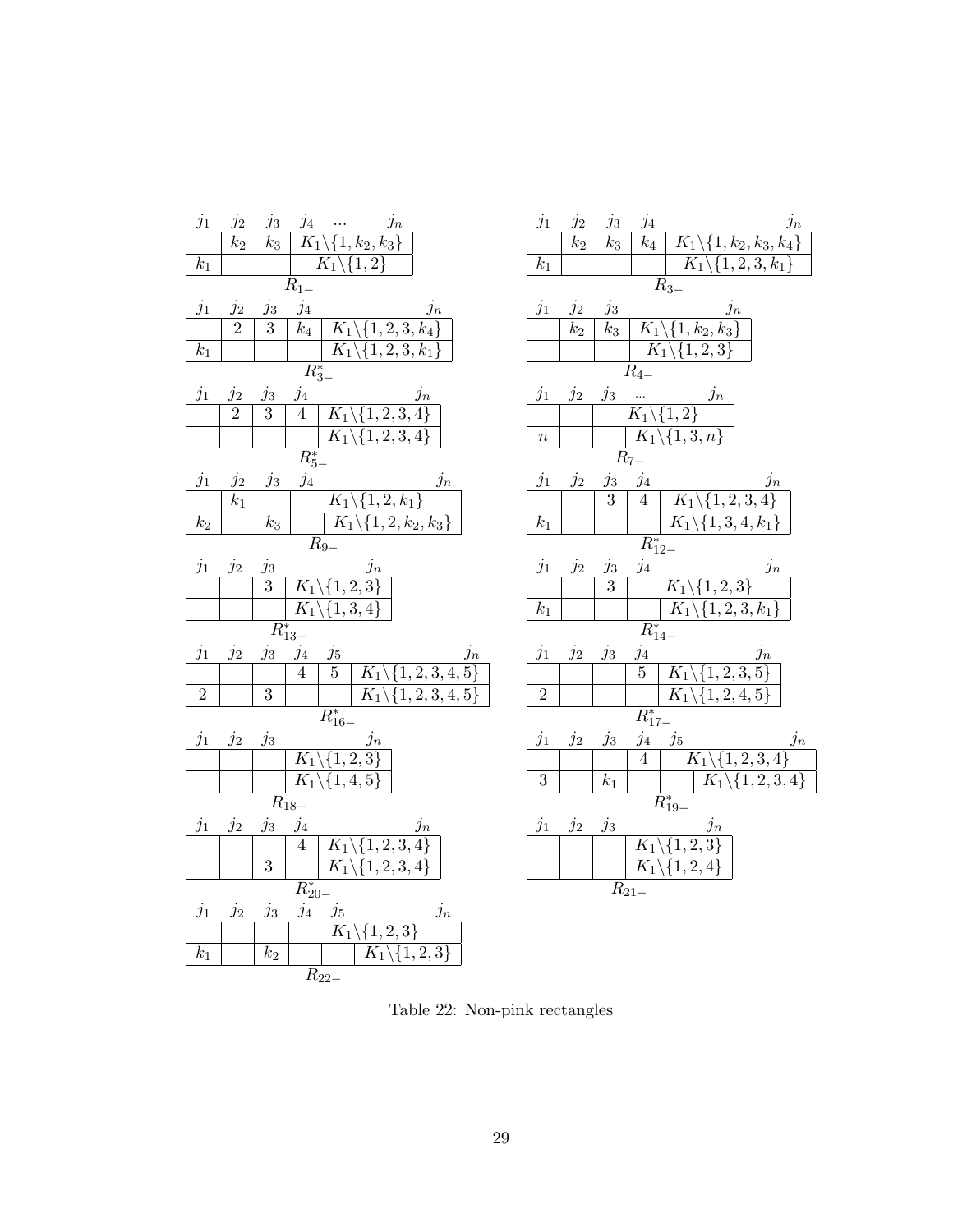| $j_1$            | $j_2$<br>$j_3$<br>$\jmath_n$                                                     |                         |                                                                                |
|------------------|----------------------------------------------------------------------------------|-------------------------|--------------------------------------------------------------------------------|
|                  | $\overline{2}$<br>$K_1 \backslash \{1,2,k_3\}$<br>$k_3$                          |                         | $A_1^* = \{(1, j_1, 1), (2, j_2, 1), (2, j_3, 1), (2, j_3, 2)\}\$              |
| $k_1$            | $\overline{K}_1 \backslash \{1,2\}$                                              |                         |                                                                                |
|                  | $R_{1-}^*$                                                                       |                         |                                                                                |
| $j_1$            | $j_2$<br>$\jmath n$                                                              |                         |                                                                                |
|                  | $K_1 \backslash \{1, k_2\}$<br>k <sub>2</sub>                                    |                         |                                                                                |
|                  | $K_1 \backslash \{1,2\}$                                                         |                         | $A_2 = \{(1, j_1, 1), (2, j_1, 1), (2, j_1, 2), (2, j_2, 1), (2, j_2, 2)\}\$   |
|                  | $R_{2-}$                                                                         |                         |                                                                                |
| $j_1$            | $j_2$<br>$\jmath_n$                                                              |                         |                                                                                |
|                  | $K_1 \backslash \{1,2\}$<br>$\overline{2}$                                       |                         |                                                                                |
|                  | $K_1 \backslash \{1,2\}$                                                         |                         | $A_2^* = \{(1, j_1, 1), (2, j_1, 1), (2, j_1, 2), (2, j_2, 1)\}$               |
|                  | $R_{2-}^*$                                                                       |                         |                                                                                |
|                  | $j_3$                                                                            |                         |                                                                                |
| $j_1$            | $j_2$<br>$\jmath_n$<br>$K_1\overline{\setminus\{1,2,3\}}$<br>3<br>$\overline{2}$ |                         |                                                                                |
|                  |                                                                                  | ,                       | $A_4^* = \{(1, j_1, 1), (2, j_1, 1), (2, j_1, 2), (2, j_1, 3), (2, j_2, 1),$   |
|                  | $K_1 \backslash \{1,2,3\}$                                                       |                         | $(2, j_2, 3), (2, j_3, 1), (2, j_3, 2)$                                        |
|                  | $R_{4-}^*$                                                                       |                         |                                                                                |
| $j_1$            | $j_4$<br>$j_2$<br>$j_3$<br>$j_n$                                                 |                         |                                                                                |
|                  | 3<br>$K_1 \backslash \{1,2,3\}$                                                  | $^\mathrm{^\mathrm{o}}$ | $A_6^* = \{(1, j_1, 1), (1, j_3, 1), (1, j_3, 2), (2, j_2, 1),$                |
| $\overline{2}$   | $K_1 \backslash \{1, 2, 3, n\}$<br>$\boldsymbol{n}$                              |                         | $\{2, j_4, 1\}, (2, j_4, 3)\}$                                                 |
|                  | $R_{6-}^*$                                                                       |                         |                                                                                |
| $j_1$            | $j_3$<br>$j_2$<br>$\jmath_n$                                                     |                         |                                                                                |
|                  | $K_1 \backslash \{1,2\}$                                                         |                         | $A_7^* = \{(1, j_1, 1), (1, j_2, 1), (1, j_2, 2), (2, j_2, 1), (2, j_2, 3),$   |
| $\overline{2}$   | $K_1 \backslash \{1,2,3\}$                                                       |                         | $\{2, j_3, 1\}, \{2, j_3, 3\}$                                                 |
|                  | $R_{7-}^*$                                                                       |                         |                                                                                |
| $j_1$            | $j_2$<br>$\jmath_n$                                                              |                         |                                                                                |
|                  | $\{1,\overline{2}\}$<br>$K_1$                                                    |                         | $A_8 = \{(1, j_1, 1), (1, j_1, 2), (1, j_2, 1), (1, j_2, 2), (2, j_1, 1)\}$    |
|                  | $K_1 \backslash \{1,3\}$                                                         | ,                       | $(2, j_1, 3), (2, j_2, 1), (2, j_2, 3)$                                        |
|                  | $R_{8-}$                                                                         |                         |                                                                                |
| $j_1$            | $j_3$<br>$j_2$<br>$j_n$<br>$\ldots$                                              |                         |                                                                                |
|                  | $K_1 \backslash \{1,\overline{2}\}$                                              |                         | $A_{10} = \{(1, j_1, 1), (1, j_1, 2), (1, j_2, 1), (1, j_2, 2), (2, j_2, 1),$  |
| $\, n$           | $K_1 \backslash \{1,2,n\}$                                                       | $\overline{ }$          | $(2, j_2, 2), (2, j_3, 1), (2, j_3, 2)$                                        |
|                  | $R_{10-}$                                                                        |                         |                                                                                |
|                  | $j_1$ $j_2$<br>$j_n$<br>$\cdots$                                                 |                         |                                                                                |
|                  | $K_1$<br>$\{1,2\}$                                                               |                         | $A_{11} = \{(1, j_1, 1), (1, j_1, 2), (1, j_2, 1), (1, j_2, 2), (2, j_1, 1)\}$ |
|                  | $\{1,2\}$<br>$K_1$                                                               |                         | $(2, j_1, 2), (2, j_2, 1), (2, j_2, 2)$                                        |
|                  | $R_{11-}$                                                                        |                         |                                                                                |
|                  | $j_3$<br>$j_2$                                                                   |                         |                                                                                |
| $\overline{j_1}$ | $\jmath_n$<br>$K_1 \backslash \{1,2,k_1\}$<br>k <sub>1</sub>                     |                         | $A_{15} = \{(1, j_1, 1), (1, j_1, 2), (1, j_2, 1), (1, j_2, 2), (2, j_1, 1),$  |
|                  | $K_1 \backslash \{1,2,3\}$                                                       | $\overline{ }$          | $(2, j_1, 2), (2, j_1, 3), (2, j_2, 1), (2, j_2, 2), (2, j_2, 3),$             |
|                  |                                                                                  |                         | $(2, j_3, 1), (2, j_3, 2), (2, j_3, 3)$                                        |
|                  | $R_{15-}$                                                                        |                         |                                                                                |

Table 23: Pink rectangles and set notation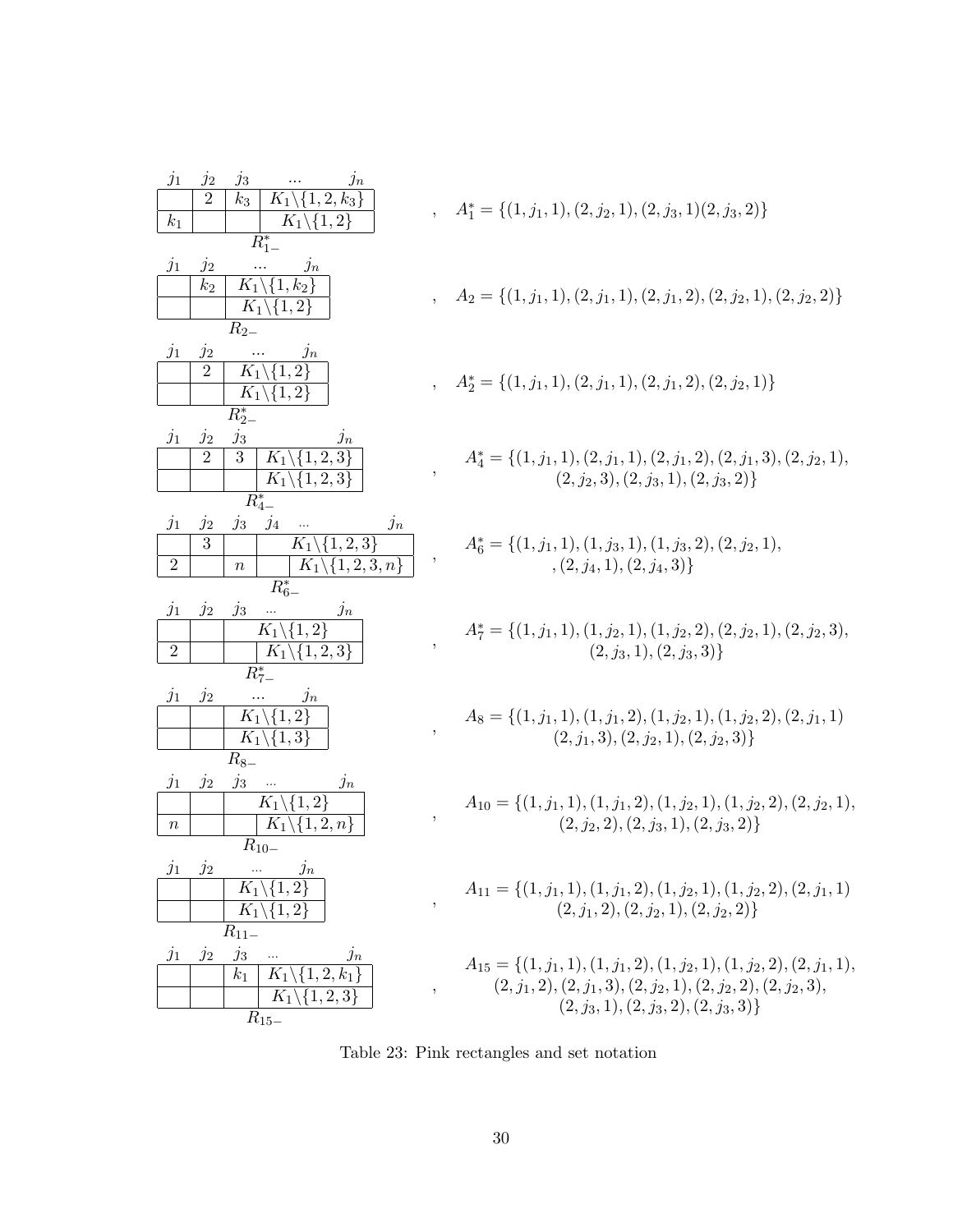| $j_1$               | $j_2$           | $\frac{j_3}{3}$       |                                                  |
|---------------------|-----------------|-----------------------|--------------------------------------------------|
|                     |                 |                       | $\frac{j_n}{\sqrt{\{1,2,3\}}}$<br>$\frac{}{K_1}$ |
|                     |                 |                       | $K_1 \backslash \{1,2,3\}$                       |
|                     |                 |                       | $R_{15-}^*$                                      |
| $j_1$               | $\dot{j}_2$     | $j_3$                 | $j_4$<br>$j_n$                                   |
|                     |                 |                       | $\overline{K_1 \backslash \{1,2,3\}}$            |
|                     |                 | $\boldsymbol{n}$      | $K_1\backslash\{1,2,3,n\}$                       |
|                     |                 |                       | $R_{23}$                                         |
| $j_1$               | $j_2$           | $j_3$                 | $\frac{j_n}{K_1\setminus\{1,2,3\}}$              |
|                     |                 |                       |                                                  |
|                     |                 |                       | $K_1 \backslash \{1,2,3\}$                       |
|                     |                 |                       | $\overline{R_{24}}$ .                            |
|                     |                 |                       |                                                  |
| $j_{\underline{1}}$ | $j_2$           |                       | $\frac{m}{K_1\setminus\{1,2\}}$                  |
|                     |                 |                       |                                                  |
|                     | $\overline{1}$  |                       |                                                  |
|                     |                 | $\overline{R}_{25}^*$ |                                                  |
| $j_1$               | $\dot{j}_2$     |                       | $\frac{m}{K_1\setminus\{1,2\}}$                  |
|                     |                 |                       |                                                  |
| $\overline{2}$      | $\overline{1}$  |                       |                                                  |
|                     |                 | $R_{26}^*$            |                                                  |
| $j_1$               | $\dot{j}_2$     | $j_3$                 | $\frac{j_n}{K_1\setminus\{1,2,3\}}$              |
|                     |                 |                       |                                                  |
| $\overline{2}$      | $\overline{1}$  |                       |                                                  |
|                     |                 |                       | $\overline{R}_{27-}^{*}$                         |
| $j_1\,$             | $j_2$           |                       | $j_n$                                            |
| $\overline{1}$      |                 |                       |                                                  |
|                     | $\overline{1}$  |                       |                                                  |
|                     |                 | $\overline{R}_{28-}$  |                                                  |
| $\frac{j_1}{1}$     | $\frac{j_2}{2}$ |                       | $j_n$<br>                                        |
|                     |                 |                       |                                                  |
| $\overline{2}$      |                 |                       |                                                  |
|                     |                 | $\overline{R}_{29-}$  |                                                  |

$$
A_{15}^* = \{ (1, j_1, 1), (1, j_1, 2), (1, j_2, 1), (1, j_2, 2), (2, j_1, 1), (2, j_1, 2), (2, j_1, 3), (2, j_2, 1), (2, j_2, 2), (2, j_2, 3), (2, j_3, 1), (2, j_3, 2) \}
$$

$$
A_{23} = \{ (1, j_1, 1), (1, j_1, 2), (1, j_1, 3), (1, j_2, 1), (1, j_2, 2),(1, j_2, 3), (1, j_3, 1), (1, j_3, 2), (1, j_3, 3), (2, j_1, 1),(2, j_1, 2), (2, j_1, 3), (2, j_2, 1), (2, j_2, 2), (2, j_2, 3),(2, j_4, 1), (2, j_4, 2), (2, j_4, 3) \}
$$

$$
A_{24} = \{ (1, j_1, 1), (1, j_1, 2), (1, j_1, 3), (1, j_2, 1), (1, j_2, 2), (1, j_2, 3), (1, j_3, 1), (1, j_3, 2), (1, j_3, 3), (2, j_1, 1), (2, j_1, 2), (2, j_1, 3), (2, j_2, 1), (2, j_2, 2), (2, j_2, 3), (2, j_3, 1), (2, j_3, 2), (2, j_3, 3) \}
$$

$$
A_{25}^{*} = \{ (1, j_1, 1), (1, j_1, 2), (1, j_2, 2), (2, j_1, 2), (2, j_1, 3), ..., (2, j_1, n), (2, j_3, 2), ..., (2, j_3, n), ..., (2, j_n, 2), ..., (2, j_n, n) \}
$$

$$
A_{26}^* = \{ (1, j_1, 1), (1, j_2, 2), (2, j_3, 3), ..., (2, j_3, n), ..., (2, j_n, 3), ..., (2, j_n, n) \}
$$

$$
A_{27}^* = \{ (1, j_1, 1), (1, j_2, 2), (1, j_3, 1), (1, j_3, 2), (1, j_3, 3), (2, j_3, 3), \dots, (2, j_3, n), \dots, (2, j_n, 3), \dots, (2, j_n, n) \}
$$

$$
A_{28} = \{ (1, j_2, 2), ..., (1, j_2, n), ..., (1, j_n, 2), ..., (1, j_n, n) (2, j_1, 2), ..., (2, j_1, n), (2, j_3, 2), ..., (2, j_3, n), ..., (2, j_n, 3), ..., (2, j_n, n) \}
$$

$$
A_{29} = \{ (1, j_3, 3), ..., (1, j_3, n), ..., (1, j_n, 3), ..., (1, j_n, n),
$$
  

$$
(2, j_3, 3), ..., (2, j_3, n), ..., (2, j_n, 3), ..., (2, j_n, n) \}
$$

Table 24: Pink rectangles and set notation (Continued)

,

,

,

,

,

,

,

,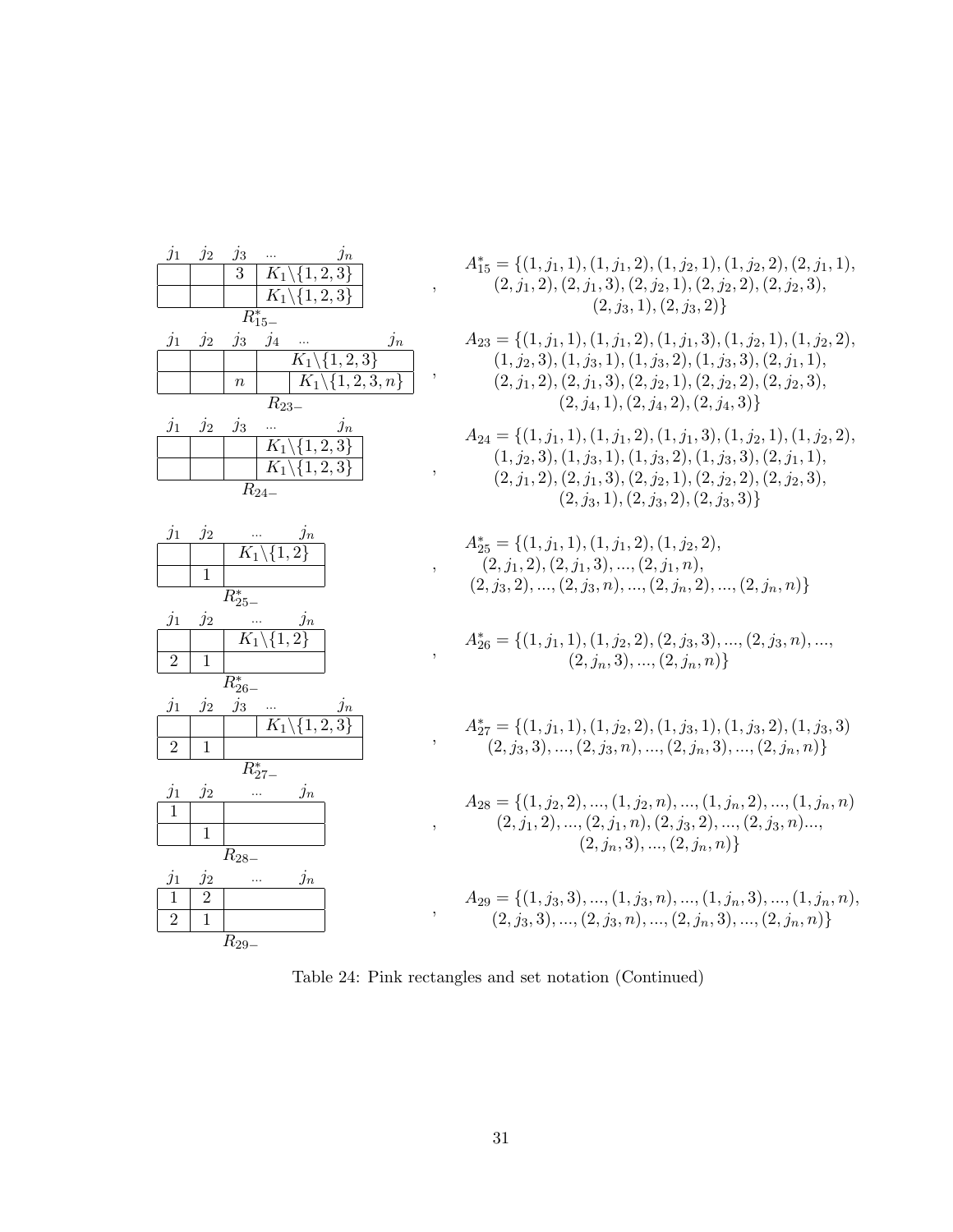| $j_1$                   | $j_2$                    | $j_n$<br>$j_3$<br>$\mathcal{L}^{\text{max}}$ , and $\mathcal{L}^{\text{max}}$                               |   |                                                                                                                                                                                          |
|-------------------------|--------------------------|-------------------------------------------------------------------------------------------------------------|---|------------------------------------------------------------------------------------------------------------------------------------------------------------------------------------------|
| $\overline{\mathbf{1}}$ | $\overline{2}$           | $k_3   K_1 \setminus \{1, 2, k_3\}$                                                                         |   |                                                                                                                                                                                          |
| $k_1$                   | $\mathbf{1}$             | <b>2</b>   $K_1 \setminus \{1, 2, k_1\}$                                                                    |   |                                                                                                                                                                                          |
|                         |                          | $R_{1-}^*$                                                                                                  |   |                                                                                                                                                                                          |
| $j_1\,$                 | $j_2$                    | $\frac{}{\mid K_1\backslash\{1,k_2\}}$                                                                      |   |                                                                                                                                                                                          |
| $\mathbf{1}$            | $\mathfrak{k}_2$         |                                                                                                             |   |                                                                                                                                                                                          |
| $\overline{2}$          |                          | $\overline{1 \mid K_1 \setminus \{1,2\}}$                                                                   |   |                                                                                                                                                                                          |
|                         |                          | $R_{2-}$                                                                                                    |   |                                                                                                                                                                                          |
| $j_1$                   | $j_2$                    | $\begin{array}{ c c } \hline j_3 & j_4 &  & j_n \ \hline 2 & K_1 \backslash \{1,2,3\} \ \hline \end{array}$ |   |                                                                                                                                                                                          |
| $\mathbf{1}$            | $\overline{3}$           |                                                                                                             |   |                                                                                                                                                                                          |
| $\sqrt{2}$              | $\mathbf{1}$             | $\boxed{n \mid \mathbf{3} \mid K_1 \setminus \{1,2,3,n\}}$                                                  |   |                                                                                                                                                                                          |
|                         |                          | $\overline{R^*_{6-}}$                                                                                       |   |                                                                                                                                                                                          |
| $j_1$                   | $\mathfrak{j}_2$         | $\frac{j_3 \quad  \quad j_n}{\left  K_1 \setminus \{1,2\} \right }$                                         |   | $j_2$<br>$\frac{j_1}{2}$<br>$\begin{array}{ c c } \hline j_3 &  & j_n \ \hline & K_1 \backslash \{1,2\} \ \hline & 1 & K_1 \backslash \{1,2,n\} \ \hline \end{array}$<br>$\frac{j_n}{j}$ |
| $\overline{\mathbf{1}}$ | $\overline{2}$           |                                                                                                             |   | $\frac{1}{\sqrt{1}}$                                                                                                                                                                     |
| $\boldsymbol{n}$        | $\mathbf{1}$             | <b>2</b> $K_1 \setminus \{1, 2, n\}$                                                                        | , | $\frac{1}{n}$<br>$\overline{2}$                                                                                                                                                          |
|                         |                          | $\mathcal{R}_{10-}$                                                                                         |   | $R_{10-}$                                                                                                                                                                                |
| $j_1$                   | $\frac{j_2}{\mathbf{2}}$ | $\frac{m}{\mid K_1 \setminus \{1,2\}}$                                                                      |   |                                                                                                                                                                                          |
| $\mathbf 1$             |                          |                                                                                                             |   |                                                                                                                                                                                          |
| $k_1$                   | $\mathbf{1}$             |                                                                                                             |   |                                                                                                                                                                                          |
|                         |                          | $R_{25-}^*$                                                                                                 |   |                                                                                                                                                                                          |
| $j_1\,$                 | $j_2$                    | $j_n$<br>$\sim 100$                                                                                         |   |                                                                                                                                                                                          |
| $\mathbf{1}$            |                          | $\mathbf{k}_1$<br>$\cdots$                                                                                  |   |                                                                                                                                                                                          |
| $\mathbf{k_{2}}$        | $\mathbf{1}$             | .                                                                                                           |   |                                                                                                                                                                                          |
|                         |                          | $R_{28-}$                                                                                                   |   |                                                                                                                                                                                          |

Table 25: Completion of type I pink rectangles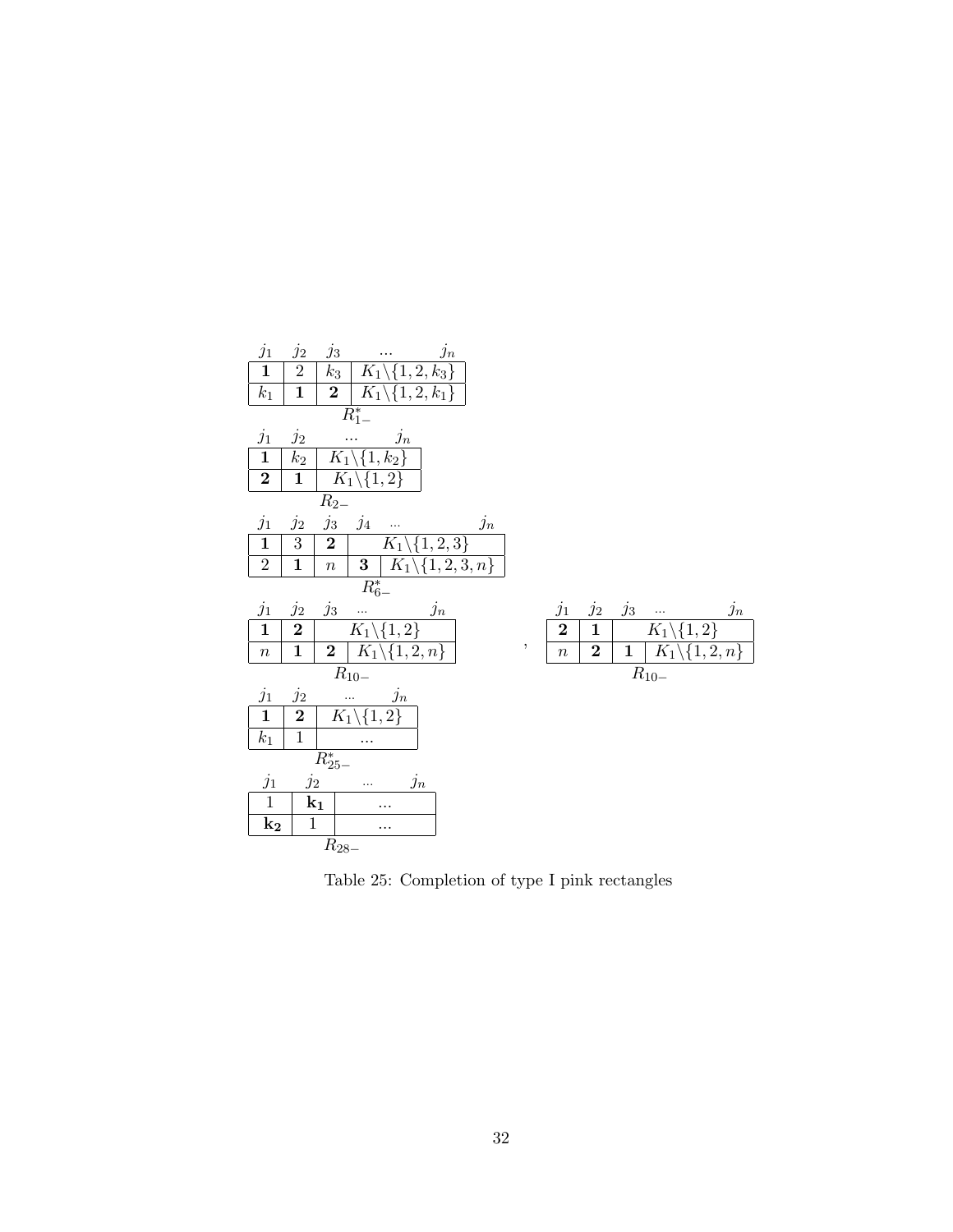| $j_1$<br>$j_2$<br>$j_n$<br>$j_3$<br>$\frac{\overline{1}}{3}$<br>$\overline{2}$<br>$\overline{3}$<br>$K_1 \backslash \{1,2,3\}$<br>$\overline{1}$<br>$\overline{2}$<br>$\overline{K_1} \backslash \{1,2,3\}$<br>$R_{4-}^*$                                                             | $^\mathrm{^\mathrm{o}}$ | $j_1$<br>$\frac{j_2}{2}$<br>$j_n$<br>$j_3$<br>$\overline{3}$<br>$\overline{1}$<br>$K_1 \backslash \{1,2,3\}$<br>$\overline{2}$<br>$\mathbf{1}$<br>$\overline{K}_1\backslash\{1,2,3\}$<br>$\overline{R_{4-}^*}$                                               |
|---------------------------------------------------------------------------------------------------------------------------------------------------------------------------------------------------------------------------------------------------------------------------------------|-------------------------|--------------------------------------------------------------------------------------------------------------------------------------------------------------------------------------------------------------------------------------------------------------|
| $\frac{j_1}{1}$<br>$j_3$<br>$j_2$<br>$j_n$<br>$\overline{2}$<br>$K_1$<br>${1,2}$<br>$\overline{2}$<br>$\overline{1}$<br>$K_1 \backslash \{1,2,3\}$<br>$\bf{3}$<br>$R_{7-}^*$                                                                                                          | $^\mathrm{^{^\circ}}$   | $j_3$<br>$j_1$<br>$j_2$<br>$j_n$<br>$\overline{1}$<br>$\overline{2}$<br>$\overline{K}_1$<br>$\{1,2\}$<br>$\overline{\mathbf{3}}$<br>$\overline{2}$<br>$\overline{1}$<br>$K_1\setminus$<br>${1, 2, 3}$<br>$R_{7-}^*$                                          |
| $j_1$<br>$j_n$<br>$j_2$<br>$\overline{1}$<br>$K_1$<br>$\overline{2}$<br>$\bf{2}$<br>$\{1,$<br>$\overline{\mathbf{3}}$<br>$\overline{1}$<br>$\overline{K_1 \backslash \{1,3\}}$<br>$R_{8-}$                                                                                            | $\, ,$                  | $j_1$<br>$j_2$<br>$j_n$<br>$\overline{2}$<br>$\bf{1}$<br>$K_1$<br>2<br>$\{1,$<br>$\overline{\mathbf{3}}$<br>$\overline{1}$<br>$\overline{K_1 \setminus \{1,3\}}$<br>$R_{\rm 8-}$                                                                             |
| $j_3$<br>$\frac{j_1}{1}$<br>$j_2$<br>$j_n$<br>$\cdots$<br>$k_1$<br>$\bf{2}$<br>$K_1 \backslash \{1,2,k_1$<br>$\overline{2}$<br>$K_1\backslash\{1,2,3\}$<br>$\mathbf{1}$<br>$\bf{3}$<br>$R_{15-}$                                                                                      | $\, ,$                  | $j_3$<br>$j_2$<br>$j_1$<br>$\jmath_n$<br>$\ldots$<br>$\overline{k_1}$<br>$\mathbf{1}$<br>$\bf{2}$<br>$K_1 \backslash \{1,2,k_1$<br>$\overline{\mathbf{3}}$<br>$\overline{1}$<br>$\overline{2}$<br>$K_1 \backslash \{1,2,3\}$<br>$R_{15-}$                    |
| $\frac{j_1}{2}$<br>$j_3$<br>$j_2$<br>$j_n$<br>$\overline{1}$<br>$\overline{k_1}$<br>$\overline{K_1}$<br>$\{1, 2, k_1\}$<br>$\overline{K_1}$<br>$\overline{3}$<br>$\overline{\{1,2,3\}}$<br>$\bf{2}$<br>$\overline{R}_{15-}$                                                           | $\, ,$                  | $j_1$<br>$j_2$<br>$j_3$<br>$j_n$<br>$\overline{2}$<br>$\overline{1}$<br>$k_1$<br>$\frac{K_1}{K_1}$<br>$\{1, 2, k_1\}$<br>$\overline{1}$<br>$\overline{2}$<br>$\overline{\mathbf{3}}$<br>$\overline{1,2,3}$<br>$\overline{R}_{15-}$                           |
| $j_1$<br>$j_2$<br>$\mathfrak{j}_n$<br>$j_3$<br>$\sim$ $\sim$<br>$\overline{1}$<br>3 <sup>1</sup><br>$K_1$<br>$\bf{2}$<br>$1, 2, 3\}$<br>$\overline{\mathbf{1}}$<br>$\frac{2}{R_{15-}^*}$<br>$\overline{K_1}$<br>$\overline{\mathbf{3}}$<br>$\overline{\{1,2,3\}}$                     | $\, ,$                  | $j_2$<br>$j_1$<br>$j_3$<br>$j_n$<br>$\overline{3}$<br>$\bf{2}$<br>$K_1$<br>$\mathbf{1}$<br>1, 2, 3<br>$\overline{1}$<br>$\overline{K_1}$<br>$\overline{\mathbf{3}}$<br>$\overline{2}$<br>$\{1, 2, 3\}$<br>$R_{15-}^*$                                        |
| $j_1$<br>$j_3$<br>$j_n$<br>$j_2$<br>$\frac{2}{1}$<br>$\sqrt{3}$<br>$\mathbf 1$<br>$K_1$<br>3<br>1, 2,<br>$\frac{\frac{1}{2} \frac{1}{10}}{R_{15-}^*}$<br>$\overline{\mathbf{3}}$<br>$K_1 \backslash \{1,2,3\}$                                                                        |                         | $j_2$<br>$j_3$<br>$j_1$<br>$j_n$<br>$\overline{1}$<br>$\bf{2}$<br>$\overline{3}$<br>$K_1$<br>2,<br>$\overline{\mathbf{1}}$<br>$\overline{\mathbf{3}}$<br>$\overline{2}$<br>$K_1\backslash\{1,2,3\}$<br>$\overline{R^*_{15-}}$                                |
| $\frac{j_1}{1}$<br>$j_{4}$<br>$j_2$<br>$j_3$<br>$j_n$<br>$\ldots$<br>$\overline{2}$<br>$\overline{\mathbf{3}}$<br>$K_1 \backslash \{1,2,\overline{3}\}$<br>$K_1 \backslash \{1,2,3,n\}$<br>$\overline{\mathbf{3}}$<br>$\boldsymbol{2}$<br>$\mathbf{1}$<br>$\overline{n}$<br>$R_{23-}$ | ,                       | $j_1$<br>$j_2$<br>$j_4$<br>$\frac{j_3}{3}$<br>$j_n$<br>$\ldots$<br>$\overline{2}$<br>$\overline{1}$<br>$K_1 \backslash \{1,2,3\}$<br>$\overline{\mathbf{3}}$<br>$K_1 \backslash \{1,2,3,n\}$<br>$\overline{2}$<br>$\overline{n}$<br>$\mathbf 1$<br>$R_{23-}$ |
| $\ensuremath{j_{4}}$<br>$\frac{j_2}{j_1}$<br>$j_3$<br>$j_1$<br>$\jmath n$<br>$\bf 2$<br>$\mathbf{1}$<br>$\bf{3}$<br>$\overline{\{1,2,3\}}$<br>$K_1$<br>$\mathbf{1}$<br>$\bf 3$<br>$\bf{2}$<br>$\{1,2,3,n\}$<br>$K_1$<br>$\, n$<br>$R_{23-}$                                           |                         | Similar completion for $R_{23}$ if values<br>$1, 2, 3$ are placed in different cells in first row.                                                                                                                                                           |
| $j_1$<br>$j_2$<br>$j_3$<br>$j_n$<br>$\bf{2}$<br>$\bf{3}$<br>$\mathbf{1}$<br>$K_1$<br>$\bf{3}$<br>$\mathbf{1}$<br>$\boldsymbol{2}$<br>$K_1$<br>2,3<br>$R_{24-}$                                                                                                                        | $^\mathrm{^{^\circ}}$   | $j_2$<br>$j_1$<br>$j_3$<br>$\begin{array}{ c c } \hline {\bf 3} & K_1 \ \hline {\bf 2} & K_1 \ \hline \end{array}$<br>$\frac{\overline{2}}{1}$<br>1<br>$\bf{3}$<br>2,3<br>$R_{24-}$                                                                          |

Similar completion for  $R_{24-}$  if values 1, 2, 3 are placed in different cells in first row.

Table 26: Completion of type II pink rectangles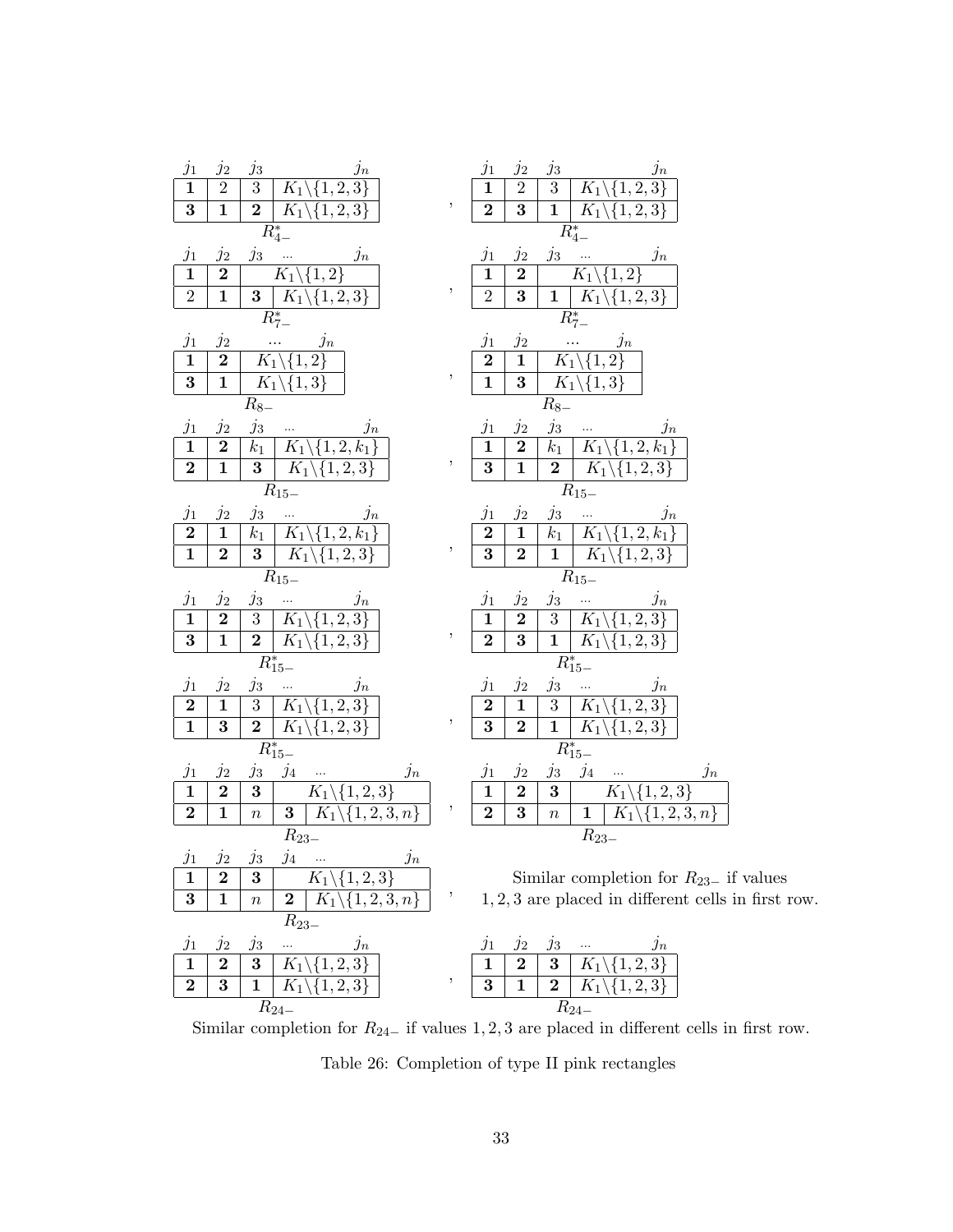| j <sub>1</sub> | $j_2$    | $j_3$ | $\jmath_n$<br>$\ldots$   | $\jmath_1$     | $j_2$ | $\jmath_3$ | $\jmath_n$<br>$\ldots$     |
|----------------|----------|-------|--------------------------|----------------|-------|------------|----------------------------|
|                | $\bf{2}$ | 3     | $K_1\backslash\{1,2,3\}$ | 1              | 3     | $\bf{2}$   | $K_1 \backslash \{1,2,3\}$ |
| $\overline{2}$ |          |       | $\cdots$                 | $\overline{2}$ |       |            | $\cdots$                   |
|                |          |       | $R_{27-}^*$              |                |       |            | $R_{27-}^*$                |
|                |          |       |                          |                |       |            |                            |
| $j_1$          | $j_2$    | $j_3$ | $\ddotsc$<br>$\jmath_n$  |                |       |            |                            |
| 3              | $\bf{2}$ | 1     | $K_1\backslash\{1,2,3\}$ |                |       |            |                            |
| $\mathcal{D}$  |          |       | $\cdots$                 |                |       |            |                            |

Table 27: Completion of type II pink rectangles (Continued)

| $j_1$          | $j_2$          | $j_n$                               |   |              |                |                                     |       |
|----------------|----------------|-------------------------------------|---|--------------|----------------|-------------------------------------|-------|
| $\mathbf{1}$   | $\overline{2}$ | $\overline{K}_1 \backslash \{1,2\}$ |   |              |                |                                     |       |
| $\bf{2}$       | 1              | $K_1\backslash\{1,2\}$              |   |              |                |                                     |       |
|                |                | $R_{2-}^*$                          |   |              |                |                                     |       |
| $j_1$          | $j_2$          | $j_n$                               |   |              |                |                                     |       |
| $\mathbf{1}$   | $\bf{2}$       | $K_1 \backslash \{1,2\}$            |   |              |                |                                     |       |
| $\overline{2}$ | $\mathbf{1}$   |                                     |   |              |                |                                     |       |
|                |                | $R_{26-}^*$                         |   |              |                |                                     |       |
|                |                |                                     |   |              |                |                                     |       |
| $j_1$          | $j_2$          | $j_n$                               |   |              |                |                                     |       |
| $\mathbf{1}$   | $\overline{2}$ |                                     |   |              |                |                                     |       |
| $\sqrt{2}$     | $\mathbf{1}$   |                                     |   |              |                |                                     |       |
|                |                |                                     |   |              |                |                                     |       |
| $j_1$          | $j_2$          | $R_{\rm 29-}$<br>$j_n$<br>.         |   | $j_1$        | $j_2$          | .                                   | $j_n$ |
| $\mathbf{1}$   | $\bf{2}$       | $\overline{K_1} \backslash \{1,2\}$ |   | $\bf{2}$     | $\mathbf{1}$   | $\overline{K}_1 \backslash \{1,2\}$ |       |
| $\bf{2}$       | 1              | $K_1 \backslash \{1,2\}$            | , | $\mathbf{1}$ | $\overline{2}$ | $K_1 \backslash \{1,2\}$            |       |

Table 28: Completion of type III pink rectangles

Complete list of non-equivalent  $C_2 \backslash C_1$  circuits for  $n = 3$ 

| Л2          | $\jmath_3$ |  | $\jmath_2$  | Ј3 |
|-------------|------------|--|-------------|----|
|             | ว          |  |             |    |
|             |            |  |             |    |
| $R_{25-}^*$ |            |  | $R^*_{25-}$ |    |

Table 29: Circuit in  $\mathcal{C}_{2,2}$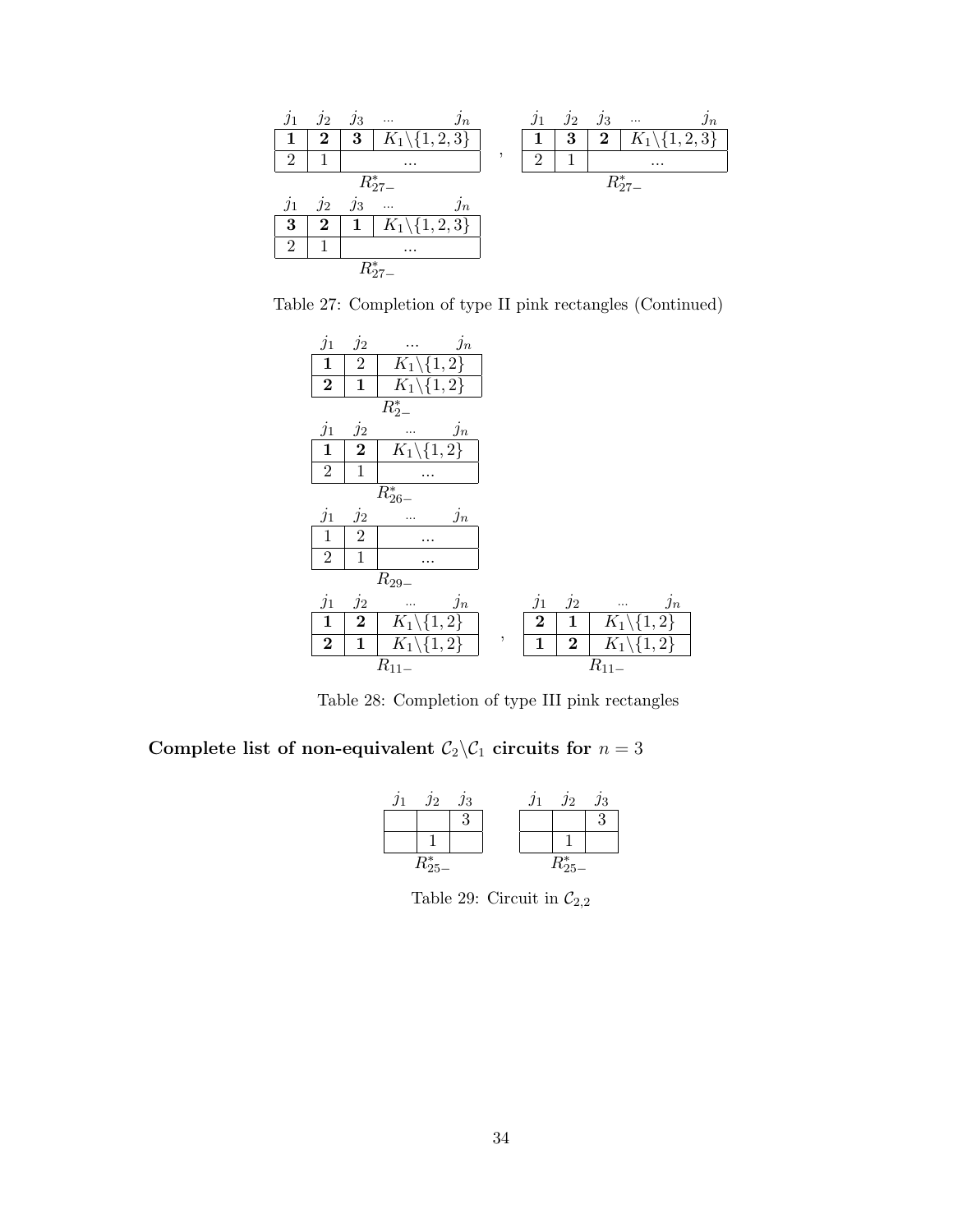| n | .12         | $\jmath_3$ |  | .12       | ЈЗ |
|---|-------------|------------|--|-----------|----|
|   |             |            |  |           |    |
|   |             |            |  |           |    |
|   | $R_{25-}^*$ |            |  | $R_{28-}$ |    |

Table 30: Circuit in  $\mathcal{C}_{2,3}$ 

|  | Л2        | ЛЗ |  | .12       | $\jmath_3$ |
|--|-----------|----|--|-----------|------------|
|  |           |    |  |           |            |
|  |           |    |  |           |            |
|  | $R_{28-}$ |    |  | $R_{28-}$ |            |

Table 31: Circuit $E\in \mathcal{C}_{2,4}$ 

Complete list of non-equivalent  $C_2 \backslash C_1$  circuits for  $n = 4$ 



Table 32: Circuits in  $\mathcal{C}_{2,0}$